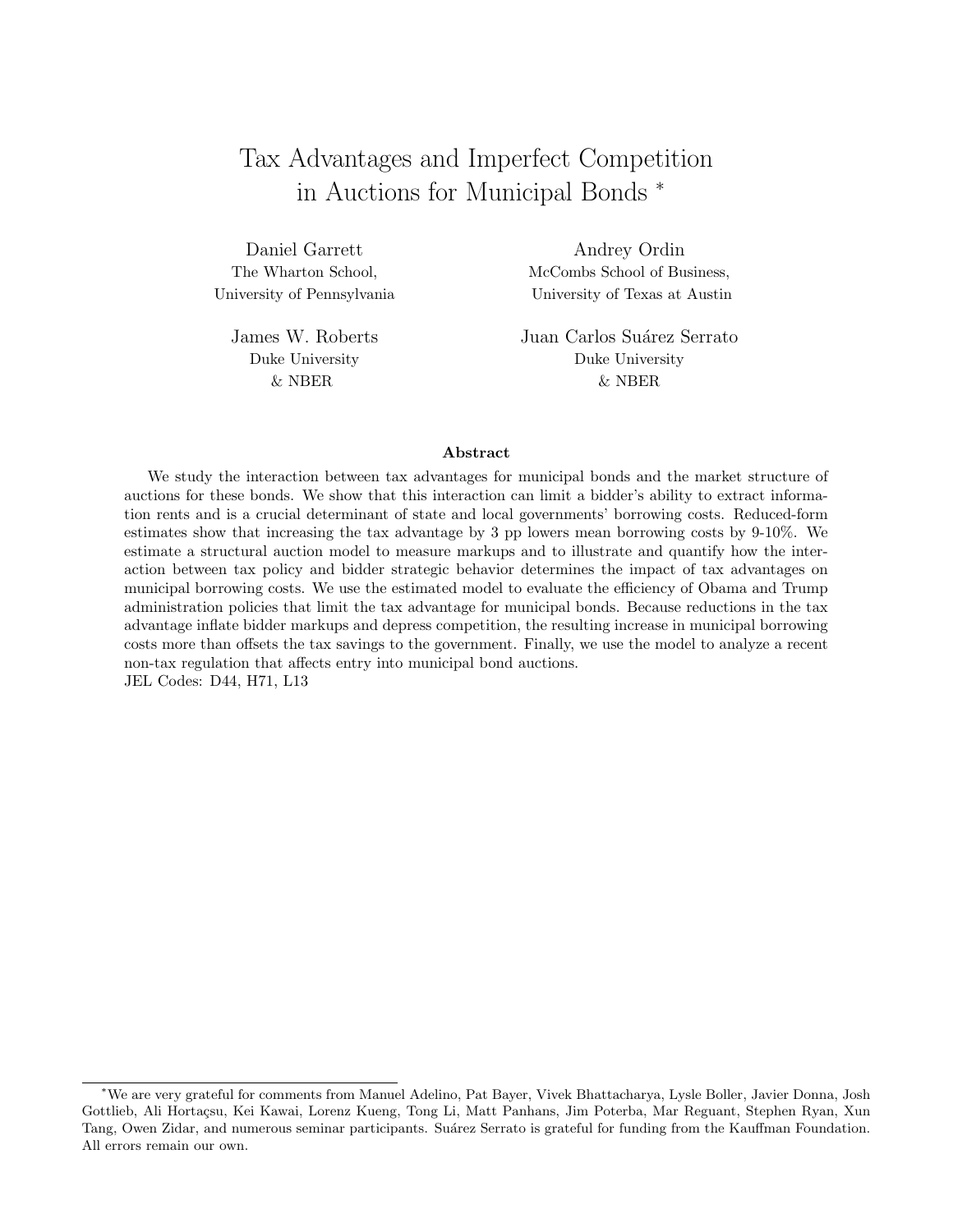# 1 Introduction

State and local governments finance multi-year expenditures by issuing municipal bonds. In 2017, outstanding municipal debt totaled \$3.7 trillion, and annual interest payments of \$122 billion surpassed municipal expenditures in other categories such as unemployment insurance, policing, and workers' compensation.<sup>[1](#page-1-0)</sup> To reduce the borrowing costs of state and local governments, municipal bond income is excluded from federal and, in most cases, state taxation. This tax advantage creates a tax expenditure for the federal and state governments, which is forecast to cost the federal government alone more than \$500 billion over the coming decade, has been rising over time, and is mainly enjoyed by top-income individuals. Not surprisingly, the tax advantage of municipal bonds has been the subject of a controversial policy debate. However, in spite of the more than 120 proposals made since 1918 to eliminate or limit this tax advantage, including in every budget proposal released by the Obama administration from 2012-2016, this favorable treatment within the U.S. tax code has remained largely unchanged.<sup>[2](#page-1-1)</sup>

We contribute to this debate by showing that the interaction of the tax advantages with the structure of the municipal bond issuance market plays a crucial role in determining the effect of these tax advantages on borrowing rates as well as the efficiency of this subsidy. To do so, we analyze a novel dataset on over 14,000 new issuances of municipal bonds sold at auction between 2008 and 2015.<sup>[3](#page-1-2)</sup> In these auctions, underwriters bid for municipal debt and the winning bid determines the issuer's borrowing cost. We exploit within-state changes in taxes over time to show that tax advantages have large effects on the borrowing costs of state and local governments. We further find that auction participation decisions of potential underwriters are also appreciably sensitive to changes in tax advantages.

Our empirical findings motivate us to develop an auction model that clarifies the economic mechanisms in this market. The model allows us to understand the link between the level of competition in the auctions and the effect of the tax advantage on both the strategic decisions of underwriters and the borrowing rates faced by bond issuers. Given the role of imperfect competition in setting borrowing rates, a model with these features is essential to understanding the workings of this market and the effects of relevant government policies. The model quantifies equilibrium markups and yields the valuable insight that the impact of tax policy changes on these markups is a key driver of the overall effect on municipal borrowing costs.[4](#page-1-3) We put the model to use by evaluating recent proposals by the Obama and Trump administrations that affect the tax advantage of municipal bonds and by examining the effects of a recently enacted Internal Revenue Service (IRS) regulation of bond auctions with few participants. By highlighting the interactions between taxes and imperfect competition, our results suggest the need for a fundamental reassessment of the mechanism through which tax subsidies reduce borrowing costs and provide new evidence that tax

<span id="page-1-0"></span><sup>&</sup>lt;sup>1</sup>See [SIFMA](#page-39-0) [\(2020\)](#page-39-1) for reports and data on the state of the market for municipal bonds and [U.S. Census Bureau](#page-39-1) (2020) for state and local government expenditures.

<span id="page-1-1"></span><sup>2</sup>See [U.S. Treasury](#page-40-0) [\(2016\)](#page-40-0) for a fiscal year 2017 forecast of the cost of tax expenditures. See [Zweig](#page-40-1) [\(2011\)](#page-40-1), [Tax Policy Center](#page-39-2) [\(2015\)](#page-39-2), and [Greenberg](#page-38-0) [\(2016\)](#page-38-0) for a summary of the debate surrounding tax advantages of municipal bonds.

<span id="page-1-2"></span><sup>3</sup>Auctions make up an important part of the municipal bond issuance market. Roughly half the municipal bonds issued in any year are sold to underwriters via auctions, in which underwriters submit bids in the form of the interest rate they are willing to charge an issuer, with the low bidder winning and the issuer paying the winner's bid (interest rate). The other half are mainly sold through negotiations. See Section [2](#page-5-0) for details. We concentrate on the auction side of the municipal bond market as the well-defined nature of the auctions enables us to more cleanly analyze how market structure and tax policy interface with one another to determine the borrowing costs of state and local governments.

<span id="page-1-3"></span><sup>&</sup>lt;sup>4</sup>The markup is the difference between the lowest acceptable interest rate and the bid.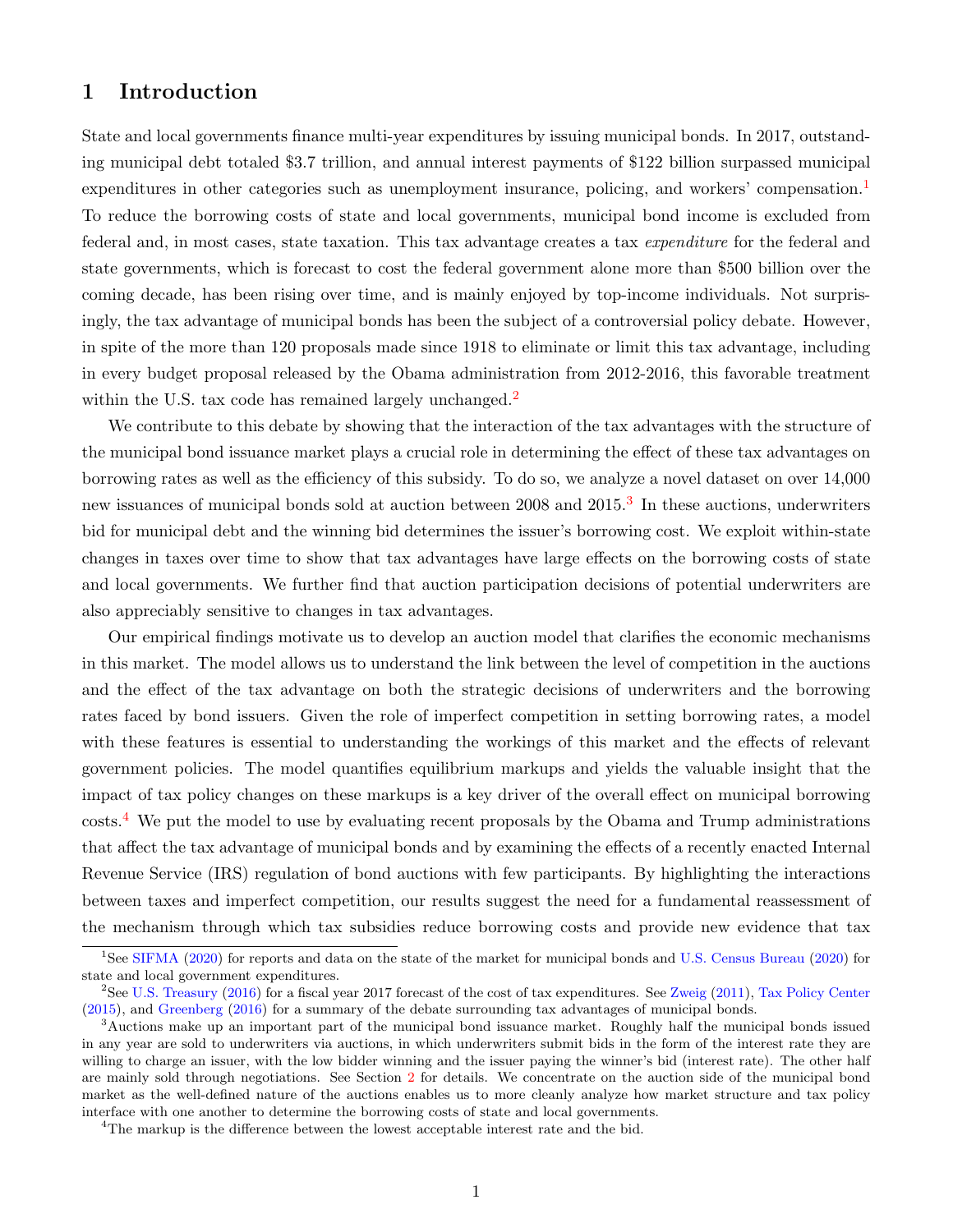subsidies may be more efficient at subsidizing local borrowing costs than previously thought.

We begin our analysis by providing reduced-form evidence that a 1 percentage-point (pp) increase in the personal income tax subsidy, or what we term the effective rate, leads to a decrease in borrowing costs of 6.5-7 basis points. Given the mean borrowing rate is 2.14%, a 3 pp increase in the effective rate would reduce borrowing costs by 9-10%. Our results imply a passthrough elasticity of the borrowing rate to the tax advantage of  $1.7$ -1.9.<sup>[5](#page-2-0)</sup> We also find that changes in the effective rate have sizable effects on the competitiveness of these auctions. Specifically, a 4 pp increase in the tax advantage adds 2 additional underwriters to the set of potential bidders who can potentially participate in the auction.<sup>[6](#page-2-1)</sup>

The causal interpretation of these results relies on the identifying assumption that changes in the effective rate are not driven by other factors that may spuriously correlate with borrowing costs. This assumption is supported by several facts. First, interactions between federal and state tax policy yield additional crosssectional variation in effective rates when federal taxes change. Second, the vast majority of the auctions are held by sub-state municipalities that have no influence over the effective rate. Finally, this result is robust to controlling for a number of potential confounders including determinants of borrowing rates and economic conditions of the municipal bond market. Our most demanding specification identifies this effect using repeated bond auctions by the same issuer (municipality) in time periods with different (federal and state) tax rates, which greatly limits concerns that our results are driven by omitted factors that may be correlated with both tax changes and borrowing costs.

To better understand the economic mechanisms behind this reduced-form result, we estimate an empirical auction model in the spirit of [Li and Zheng](#page-39-3) [\(2009\)](#page-39-3) that accounts for the effect of the tax advantage on the distribution of bidders' values for the bonds, as well as on their decision to participate in an auction.<sup>[7](#page-2-2)</sup> Owing to the imperfectly competitive nature of the setting, auction participants in this model submit bids larger than the lowest interest rate they would be willing to accept for the bond. The model recovers the latent distribution of bidders' willingness to pay for bonds and quantifies the equilibrium markups enjoyed by bidders. Our model implies that the average markup is 17 basis points, or about 21% of borrowing costs, and that state issuers enjoy smaller markups than do cities, counties, or school districts.

The model helps us understand the relationship between bidder markups and the tax advantage. In imperfectly competitive auctions, one way that changes in taxes can have large impacts on borrowing costs is through their effect on equilibrium markups. An increase in the tax advantage leads bidders to decrease their bid and further lowers the equilibrium borrowing rate as other participants respond to this incentive by lowering their bids. We show that these forces affect equilibrium markups and are one reason that we find greater-than-unity passthrough elasticities on borrowing costs.<sup>[8](#page-2-3)</sup> As foreshadowed by the reducedform results, our approach also highlights the importance of accounting for the participation margin. The

<span id="page-2-0"></span><sup>&</sup>lt;sup>5</sup>A 3 pp increase in the effective tax rate is less than a 1 standard deviation increase, and is equivalent to moving from the 50th percentile to the 75th percentile as shown in Table A.1. The ratio between yields on a taxable and tax-exempt asset is  $(1 - \tau)$ , where  $\tau$  is the effective rate. For this reason, we calculate elasticities with respect to the net-of-tax rate. Given an average  $\tau$  of 40.87%, a 3 pp increase—which leads to a 9% decline in borrowing costs—implies an increase in the tax advantage of 5%. This calculation yields a passthrough elasticity at the mean of  $1.8 (\approx \frac{9\%}{5\%})$ . Appendix C.10 provides additional details, including tax and net-of-tax elasticities for each state.

<span id="page-2-2"></span><span id="page-2-1"></span><sup>&</sup>lt;sup>6</sup>In Section [3.2,](#page-12-0) we show that this result is robust to using different definitions of potential bidders.

<sup>&</sup>lt;sup>7</sup>In Section [3.4,](#page-16-0) we demonstrate that there is no supply-side response to the change in the tax advantage. Based on this evidence, our model focuses on the strategic behavior of underwriters in a given auction.

<span id="page-2-3"></span><sup>&</sup>lt;sup>8</sup>In addition to exploring these effects through the lens of our model, we also provide non-parametric evidence that this mechanism is at play in the data.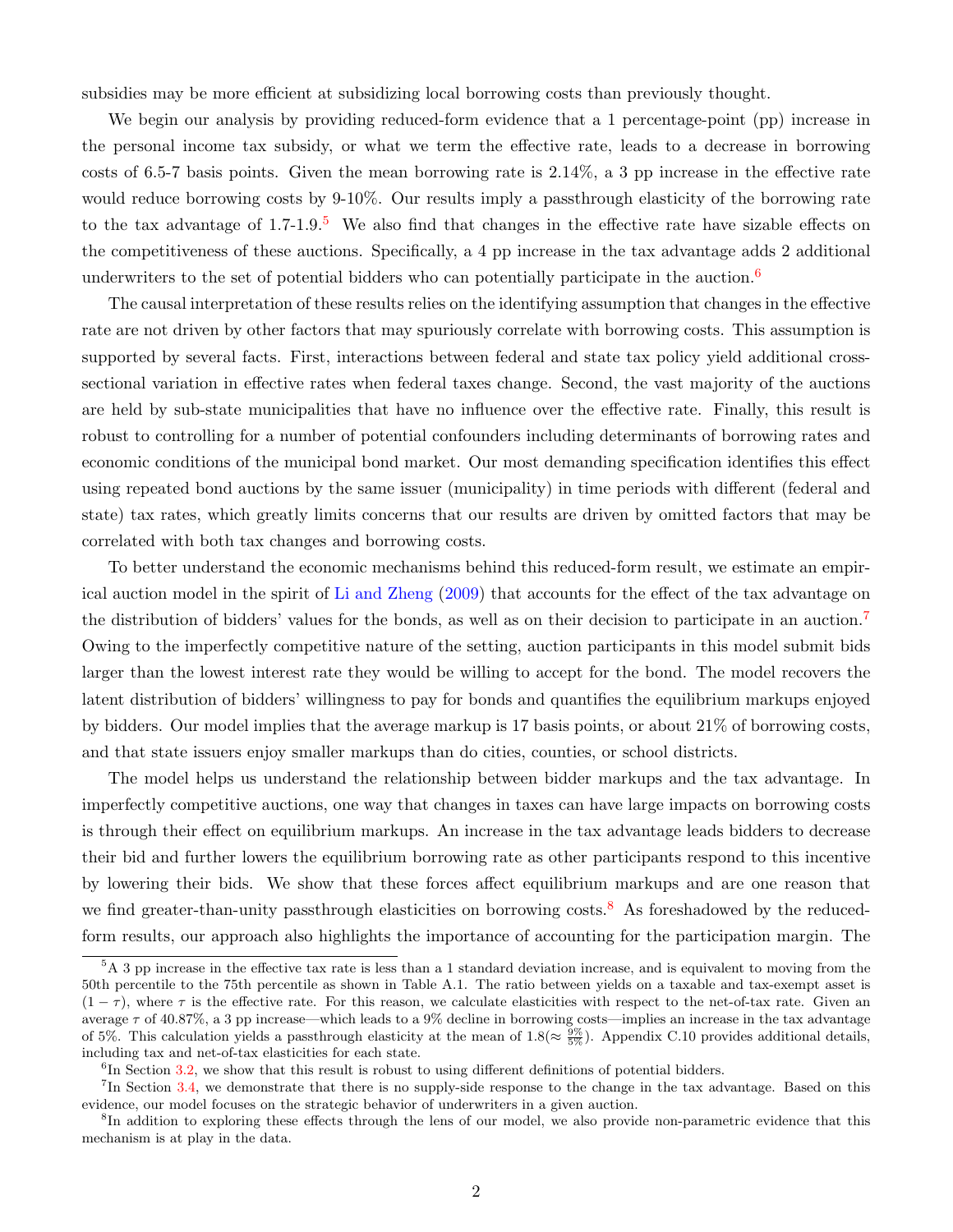model shows how additional competitive pressure from the extra participants reduces bidder markups and increases the magnitude of the passthrough elasticities.

Finally, we use the model estimates to evaluate the effects of a range of policies directly or indirectly affecting the tax advantage of municipal bonds. The first set of policies includes a number of potential reforms that affect the effective tax rate, including (i) increasing or decreasing the size of the federal exemption, (ii) eliminating the state exemption altogether, and (iii) limiting the federal state and local tax (SALT) deduction in concordance with the Tax Cuts and Jobs Act of 2017 (TCJA17). We find that capping the excludability of municipal bond interest income at 37%, as proposed by the Trump administration, would increase the average borrowing rate by 5% and markups by 15% and that states with fewer bidders and lower state taxes would be more affected by this policy. Removing the excludability of municipal bond interest income from state taxation would increase borrowing costs by 23% and markups by 70%. Limiting the SALT deduction would increase the tax advantage of municipal bonds at the federal level, and we predict that this tax change would lead state and local government borrowing costs to fall by over 6%. Combined with personal income tax cuts in the TCJA17, which would otherwise increase borrowing costs, we predict that the net effect of the recent Trump tax cuts will be a decrease in borrowing costs of 1.7%. These simulations show that state and federal tax policies can have significant impacts on the borrowing costs of state and local governments. We then assess the effectiveness of the federal subsidy, and find that the increased borrowing costs from reducing tax advantages are 3.2 times as large as the reduction in the cost of the tax expenditure. The effects of tax advantages on auction competitiveness and equilibrium markups are key to this cost-effectiveness calculation, as removing these impacts lowers this relative cost number to 1.21. This suggests that, while this tax advantage is mostly enjoyed by top-income individuals, its effect on the market structure of municipal bond offerings makes it a cost-effective way to lower the borrowing rates used to finance public goods.

The second policy we study is a 2017 IRS regulation that determines the maximum tax-exempt yield in auctions with fewer than three participants [\(Internal Revenue Service,](#page-38-1) [2016\)](#page-38-1). We model this policy as a reduction in the tax shield offered by bonds sold at such low-participation auctions. To understand the impact of this policy, it is crucial to characterize participation decisions and bidding strategies of potential bidders. Because the number of participants is unknown when underwriters place bids, the rule leads bidders that value bonds at a high interest rate—and that are more likely to win in low-participation auctions—to further inflate their bids. We find that this IRS rule creates a meaningful distortion in bidding strategies, significantly inflating the markups of underwriters with large latent valuations for the bonds. In most auctions, this distortion is mitigated by overall high levels of participation since underwriters with distorted markups rarely win the auctions. Nonetheless, for auctions where the rule is likely to bind, the regulation can lead to a significant increase in municipal borrowing costs, showcasing how this seemingly well-intentioned policy can distort bidding behavior and increase borrowing costs.

This paper contributes to several literatures. First, we contribute to the growing literature studying market power in important and policy-relevant financial markets (e.g., Hortaçsu et al., [2018;](#page-38-2) [Kang and](#page-38-3) [Puller,](#page-38-3) [2008\)](#page-38-3). This work demonstrates that large financial markets are characterized by imperfect competition and informational asymmetries and that even in markets for highly liquid assets, such as U.S. treasury bills, auction winners may enjoy positive markups. Like previous studies, we too use methods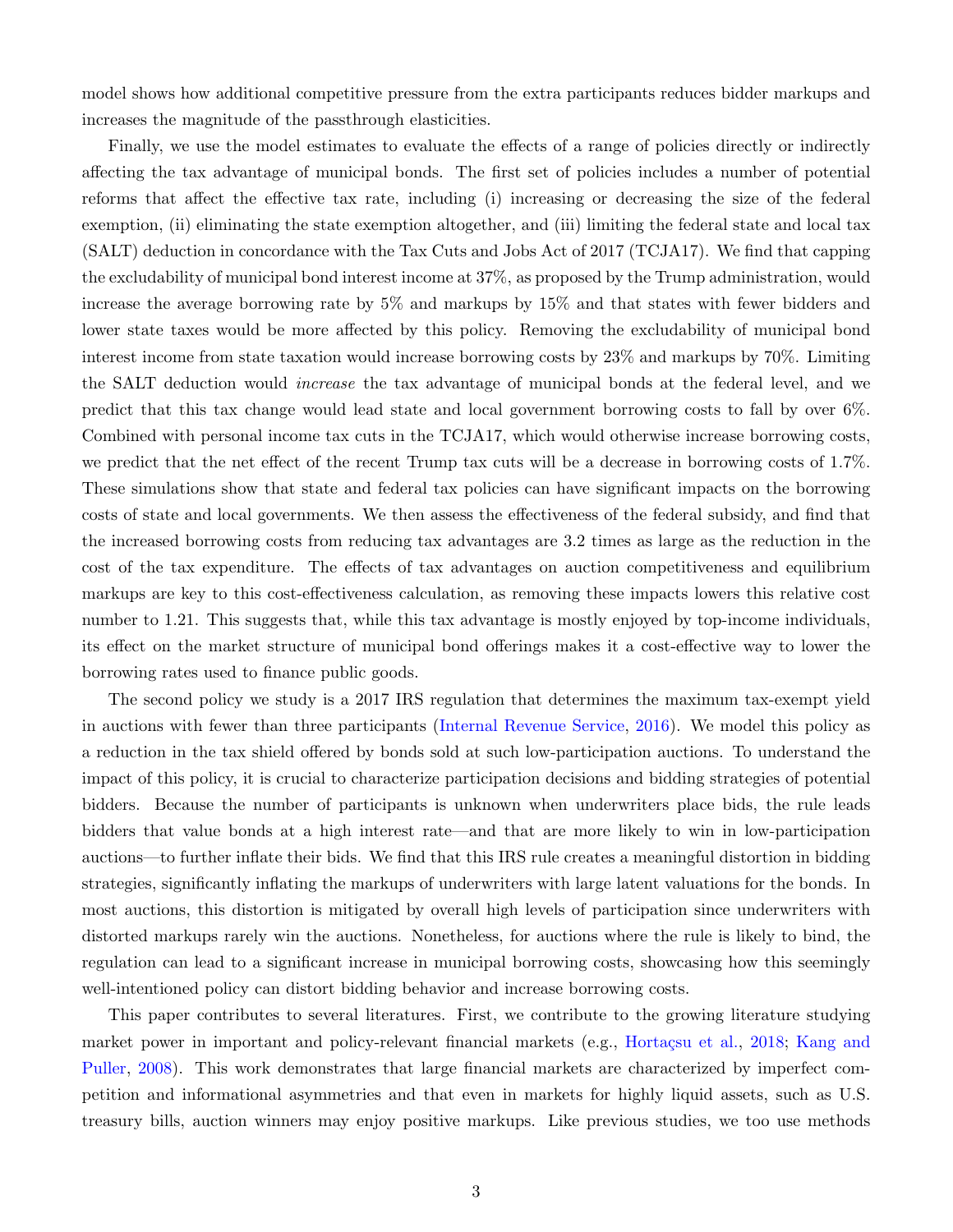from the empirical auction literature to study market power in a key financial market. Our paper is set apart from this literature not only by its focus on municipal bonds (e.g., [Tang,](#page-39-4) [2011\)](#page-39-4) but additionally, and perhaps more importantly, by its concentration on the interaction between tax policy and market structure, including bidders' endogenous participation decisions.<sup>[9](#page-4-0)</sup> Recent work has shown the importance of allowing for endogenous participation in auctions (e.g., [Li and Zheng,](#page-39-3) [2009\)](#page-39-3) for a variety of mechanism design and policy-related questions in both theoretical and empirical settings.<sup>[10](#page-4-1)</sup> This paper contributes further evidence to this literature by showing that endogenous participation influences the effect of taxes on municipal borrowing costs.

Second, we contribute to the literature on municipal bonds, which is important for three reasons. First, interest payments on municipal bonds are a significant component of state and local governments' budgets. Second, the borrowing rate for specific projects (such as schools, airports, museums) directly determines the scale of public good provision. The rationale for the tax advantage of municipal bonds is that local governments may not internalize the value of public goods for the residents of nearby locations. By lowering borrowing costs, the tax advantage may partially solve this problem.<sup>[11](#page-4-2)</sup> While most of this literature focuses on arbitrage of existing issues of municipal bonds, our paper focuses on the primary market and particularly on the impact of municipal bonds' tax advantage on local government borrowing costs.<sup>[12](#page-4-3)</sup> Third, from the point of view of federal and state governments, the tax advantages of municipal bond interest represent a large tax expenditure; the federal government alone is forecast to face more than \$500 billion in forgone revenue over the next 10 years. Critics of the tax-excludability of interest from municipal bonds argue that it allows top-income earners to lower their effective tax rates. Indeed, the push to cap the excludability was part of a broader campaign during the Obama administration to close "loopholes" for top earners that allowed them to avoid paying higher marginal taxes [\(Walsh,](#page-40-2) [2012\)](#page-40-2). It is thus a first-order concern to understand whether this expenditure serves a public purpose and whether it is efficient in reducing borrowing costs, with the current conventional wisdom holding that it is not.<sup>[13](#page-4-4)</sup>

<span id="page-4-0"></span> $9$ [Tang](#page-39-4) [\(2011\)](#page-39-4) and [Shneyerov](#page-39-5) [\(2006\)](#page-39-5) study municipal bond auctions for the purposes of non-parametrically analyzing the revenue implications of alternative mechanism designs. [Brancaccio et al.](#page-37-0) [\(2017\)](#page-37-0) examines municipal bond trading on secondary markets and quantifies experimentation by traders in this relatively opaque market. None of these papers study the tax incentives associated with such bonds.

<span id="page-4-2"></span><span id="page-4-1"></span><sup>&</sup>lt;sup>10</sup>See, for example, [Sogo et al.](#page-39-6)  $(2016)$  or [Roberts and Sweeting](#page-39-7)  $(2013)$ .

 $11$ See [Saez](#page-39-8) [\(2004\)](#page-39-8) for a broader rationale for tax expenditures. [Gordon](#page-38-4) [\(1983\)](#page-38-4) provides a model of fiscal federalism where subsidies for public goods ameliorate the under-provision of public goods. [Adelino et al.](#page-37-1) [\(2017\)](#page-37-1) show that exogenous changes in borrowing rates lead to additional spending by local governments. [Cellini et al.](#page-37-2) [\(2010\)](#page-37-2) show that investments in school facilities through bond measures in California raise home prices by more than the cost of the bond, suggesting an under-provision of bond-financed public goods.

<span id="page-4-3"></span><sup>&</sup>lt;sup>12</sup>A prominent strand of literature compares tax-exempt municipal bonds to bonds with different tax treatments (e.g., [Poterba,](#page-39-9) [1986;](#page-39-9) [Feenberg and Poterba,](#page-38-5) [1991;](#page-38-5) [Green,](#page-38-6) [1993;](#page-38-6) [Schultz,](#page-39-10) [2012;](#page-39-10) [Ang et al.,](#page-37-3) [2010b;](#page-37-3) [Cestau et al.,](#page-37-4) [2013;](#page-37-4) [Liu and](#page-39-11) [Denison,](#page-39-11) [2014;](#page-39-11) [Kueng,](#page-38-7) [2014\)](#page-38-7). While previous papers address important interactions between tax advantages and the behavior of financial markets, they do not directly measure the passthrough of tax advantages to the borrowing costs of state and local governments, with the exception of [Kidwell et al.](#page-38-8) [\(1984\)](#page-38-8), which examines how preferential tax treatment of within-state bond income lowers in-state bond yields. Relative to existing methods, our approach obviates the need to select a comparable taxable security, allows us to decompose borrowing costs into values and markups, and, by focusing on the primary instead of secondary market, directly ties the statutory tax rate to municipal outcomes. Nonetheless, the existence of markups in our analysis is consistent with results in [Green et al.](#page-38-9) [\(2007\)](#page-38-9) showing that broker-dealers benefit from the losses of uninformed investors in secondary markets.

<span id="page-4-4"></span><sup>&</sup>lt;sup>13</sup>[Liu and Denison](#page-39-11) [\(2014\)](#page-39-11) discuss potential rents that might be obtained by high-income individuals from the municipal bond exemption. Some highlights of this literature include [Poterba](#page-39-12) [\(1989,](#page-39-12) [1986\)](#page-39-9) as well as more recent papers that compare expenditures between tax-exempt bonds and Build America Bonds [\(Cestau et al.,](#page-37-4) [2013;](#page-37-4) [Ang et al.,](#page-37-5) [2010a\)](#page-37-5). We focus directly on the efficacy of the tax exemption instead of on other mechanisms that may also lower municipal borrowing costs. Our paper is also related to papers that study the implications of removing the tax subsidy for municipal debt for individual portfolio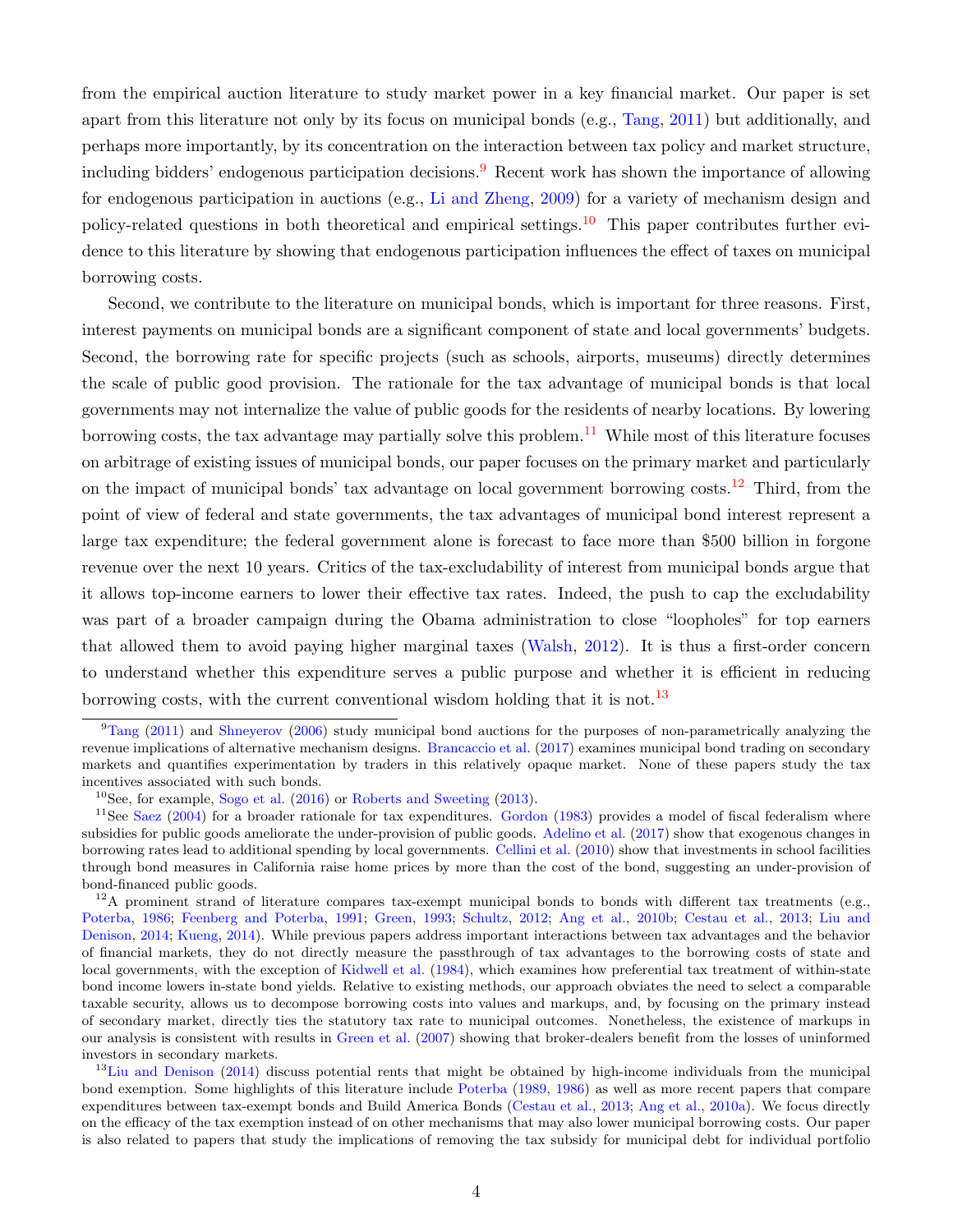Finally, we contribute to the literature focused on the importance of competition for auction outcomes. Despite the conventional wisdom in the literature that the level of competition is more important than many parameters of auction design for maximizing sellers' revenues, or in this case minimizing borrowing costs, there are few real-world examples of policies designed to promote more competition in auctions.<sup>[14](#page-5-1),[15](#page-5-2)</sup> In contrast, our paper analyzes a real-world policy that subsidizes the value of the auctioned good, which affects the set of all potential bidders as well as their entry and bidding decisions. In our study of the role that imperfect competition plays in dictating passthrough, our paper complements other work investigating related questions in different settings like electricity or import markets.<sup>[16](#page-5-3)</sup> Subsidizing good valuations may be justified in other markets from a social welfare perspective and may be particularly important for the efficient provision of public goods.

The rest of the paper is organized as follows. We describe the institutional context and our data in Section [2.](#page-5-0) Section [3](#page-10-0) describes reduced-form relationships between tax advantages, borrowing costs, and imperfect competition in auctions for municipal bonds. In Section [4,](#page-16-1) we develop an auction model for municipal debt with tax advantages. Section [5](#page-20-0) describes the estimation procedure and results of this model. Section [6](#page-24-0) explores the mechanisms through which taxes influence municipal borrowing costs. We simulate the effects of changing effective tax rates in Section [7.1](#page-29-0) and of policies that interact with auction participation in Section [7.2.](#page-32-0) Section [8](#page-35-0) concludes.

# <span id="page-5-0"></span>2 Institutional Details on Municipal Bond Auctions, Tax Advantages, and Data

In the U.S., municipal bonds are issued by state and local governments to fund various public projects including the construction of schools, highway repairs, and capital improvements to water and sewage facilities. These bonds are usually bought by underwriters, who subsequently resell them on the secondary market to final consumers. The primary issuance market is comparable in size with the world's largest equity markets, with total outstanding debt currently surpassing \$3.7 trillion and about \$425 billion worth of bonds having been issued in 2019 alone [\(SIFMA,](#page-39-0) [2020\)](#page-39-0). The secondary market for municipal bonds is characterized by low liquidity; often, purchasers in this market do not trade the bonds again.

substitution [\(Feenberg and Poterba,](#page-38-5) [1991;](#page-38-5) [Poterba and Verdugo,](#page-39-13) [2011\)](#page-39-13) and for changes in municipal spending [\(Gordon and](#page-38-10) [Slemrod,](#page-38-10) [1983;](#page-38-10) [Galper et al.,](#page-38-11) [2014\)](#page-38-11).

<span id="page-5-1"></span><sup>&</sup>lt;sup>14</sup>See, for example, the influential arguments in [Klemperer](#page-38-12)  $(2002)$  or [Bulow and Klemperer](#page-37-6) [\(1996\)](#page-37-6). It is worth noting that avoiding bidder collusion could be just as important, if not more so. As we are not aware of any claims regarding collusion in these municipal bond auctions, our focus is more on the role that tax policy plays in determining the number of potential and actual bidders, as well as their submitted markups.

<span id="page-5-2"></span><sup>&</sup>lt;sup>15</sup>Key exceptions are bidder subsidies and training programs, some of which have been studied in the existing literature. Some examples include [Bhattacharya](#page-37-7) [\(2017\)](#page-37-7), [De Silva et al.](#page-37-8) [\(2017\)](#page-37-8), [Athey et al.](#page-37-9) [\(2013\)](#page-37-9), and [Krasnokutskaya and Seim](#page-38-13) [\(2011\)](#page-38-13). However, these subsidies are generally targeted at small or minority-owned bidders and thus may be driven more by a desire to spread resources across a wider variety of firms than by hopes of increasing revenues or decreasing procurement costs. Moreover, these subsidies usually take the form of prioritizing a particular class of bidders' bids to treat them favorably relative to a non-subsidized bidder as opposed to directly subsidizing the value of the auctioned good.

<span id="page-5-3"></span><sup>&</sup>lt;sup>16</sup>[Fabra and Reguant](#page-37-10) [\(2014\)](#page-37-10) analyze how emission costs pass through to electricity prices, and [Goldberg and Hellerstein](#page-38-14) [\(2008\)](#page-38-14) study how changes in exchange rates pass through to import prices.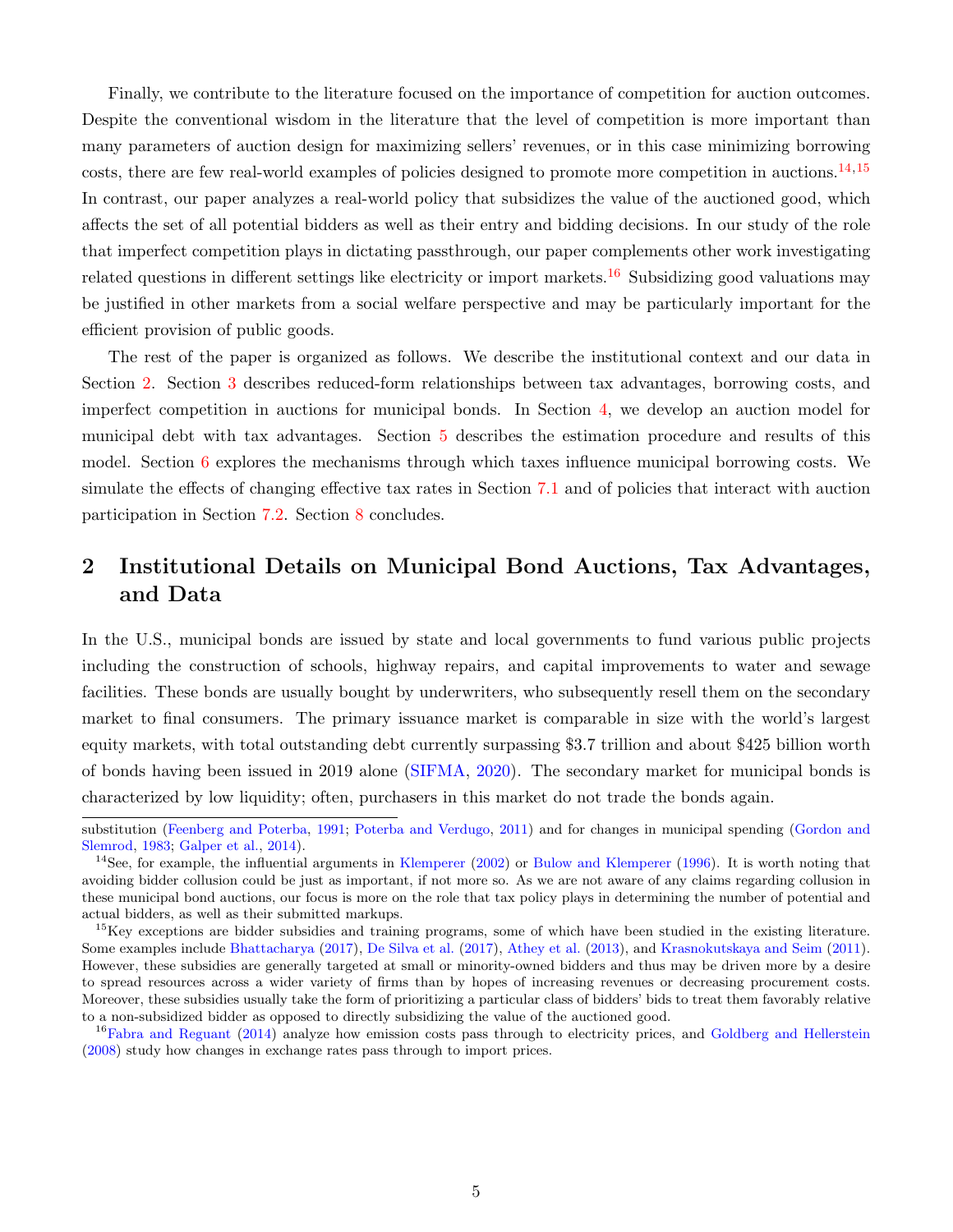## 2.1 Issuance of Municipal Debt through Auctions

There are three ways in which municipal bonds are issued: through negotiations, competitive auctions, or private placements. Approximately 50% of bond issuances are sold via auction. When holding an auction, the issuer first designs the bonds and puts up a notice of sale, and then participants place bids.<sup>[17](#page-6-0)</sup> In practice, municipalities often sell a series of bonds in a single batch, and potential underwriters compete for the whole series at the same time by placing true interest cost bids. These interest costs correspond to the interest rate that they are willing to charge the municipality. The auctions are run as first-price sealed-bid auctions, with the lowest bidder winning and being paid its bid. When bidders submit their bids, they do not observe the number of other bidders or competing bids.<sup>[18](#page-6-1)</sup>

## 2.2 Tax Advantages of Municipal Debt

Interest income from most municipal debt is exempt from both federal corporate tax and federal personal income tax, as well as from many state-level taxes. The Revenue Act of 1913, which established a federal income tax in the U.S., explicitly stated that interest paid on state and local government debt could not be taxed by the federal government. This exemption was largely unchanged until the Tax Reform Act of [19](#page-6-2)86 limited the use of municipal debt to fund non-municipal projects—so-called private activity bonds.<sup>19</sup>

The focus of this paper is on personal income taxes, which we refer to as  $\tau_{s,t}$  for each state-year, but we include controls for corporate tax rates in the empirical analysis.<sup>[20](#page-6-3)</sup> The effective tax advantage in state s at time t depends on interactions between state and federal taxes and is given by:

<span id="page-6-4"></span>
$$
\tau_{s,t} = \tau_t^{Federal}(1 - \tau_{s,t}^{State}) + \tau_{s,t}^{State} \times \mathbb{1}[Tax\ Exempt]_{s,t}^{State}.
$$
\n
$$
(1)
$$

First, income from municipal bonds is exempt from personal income taxes at the federal level,  $\tau_t^{Federal}$ , which shows up as the first term in Equation (1). The federal personal income tax allows for the deduction of state income taxes paid in the last year, as reflected by the factor  $(1 - \tau_{s,t}^{State})$  in the equation above, so the marginal federal income tax rate can be higher in states that do not have a personal income tax. Second, most states that collect a personal income tax,  $\tau_{s,t}^{State}$ , exempt interest earned from municipal bonds sold within their borders and tax earnings from out-of-state municipal bonds. Of the 43 states that levy a personal income tax, only five tax interest from municipal bonds sold by municipalities within the state. However, none of the states with a personal income tax exempt interest from municipal bonds sourced from

<span id="page-6-0"></span><sup>&</sup>lt;sup>17</sup>When the issuer designs the bonds, it chooses, among other things, par amounts, coupon rates, maturity dates, and refunding opportunities. Refunding is when a bond is issued to make payments on an existing issue.

<span id="page-6-1"></span><sup>&</sup>lt;sup>18</sup>In negotiated sales, the issuer finds a willing underwriter and together they discuss the conditions of the sale and design of the bonds. Private placements involve selling bonds directly to final consumers. In Appendix C.6, we show that the mechanism used to sell bonds is not affected by changes in tax advantages. We also show that we obtain similar estimates of the effects of tax advantages on borrowing costs in states with the strongest restrictions on the use of negotiated sales.

<span id="page-6-2"></span><sup>&</sup>lt;sup>19</sup>See [Fortune](#page-38-15) [\(1991\)](#page-38-15) for more information on specifics about the history of private activity bonds and the history of municipal bonds more generally. Today, municipalities can still sell private activity bonds, but the returns to bond owners can be taxable in certain circumstances. Private activity bonds are generally sold as revenue bonds, which are paid back using income associated with the project that the bond finances but without the backing of the full faith and credit of the municipality.

<span id="page-6-3"></span> $^{20}$ Almost all of the tax subsidies for municipal bonds stem from the exclusion of municipal bond interest from personal income taxation. Most municipal bonds, particularly the relatively large issues of greater than \$5 million in principal that we focus on in this paper, are subject to corporate taxation. So-called bank-qualified bonds can have preferential corporate tax treatment when owned by commercial banks in addition to interest exempt from personal income taxation, but such issues are restricted to issuers who issue no more than \$10 million in bonds outside of 2009-10. Given such restrictions, bank-qualified bonds only constitute 14.9% of the total debt issued in our sample.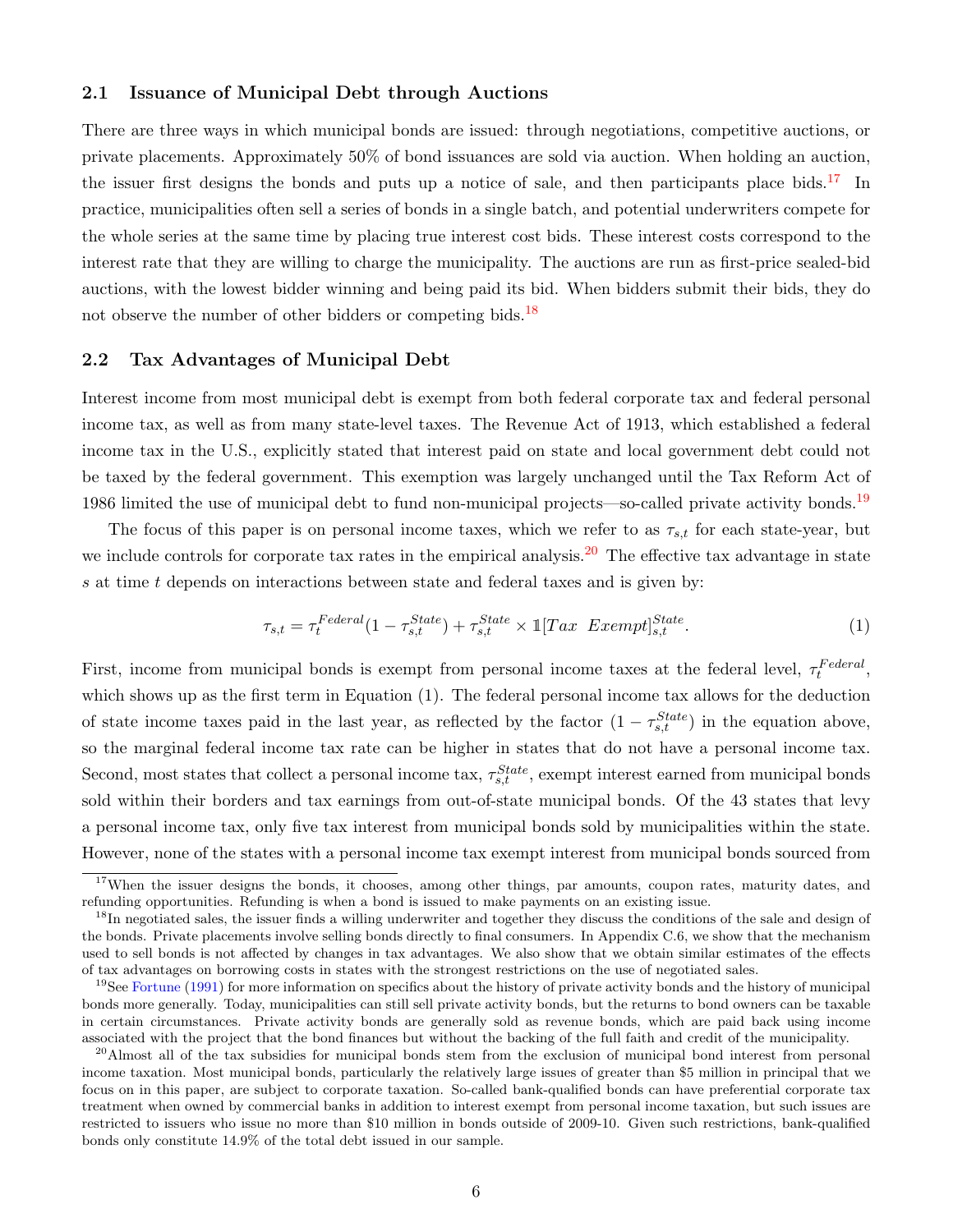other states. The tax benefit given to municipal bonds by states is the second term, in which state tax rates are multiplied by an indicator for whether municipal bond income is considered tax-exempt by the state.<sup>[21](#page-7-0)</sup>

Equation [1](#page-6-4) contains two major sources of variation that we use to identify how tax rates affect borrowing costs for municipal debt. First, the effective tax rate depends on state tax rates and on whether states exclude interest income from taxation. From 2008 to 2015, many states increased their top marginal rates by introducing a new tax bracket with higher marginal rates for top incomes.<sup>[22](#page-7-1)</sup> In addition, several states cut the top state income tax between 2011 and 2013. Second, when federal rates change, as with the sunsetting of the Bush tax cuts in 2012, states with relatively higher tax rates will have marginally smaller changes in overall effective tax rates than states with no or low income taxes. This large variation in federal rates arose at the end of 2012, when the federal top marginal rate increased from 35% to 39.6%. Overall, this time period presents significant variation in both state and federal tax rates. This allows our identification to be driven by within-state changes in the effective rate, avoiding cross-sectional comparisons of states with different tax rates. Our analysis exploits changes in both state and federal taxes as sources of variation, and we also show that our main result is robust to relying only on tax changes at the state level. Finally, it is worth noting that most of the issuers in our data are sub-state municipalities that cannot directly influence state or federal tax rates.

As noted in the introduction, the favorable tax treatment of municipal bonds has been a controversial policy issue for several years. Indeed, in the past few years there has been continued interest in changing the tax status of these bonds. For example, the Simpson-Bowles Commission on Fiscal Responsibility and Reform of 2010 sought, but failed, to eliminate the tax exemption on all interest from new municipal bonds. Afterwards, in each of its last four years, the Obama administration proposed, but did not achieve, a reduction in the tax advantage that these bonds receive. However, state treasurers warn that eliminating or capping the exemption would "hurt taxpayers in every state, because municipalities will have to either curtail infrastructure projects or raise taxes on sales, property or income" [\(Ackerman,](#page-37-11) [2016\)](#page-37-11). The TCJA17 included policy changes that may increase the tax advantage of municipal bonds (by limiting the SALT  $\text{deduction}<sup>23</sup>$  $\text{deduction}<sup>23</sup>$  $\text{deduction}<sup>23</sup>$  as well as measures that would decrease the tax advantage (by cutting top personal income tax rates). We discuss proposed reforms in more detail in Appendix G, and we simulate the effects of some of these proposals in Section [7.1.](#page-29-0)

<span id="page-7-0"></span> $21$ Some states allow exemptions for federal income taxes. Currently, eight states allow federal taxes to be deducted from state taxable income, but three of those have a cap on the deduction. This formula abstracts away from the possibility of state deduction of federal taxes for simplicity. Our empirical analysis incorporates the effects of these policies.

<span id="page-7-1"></span><sup>&</sup>lt;sup>22</sup>Specifically, California, Connecticut, Hawaii, New York, New Jersey, North Carolina, Maryland, Oregon, and Wisconsin increased the top personal tax rate between 2008 and 2009. Some of these new top marginal rates represent economically large rate increases such as an additional 3% surtax on income over \$150,000 in North Carolina and a 2.75% marginal rate increase on income over \$200,000 in Hawaii.

<span id="page-7-2"></span><sup>&</sup>lt;sup>23</sup>Limiting SALT deductions raises tax rates by limiting the ability of high-income individuals to deduct state and local taxes paid from federal taxable income on the margin. If such individuals are able to deduct all state taxes paid from federal income, they are only taxed on the remainder, or one minus the state tax rate, which lowers the effective rate. SALT is shown in the first term of Equation [1,](#page-6-4) where federal personal income tax rates are multiplied by the remainder after state taxes paid are taken out. Eliminating SALT gets rid of the  $(1 - \tau_{s,t}^{State})$  term, which is weakly less than 1, so effective tax rates increase.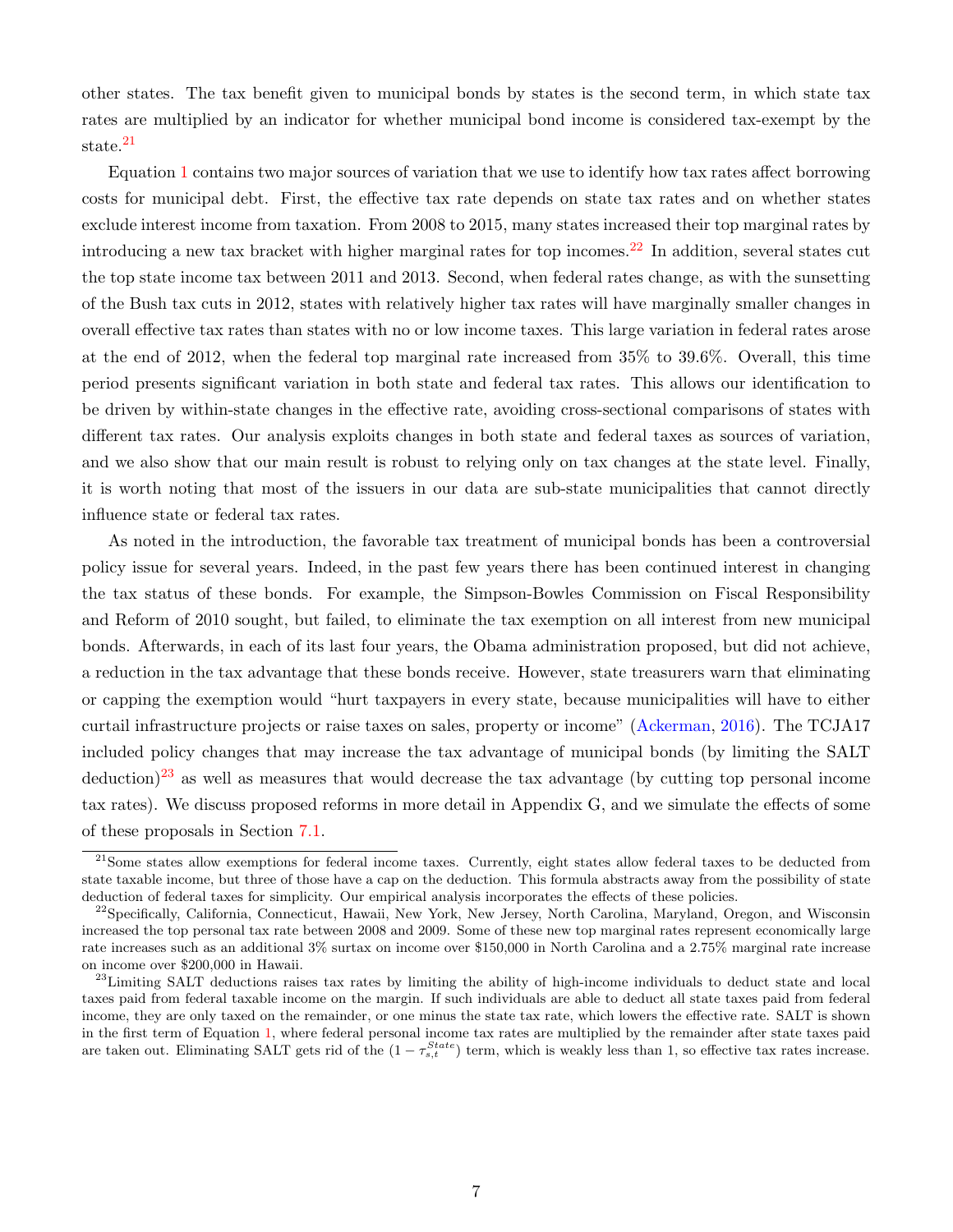# <span id="page-8-2"></span>2.3 Data

Data on bond auctions come from two sources. The first source is The Bond Buyer, the leading news resource of the industry, which posts notices of upcoming sales as well as results of past sales. We obtain data on all competitive bond sales as well as all bids submitted in each auction from this source. We supplement these data with information from the SDC Platinum database, which includes detailed bond characteristics such as refund status, funding source, and rating.

Our analysis focuses on issuances of general obligation bonds, which are not associated with a particular revenue source, that were issued between February 2008 and December 2015. Complete details of the sample construction are given in Appendix B.<sup>[24](#page-8-0)</sup> Our final sample includes 14,631 auctions for tax-exempt bonds. For each auction that takes place in the sample, we observe the winning bid and up to the next 15 lowest bids, as well as the name of each bidder. The bids vary greatly across auctions, with a mean winning bid of 213.9 basis points and a standard deviation of 135.5 basis points. However, the variation in bids within auctions with more than one bidder is much smaller than the variation between auctions, as the mean standard deviation of bids within an auction is only 24.8 basis points. The observed number of bidders falls in the range of 1 to 16, and 50% of auctions in the sample have between 4 and 7 bidders.

The data contain bonds from all fifty states. While more than half of the bond issuances come from five states (Massachusetts, Minnesota, New Jersey, New York, and Texas), the dollar value of the bonds is more spread out, with half of the value coming from eight states (California, Florida, Maryland, Massachusetts, New Jersey, New York, Texas, and Washington). There is also considerable variation in the average winning bid by state with some no-income-tax states, like Texas, Washington, and Nevada, featuring higher borrowing costs.

The data contain substantial detail regarding the auction participants, including the names of the firms that submit bids in an auction. In addition to the number of actual bidders, which we denote as  $n$ , we construct a measure of the set of bidders who potentially could have bid but did not.<sup>[25](#page-8-1)</sup> We define the number of potential bidders in a given auction as the number of actual bidders in the auction plus the number of other, unique bidders who bid in similar auctions held during the same month and in the same state. Specifically, for each auction  $j$  in a given state-month combination  $G$ , the number of potential bidders

<span id="page-8-0"></span><sup>&</sup>lt;sup>24</sup>Note that we focus exclusively on federally tax-exempt bonds, which are not subject to the alternative minimum tax (AMT). In particular, we exclude private activity bonds, which may be subject to the AMT. Our sample does not include municipal debt issued as auction rate securities, as these types of bonds were not issued during our sample period. We exclude small issuances, as these bonds are overwhelmingly very short term and are commonly issued for the purpose of refunding as opposed to supporting public improvement projects, and focus on bonds larger than \$5 million, which make up over 90% of all the debt issued through competitive placements. As we discuss below, our results are robust to size-weighted specifications that include all bonds issued through competitive placement. Table A.1 provides summary statistics and Figure A.1 plots the geographic distribution of key variables.

<span id="page-8-1"></span> $^{25}$ In the literature, there is typically no direct measure of the number of potential bidders, and such measures are constructed in a variety of ways. In procurement contexts, the set of potential bidders is often set to be those firms holding plans for the job for which the procurement is being conducted (e.g., [Krasnokutskaya and Seim,](#page-38-13) [2011;](#page-38-13) [Li and Zheng,](#page-39-3) [2009;](#page-39-3) [Bhattacharya](#page-37-12) [et al.,](#page-37-12) [2014\)](#page-37-12). In other contexts, the set of potential bidders is defined as firms bidding in "similar" auctions, which is the spirit of how we define potential bidders. For example, in [Roberts and Sweeting](#page-39-14) [\(2016\)](#page-39-14) and [Athey et al.](#page-37-13) [\(2011\)](#page-37-13), the set of potential bidders in a timber auction is those bidders who bid in the auction plus those bidders who bid in nearby auctions within a relatively short amount of time.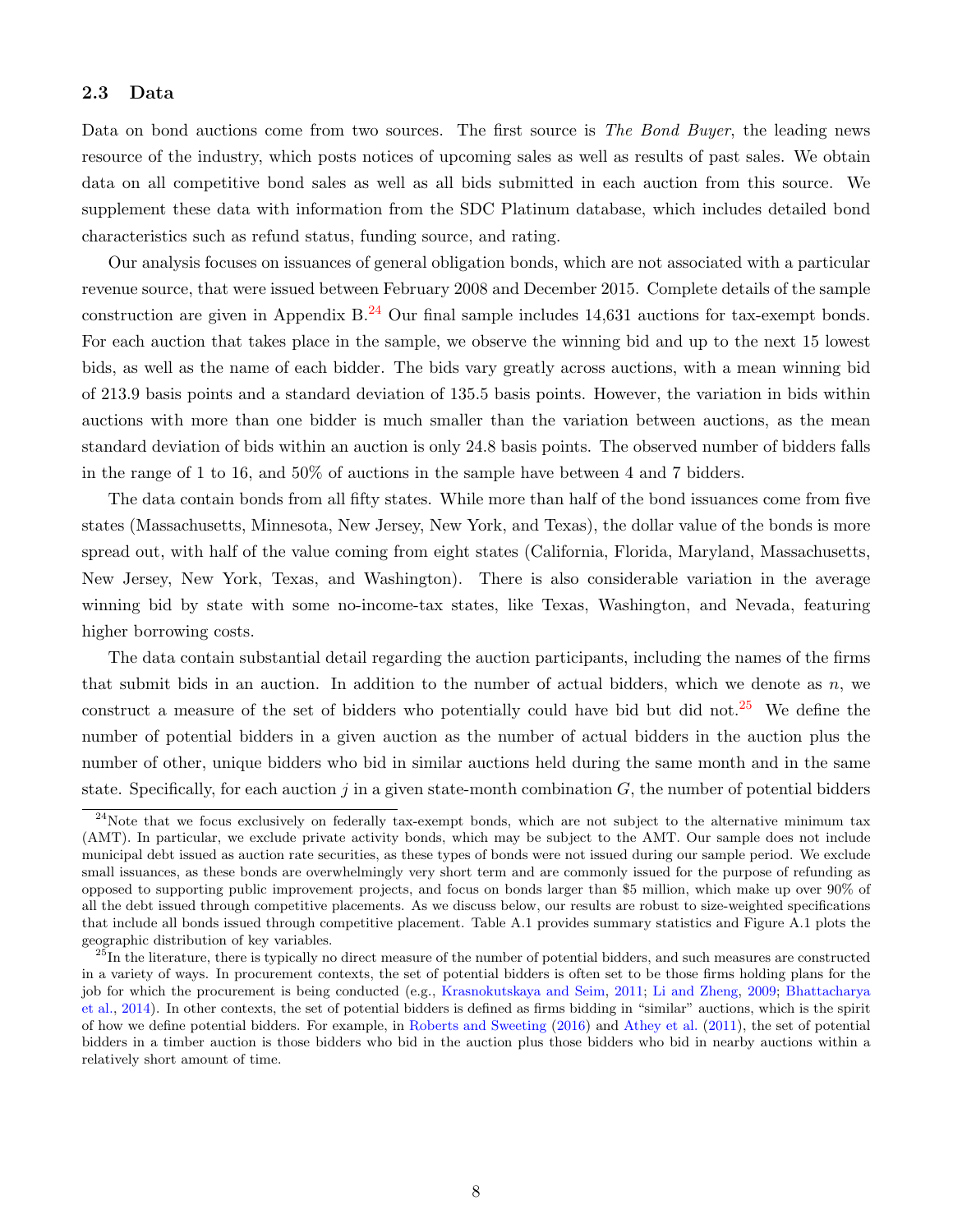$N_j$  is defined as follows:

$$
N_j = n_j + \frac{\sum_{i \in G} \sum_{a \in i} \mathbb{1}(a \text{ not in } j) K\left(\frac{S_i - S_j}{h_S}\right) K\left(\frac{M_i - M_j}{h_M}\right)}{\sum_{i \in G} K\left(\frac{S_i - S_j}{h_S}\right) K\left(\frac{M_i - M_j}{h_M}\right)},
$$

where i iterates over auctions in G and a iterates over agents in auction i. The second summand represents the probability that agent a, who did not participate in j, was a potential bidder in j, based on how much auctions in which a participated differ from j. The function  $K\left(\frac{X_i-X_j}{h_X}\right)$  $h_X$ ) measures similarity between auctions i and j based on their observable characteristics. Note that, since the right-hand side of this equation conditions on state and month of the issuance, our definition effectively controls for all statemonth level observables. In practice, we use a triweight kernel for  $K(\cdot)$ , observables we control for include size S and maturity M of the bonds, and we round up to the nearest integer.<sup>[26](#page-9-0)</sup> While this measure of potential bidders is in line with the current literature, we also explore an alternative definition in Appendix C.3 that includes all bidders in auctions held in the same state and month as observed bidders.<sup>[27](#page-9-1)</sup>

The primary tax policy of interest in this study is the top marginal personal income tax rate. To measure state and federal personal income tax rates, we use data from the NBER TAXSIM on maximum personal state income tax rates [\(Feenberg and Coutts,](#page-38-16) [1993\)](#page-38-16).<sup>[28](#page-9-2)</sup> We construct the effective tax advantage for municipal bonds in Equation [1](#page-6-4) by combining the marginal state and federal rates from TAXSIM with state-level determinants of the personal income tax base from State Tax Handbooks [\(CCH,](#page-37-14) [2015\)](#page-37-14). We use indicators for the state exemption of income from municipal bonds sold in a given state, the exemption of income from municipal bonds sold in other states, and the deductibility of federal taxes from state income taxation.

The average rate in our period of analysis is 40.1%, and the difference between the 5th and the 95th percentiles of the distribution is 12 pp. For 2008, for example,  $\tau$  ranges from 32.99% in Wisconsin, where municipal bond income is not exempt from state taxes, to 42.45% in California, where municipal bond income is exempt and where state taxes are relatively high. Our period of study contains a significant number of policy changes that drive within-state variation in the tax advantage. Between 2008 and 2015, most states experienced an increase in the effective rate and this increase varied between 3.7 pp and 7 pp. Our analysis leverages this variation to identify the effects of the tax advantage on auctions for municipal bonds.

We also gather information about other state characteristics and policies that could influence the yield on municipal debt. The [National Association of State Budget Officers](#page-39-15) [\(2015\)](#page-39-15) provides an annual report

<span id="page-9-0"></span> $26$ Throughout the paper, we follow others in the auction literature, e.g., [Li et al.](#page-39-16) [\(2000\)](#page-39-16), by using the triweight kernel  $K(u/h) = 35/32(1-[u/h]^2)^31(|u/h| \le 1)$ , where h is the bandwidth. For a given variable X, we set the bandwidth  $h_X = std(X)$ , where  $std(X)$  is set to the maximum of standard deviations of X across all state-month groups in our data. We obtain similar measures of potential bidders N when using alternative kernels (e.g., Epanechnikov), and we show that our results are robust to an alternative definition of potential bidders that does not rely on the use of kernels in Appendix C.3.

<span id="page-9-1"></span><sup>&</sup>lt;sup>27</sup> Arguably, our definition of potential bidders represents an advance over similar methods. For example, in [Roberts and](#page-39-14) [Sweeting](#page-39-14) [\(2016\)](#page-39-14) and [Athey et al.](#page-37-13) [\(2011\)](#page-37-13), who look at timber auctions, the similarity of the timber tracts sold is only indirectly controlled for by geographic proximity of recent sales.

<span id="page-9-2"></span><sup>&</sup>lt;sup>28</sup>The exact number computed by the NBER is the simulated marginal tax rate, reported under the title "wages," on an additional \$1,000 of income on top of a base income of \$1,500,000 for a married couple filing jointly with several other deductions. These simulated tax rates closely approximate the tax rates for top earners, who represent the bulk of individuals investing in tax-exempt municipal bonds. We also calculate marginal tax rates at the 90th percentile of household income using TAXSIM and use them in a robustness check.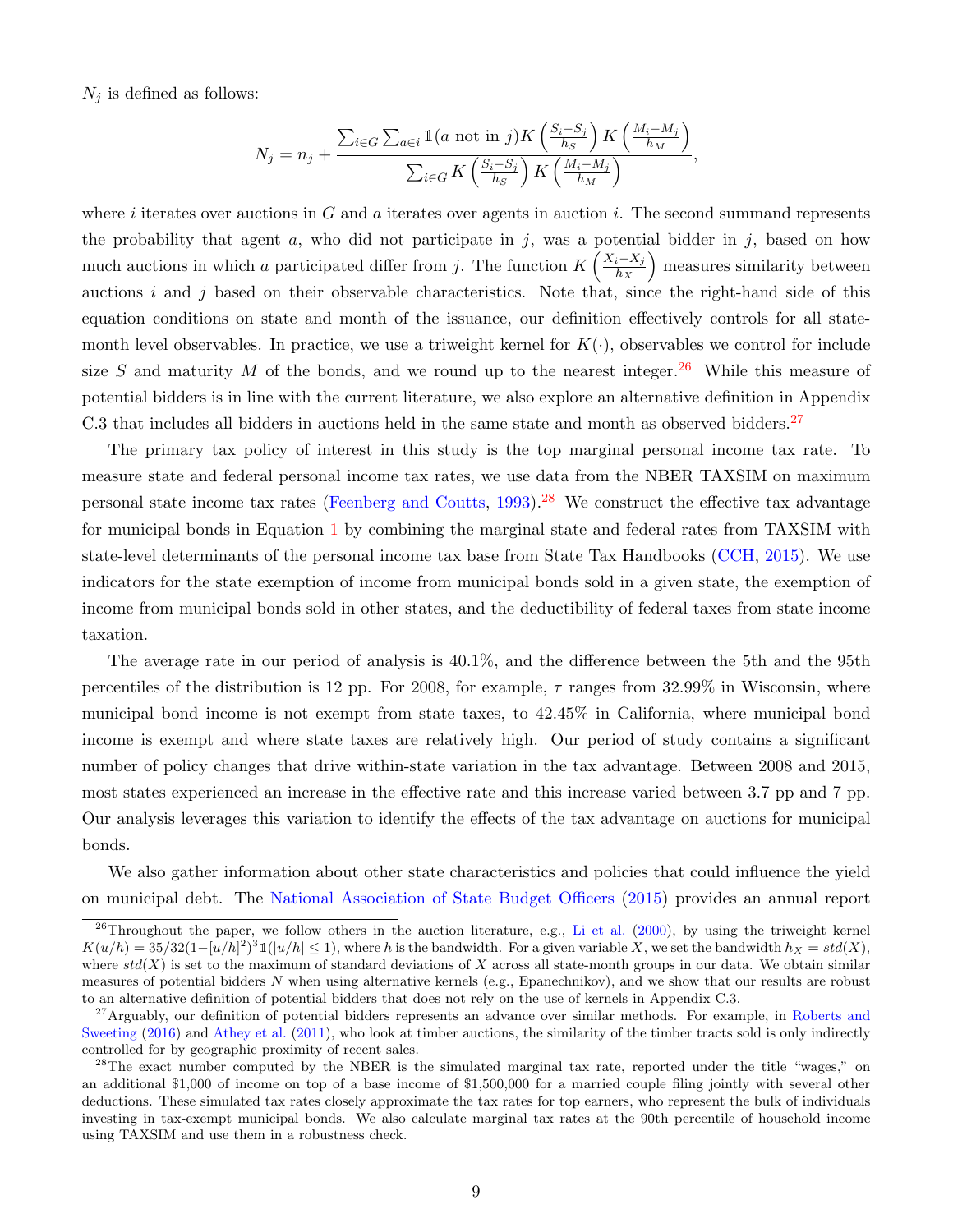detailing state-level fiscal policies including balanced budget amendments and taxation and expenditure limitations. We use political party strength data from [Caesar and Saldin](#page-37-15) [\(2006\)](#page-37-15) as well as data on state sales tax rates, corporate tax rates and rules, and property tax rates gathered by Suárez Serrato and Zidar [\(2016\)](#page-39-17). We collect data on overall financial market outcomes including the average short-term yield on high-quality, variable rate municipal debt from [SIFMA](#page-39-0) [\(2020\)](#page-39-0) and 1-year London Inter Bank Offering Rate (LIBOR) swap rates from [Board of Governors of the Federal Reserve System](#page-37-16) [\(2018\)](#page-37-16) to control for daily market conditions and perceptions of interest rate risk.

# <span id="page-10-0"></span>3 Reduced-Form Effects of Tax Rates on Borrowing Costs and Imperfect Competition

This section leverages the state-by-year variation in the tax advantages for municipal bonds to estimate the causal effects of tax rates on borrowing costs and imperfect competition. Section [3.1](#page-10-1) presents our main estimates of the effects of taxes on borrowing costs. Section [3.2](#page-12-0) discusses how taxes influence auction competitiveness and how this affects borrowing costs for state and local governments. We explore the robustness of these results in Section [3.3,](#page-13-0) where we use a variety of methods to argue that our estimated effects are not driven by spurious factors and can therefore be interpreted as causal. Finally, Section [3.4](#page-16-0) shows that tax advantages do not affect the supply of bonds or important bond characteristics.

## <span id="page-10-1"></span>3.1 The Effect of Tax Advantages on Borrowing Costs

We start by estimating regressions of the form:

<span id="page-10-2"></span>
$$
b_{1ist} = \beta \tau_{st} + \alpha_s + \eta_t + X_{ist} \Gamma + \varepsilon_{ist}, \tag{2}
$$

where the borrowing cost of the municipality is determined by the lowest bid in the auction,  $b_{1i}$ . Our baseline specification includes state and year fixed effects, and  $X_{ist}$  includes measures of bond quality (including the refund status and credit rating) as well as fixed effects for the maturity of the bond. The coefficient  $\beta$  measures the degree to which higher tax advantages of municipal bonds are passed through to lower borrowing costs for municipalities. Recall from Section [2.3](#page-8-2) that the effective rate is determined by both state and federal policies. The identifying variation for Equation [2](#page-10-2) is then driven both by state changes in personal tax rates and by the interaction of federal changes in personal income tax rates with state-level policies.

Column (1) in the first panel of Table [1](#page-11-0) reports the results of this regression and shows that increasing the effective rate by 1 pp leads to a decrease in the borrowing cost of 6.5 basis points. We reject the hypothesis of a null effect with a p-value of 0.010. The exogeneity assumption behind Equation [2](#page-10-2) is that the effective rate is independent of other factors that may also affect the borrowing costs of municipalities. Columns (2)-(5) explore the plausibility of this assumption by controlling for potential confounders. Column (2) controls for measures of political climate in the state to assuage the concern that state tax changes are the result of changes in political conditions that may have broader implications for borrowing costs. We use data from [Caesar and Saldin](#page-37-15) [\(2006\)](#page-37-15) and include the fraction of state-level votes for the Republican candidate in the most recent presidential, gubernatorial, and Senate elections. Columns (3) and (4) control for personal tax base policies, corporate tax rate and base policies, property tax rates, and state sales tax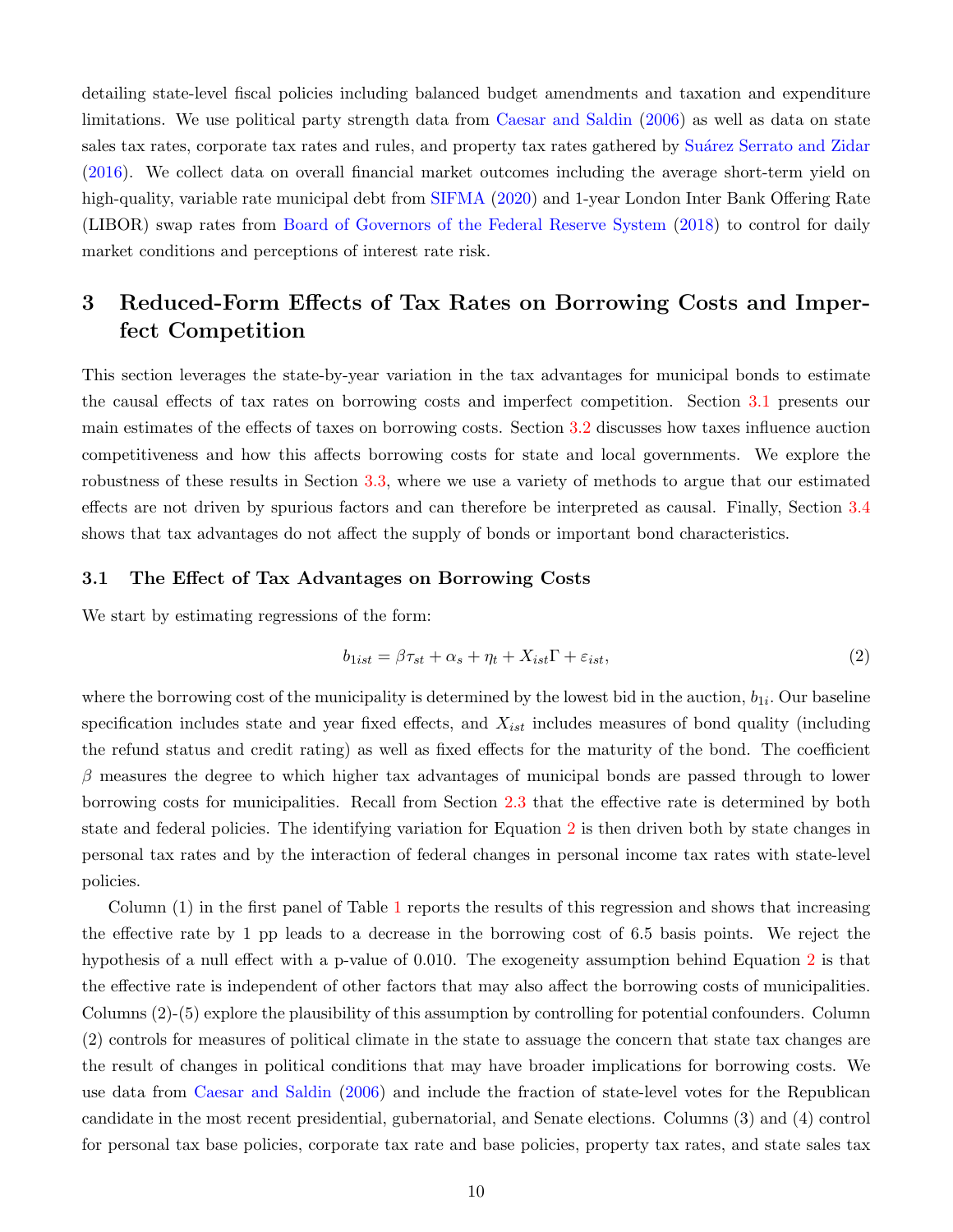|                                                      | $\left( 1\right)$ | $\left( 2\right)$ | (3)      | (4)      | (5)         |  |  |  |
|------------------------------------------------------|-------------------|-------------------|----------|----------|-------------|--|--|--|
| <b>Unconditional Effect of Effective Rate on Bid</b> |                   |                   |          |          |             |  |  |  |
| <b>Effective Rate</b>                                | $-6.531$          | $-6.994$          | $-6.819$ | $-6.813$ | $-6.806$    |  |  |  |
|                                                      | (2.527)           | (2.349)           | (2.273)  | (2.248)  | (2.244)     |  |  |  |
|                                                      | 0.010             | 0.003             | 0.003    | 0.003    | 0.003       |  |  |  |
| Effect of Effective Rate on $N$                      |                   |                   |          |          |             |  |  |  |
| <b>Effective Rate</b>                                | 0.584             | 0.574             | 0.558    | 0.557    | 0.546       |  |  |  |
|                                                      | (0.124)           | (0.128)           | (0.138)  | (0.138)  | (0.140)     |  |  |  |
|                                                      | 0.000             | 0.000             | 0.000    | 0.000    | 0.000       |  |  |  |
| Conditional Effect of Effective Rate on Bid          |                   |                   |          |          |             |  |  |  |
| Effective Rate                                       | $-4.489$          | $-5.034$          | $-5.069$ | $-5.066$ | $-5.189$    |  |  |  |
|                                                      | (2.517)           | (2.362)           | (2.312)  | (2.282)  | (2.281)     |  |  |  |
|                                                      | 0.075             | 0.034             | 0.029    | 0.027    | 0.023       |  |  |  |
| Observations                                         | 14,631            | 14,631            | 14,631   | 14,631   | 14,631      |  |  |  |
| Median Bid                                           | 221.2             | 221.2             | 221.2    | 221.2    | 221.2       |  |  |  |
| Median Effective Rate                                | 40.79             | 40.79             | 40.79    | 40.79    | 40.79       |  |  |  |
| Elasticity (Median)                                  | 1.748             | 1.872             | 1.825    | 1.824    | 1.822       |  |  |  |
|                                                      | (0.677)           | (0.629)           | (0.609)  | (0.602)  | (0.601)     |  |  |  |
|                                                      | 0.010             | 0.003             | 0.003    | 0.002    | 0.002       |  |  |  |
| Year Fixed Effects                                   | Y                 | Y                 | Y        | Y        | $\mathbf Y$ |  |  |  |
| <b>State Fixed Effects</b>                           | Y                 | Y                 | Υ        | Υ        | Υ           |  |  |  |
| Maturity, Quality, and Refund Controls               | Y                 | Y                 | Y        | Y        | Y           |  |  |  |
| Political Party Controls                             |                   | Υ                 | Y        | Y        | Y           |  |  |  |
| Personal, Business, and Prop. Tax Controls           |                   |                   | Y        | Y        | $\mathbf Y$ |  |  |  |
| Sales Tax Controls                                   |                   |                   |          | Y        | Y           |  |  |  |
| Size of Bond Package Controls                        |                   |                   |          |          | Y           |  |  |  |

<span id="page-11-0"></span>Table 1: Reduced-Form Effects of the Effective Rate on the Winning Bid and Number of Potential Bidders

Notes: This table reports regression estimates of the effect of effective marginal tax rates, in percentage points, on the winning bids, in basis points, in municipal bond auctions between 2008 and 2015. See Section [3](#page-10-0) for further details and Appendix A for a discussion of the data. Additional robustness checks are discussed in Appendix C, while more specifications building from this table are presented in Table [2,](#page-15-0) with other measurement approaches shown in Table A.10. The first panel showcases estimates of the effect of effective marginal tax rates on the winning bid without controls for the effect of competition. The second panel shows the effect that effective tax rates have on the number of potential bidders. Results with flexible controls for competition through the number of bidders and the number of potential bidders are shown in the third panel. All specifications include fixed effects for the state and year as well as controls for maturity, credit rating, and refund status. Political party controls include the proportion of votes cast for the Republican candidate in the most recent Senate, gubernatorial, and presidential elections in the state. Personal, business, and property tax controls include indicators for alternative minimum taxes, exemption of in-state and out-of-state federally tax-exempt debt, deductibility of federal income taxes, corporate tax rates, property tax rates, and sales apportionment rules. Sales tax controls include state sales tax rates. The natural logarithm of size of the bond package in millions of USD is included in Column (5). Standard errors clustered at the state-year level are shown in parentheses, and p-values for each estimate are displayed below the standard errors.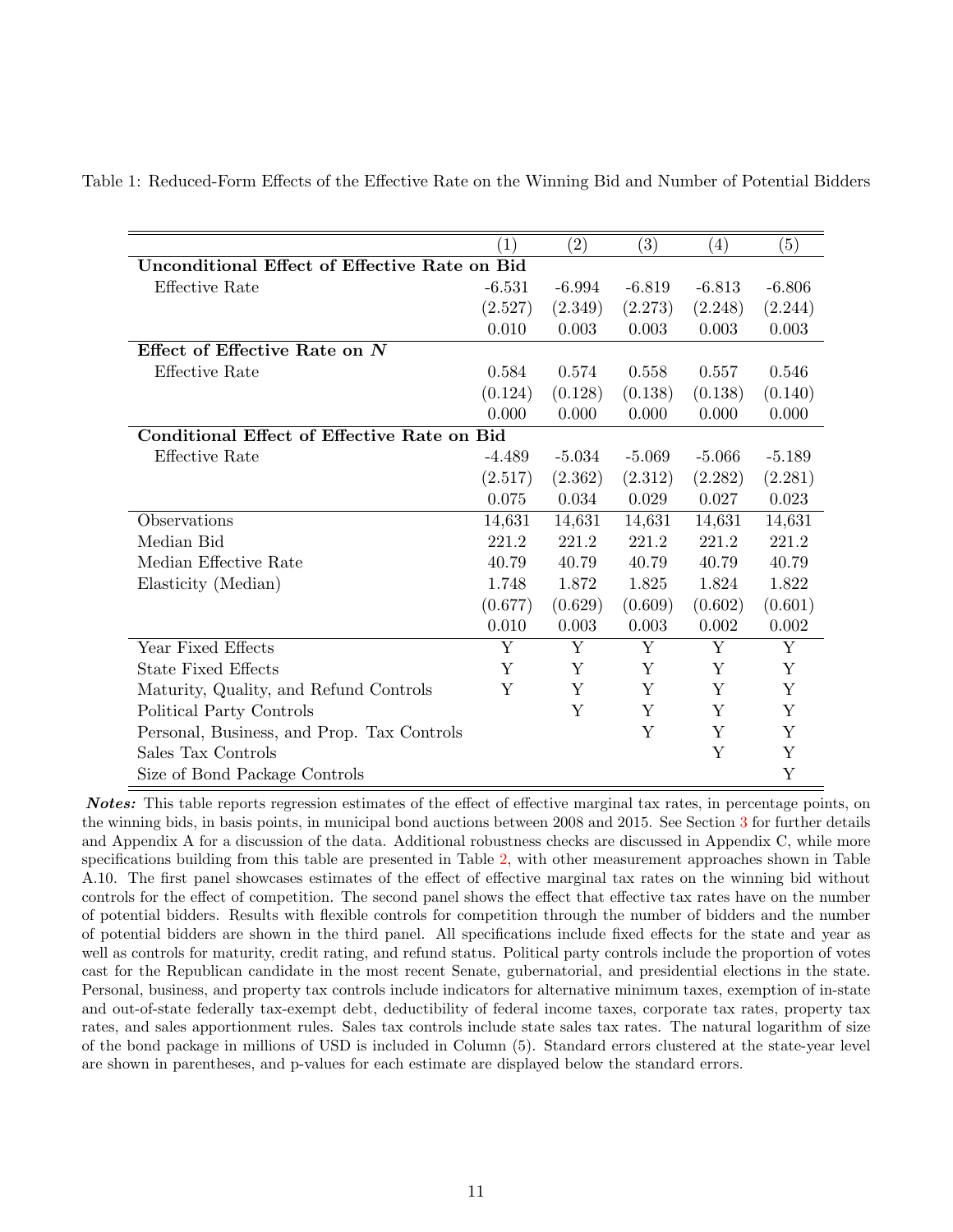rates to allay the concern that changes in the effective rate are correlated with other tax policies that may be the true drivers of borrowing costs.<sup>[29](#page-12-1)</sup> Column (5) controls for the size of the bond package and shows that the inclusion of this control has a negligible effect on the estimated coefficient. Our estimate of  $\beta$  is remarkably stable, with a range of 6.5-7.0 basis points.

To gauge the magnitude of these coefficients, consider that at the mean borrowing rate of 2.14%, a 3 pp increase in the effective rate would imply reductions in borrowing costs of between  $9.2\%$  and  $9.8\%$ .<sup>[30](#page-12-2)</sup> Since state and municipal governments spent \$122 billion on interest payments in 2017, these estimates would imply cost reductions of \$11.2-12.0 billion [\(U.S. Census Bureau,](#page-39-1) [2020\)](#page-39-1). An additional way to appreciate the magnitude of this effect is through the passthrough elasticities of the net-of-tax rate (i.e.,  $1 - \tau$ ) on borrowing costs.<sup>[31](#page-12-3)</sup> Given a median effective tax of  $40.8\%$  and a median winning bid of 221 basis points, Table [1](#page-11-0) reports median passthrough elasticities between 1.7 and 1.9. The estimated elasticities in Columns (2)-(5) reject the hypothesis of a passthrough elasticity below unity at the 10% level.

#### <span id="page-12-0"></span>3.2 The Effect of Tax Advantages on Auction Participation

We now explore the interaction between tax policy and participation in auctions. First, we estimate a specification analogous to that in Equation [2](#page-10-2) but where the dependent variable is the number of potential bidders. The second panel in Table [1](#page-11-0) presents the results from this estimation and shows that a higher effective rate is associated with a larger number of potential bidders. Intuitively, as the value of the bonds increases with the tax advantage, more bidders are likely to participate in a given auction. The estimates imply that a 4 pp increase in the effective rate leads to an increase of close to 2 potential bidders. This is a large effect, as it would move an auction from the median to the 75th percentile of the distribution of potential bidders. These estimates are also stable across specifications, and Table A.11 shows that we find a similar increase when using an alternative definition of potential bidders (see Appendix C.3 for additional details).

If the increase in competitive bidding also lowers the winning bid, then the total impact of  $\tau$  on  $b_1$ includes the effects of  $\tau$  on  $N^{32}$  $N^{32}$  $N^{32}$ . To test one possible way in which taxes affect the outcomes in these auctions, we estimate additional specifications that directly control for  $N$ . Specifically, one possibility is that  $\tau$  only impacts  $b_1$  through N. If this were the case, then  $\tau$  would have no impact on  $b_1$  after we control for N. The third panel of Table [1](#page-11-0) presents estimates of Equation 2 where we now partial out this mechanism

<span id="page-12-1"></span> $^{29}$ Business and property tax policies include the state corporate tax rate, business tax apportionment rules, and a measure of the average property tax rate in the state from Suárez Serrato and Zidar [\(2016\)](#page-39-17). From State Tax Handbooks [\(CCH,](#page-37-14) [2015\)](#page-37-14), we use digitized variables including whether a state has an alternative minimum tax, whether a state allows for deductibility of federal taxes, and whether own- or other-state municipal bond income is excluded from taxation. We considered controlling for other institutional variables such as budget balance amendments and debt limits as in [Poterba and Rueben](#page-39-18) [\(2002\)](#page-39-18). However, no states changed these policies in our sample period, so these variables would be absorbed by the state fixed effects.

<span id="page-12-2"></span> $30$  Accounting for interactions between state and federal tax rates in our sample, a state income tax increase of 5.45 pp would increase the effective rate by 3 pp, on average.

<span id="page-12-3"></span> $31$ Our focus on this elasticity can be motivated by previous work that compares returns on municipal bonds to treasuries. Assuming an equilibrium between after-tax returns on taxable and tax-exempt assets implies a net-of-tax rate elasticity of one. Appendix C.10 discusses this result further, relates our focus on the net-of-tax rate elasticity to other areas of public finance, where it is common to focus on this elasticity, and shows that we obtain similar results when we analyze tax elasticities.

<span id="page-12-4"></span> $32$ Figure A.3 reports the coefficients on the fixed effects for the number of bidders relative to the median winning bid in the sample, along with the distribution of this variable. This graph shows that moving from a single bidder to 8 bidders lowers the winning bid by 30%, on average, but that further increases in the number of bidders do not affect the winning bid. Since a significant number of bond auctions have less than 8 bidders, there is substantial scope for lowering municipal borrowing costs by increasing competition in auctions.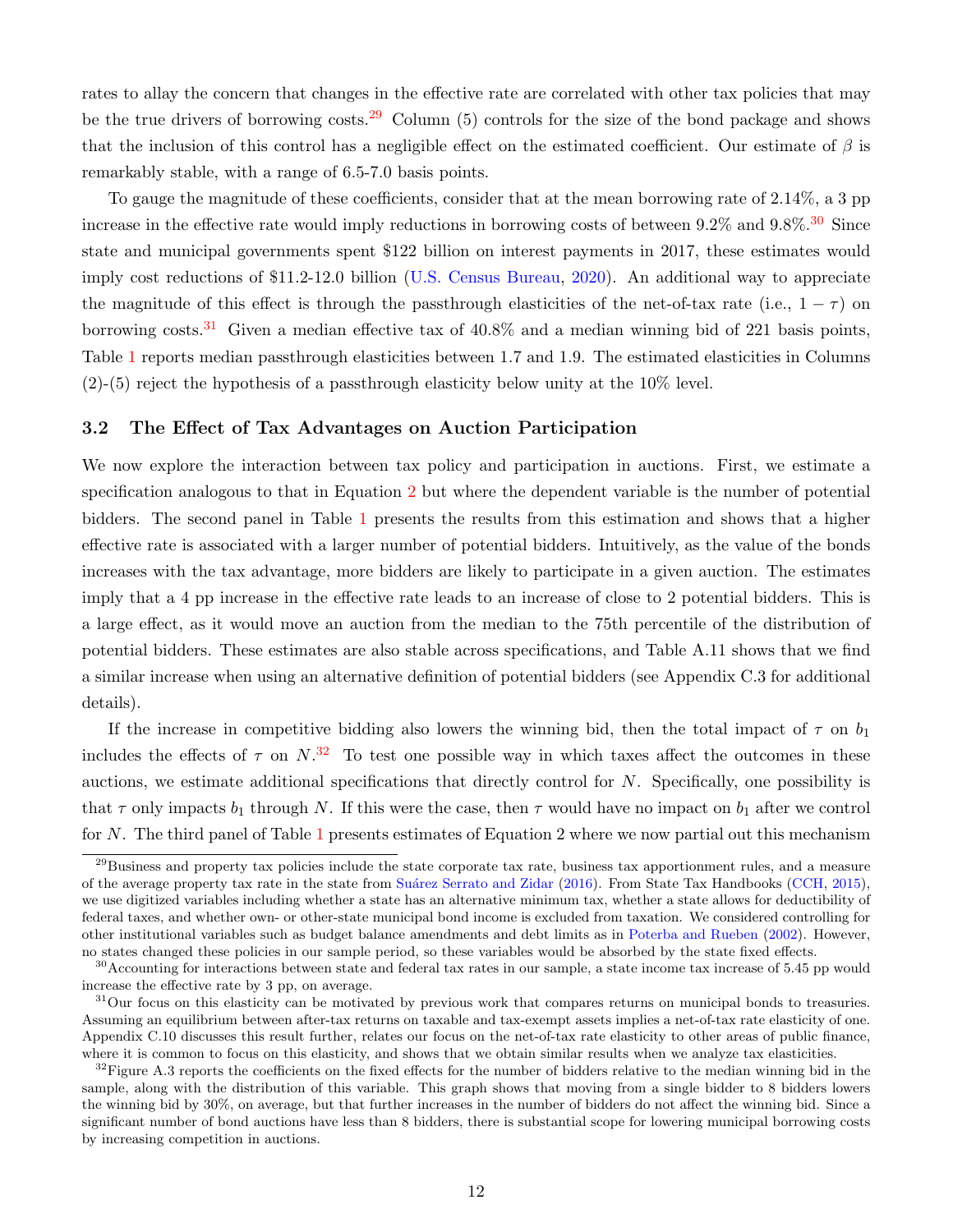by adding fixed effects for the number of potential and actual bidders. Conditioning on auction competition leads to smaller effects of the tax advantage on borrowing costs, confirming that one of the mechanisms through which higher taxes lead to lower borrowing costs is through an indirect competitiveness effect. However, the inclusion of controls for potential and actual auction participation fails to explain the whole effect of changing taxes. Comparing the results from the first and third panels of Table 2, we find that between  $23\%$  and  $31\%$  of the coefficient in the first panel is due to auction competitiveness.<sup>[33](#page-13-1)</sup> By showing that  $\tau$  still impacts  $b_1$  conditional on N, this empirical result motivates our model, where  $\tau$  directly impacts bond valuations and the individual decision of each bidder to participate in a given auction. In addition, to capture the observed effect of  $\tau$  on N, our model and counterfactuals also allow the set of potential bidders to expand with the tax benefit.

#### <span id="page-13-0"></span>3.3 Robustness and Identification of Causal Effects

This section provides evidence that the reduced-form effects from Sections [3.1](#page-10-1) and [3.2](#page-12-0) are driven by state tax changes that are plausibly exogenous from other drivers of municipal borrowing costs. We first discuss how an omitted variable might affect our results. We show that potential confounders, such as budget or rating shocks, would bias our estimates in the direction of finding a null effect. We then show in Section [3.3.1](#page-14-0) that our estimates are robust to controlling for a battery of potential confounders and to differently constructed samples.

We begin by considering how an omitted variable could influence the estimates from Equation [2.](#page-10-2) While the variation in effective rates comes from the interaction of federal and state tax policy, most of the variation in the effective rates during our period stems from state tax changes. The exogeneity assumption is then that state tax rate adjustments are uncorrelated with unobserved factors that may also influence borrowing costs. For example, shocks to local economic conditions, municipal budgets, or the creditworthiness of the locality could influence borrowing costs. If one of these factors, labeled  $Z_{st}$ , is also correlated with state tax rates, omitting this factor from the analysis would result in the following bias:

$$
\text{Bias} = \frac{Cov(\tilde{Z}_{st}, \tilde{\tau}_{st})}{Var(\tilde{\tau}_{st})} \frac{Cov(\tilde{Z}_{st}, \tilde{b}_{1ist} | \tilde{\tau}_{st})}{Var(\tilde{Z}_{st} | \tilde{\tau}_{st})},
$$

where the tildes note that the variables have been residualized by all other controls in the regression. Since investors would demand a higher interest rate following a negative economic, budget, or rating shock, we would expect  $Cov(\tilde{Z}_{st}, \tilde{b}_{1ist} | \tilde{\tau}_{st}) > 0$  if  $Z_{st}$  is one of these events.

For the omission of  $Z_{st}$  to bias our estimates in any direction, states would need to respond to these shocks by changing tax rates, i.e.,  $Cov(\tilde{Z}_{st}, \tilde{\tau}_{st}) \neq 0$ . This is an unlikely source of bias since most of the bonds in our dataset are issued by school districts, cities, and counties, which do not set state tax rates, and it is unlikely that states would adjust state taxes in response to a shock to a local government.

Moreover, the existing literature on how states respond to fiscal pressure shows that states generally increase taxes when facing state budget shortfalls, so that, if anything,  $Cov(\tilde{Z}_{st}, \tilde{\tau}_{st}) > 0$ . For instance, [Poterba](#page-39-19) [\(1994\)](#page-39-19) describes how many states have policies in place that forbid extended periods of deficit spending, which can force states with unexpected negative fiscal shocks to raise taxes, in which case the

<span id="page-13-1"></span><sup>&</sup>lt;sup>33</sup>We compute standard errors for this quantity by jointly bootstrapping the estimates in the first and third panels and find that, even in our most demanding specification in Column (5), we can reject the null of no difference with a p-value of 0.084.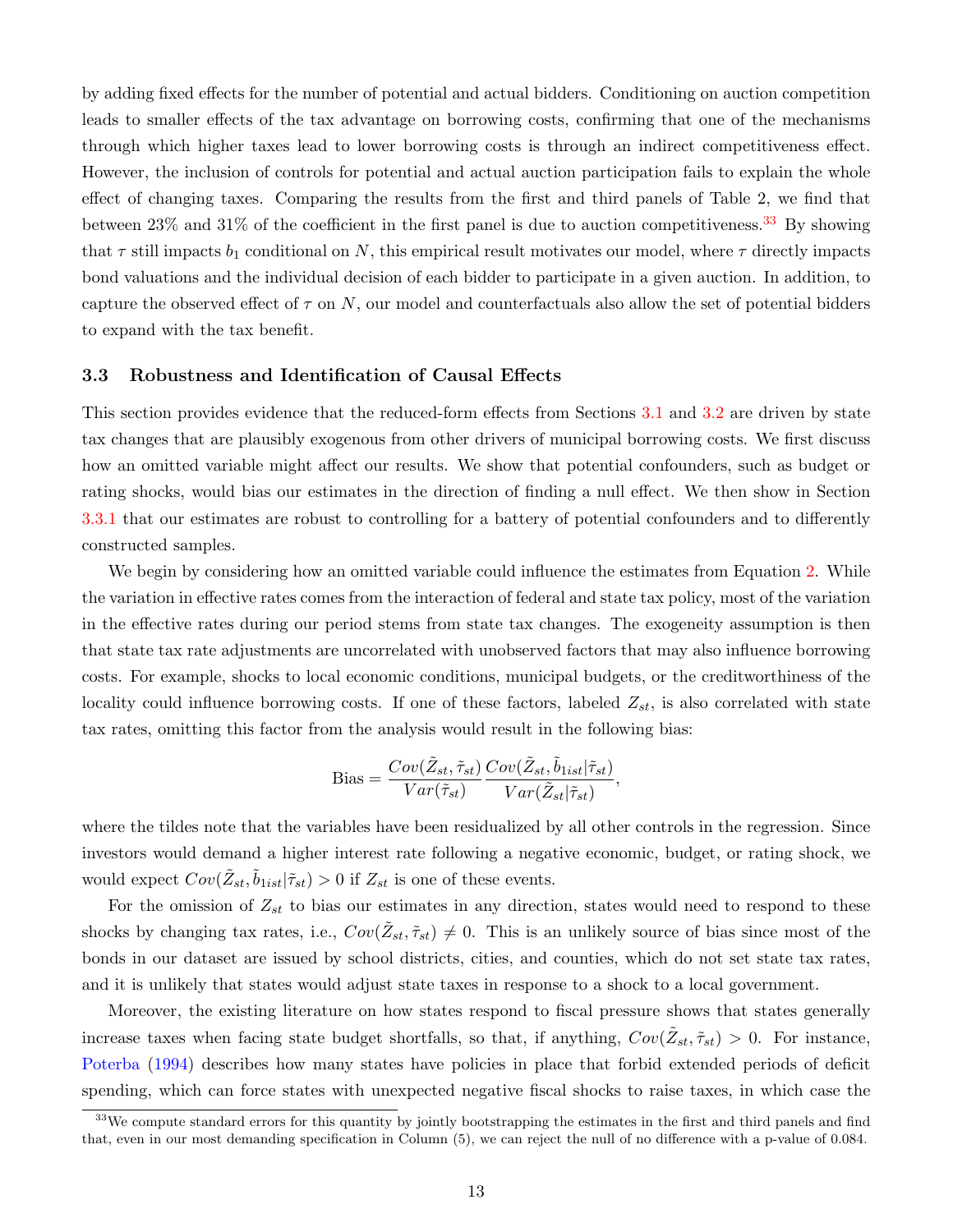bias would be positive.<sup>[34](#page-14-1)</sup> This discussion shows that the most likely potential confounders would bias our estimates toward 0 and against finding a negative effect of taxes on borrowing rates.

# <span id="page-14-0"></span>3.3.1 Controlling for Potential Confounders

Following the discussion in the previous section, we now show that our reduced-form results are robust to controlling for a battery of potential confounders and to various sample constructions. Table [2](#page-15-0) shows that our estimates are robust to controlling for local economic conditions, state spending and intergovernmental transfers and to including bidder and issuer fixed effects. Columns (2) and (3) use the identity of the winning bidder and the issuing municipality to test whether unobserved factors at the issuer or buyer levels may confound the role of effective tax rates. Columns  $(4)-(7)$  include additional state economic and spending controls: unemployment rate, state GDP, government spending, and intergovernmental transfers. Column (8) includes every control used in the robustness table. In this specification,  $\beta$  is identified by repeated bond auctions by the same issuer (municipality) with the same bidder (underwriter) in time periods with different (federal and state) tax rates. This strongly limits concerns that our results are driven by omitted factors that may be correlated with both tax changes and borrowing costs.

The estimated effects of tax rates on the winning bid after we control for the bidder, issuer, and economic characteristics range between -6.1 and -7.2, with the lowest and highest estimates both coming from specifications with issuer fixed effects. These results are remarkably robust across these specifications, which suggests that the exogeneity assumption likely holds. We formalize this evidence of coefficient stability by using the methods proposed by [Altonji et al.](#page-37-17) [\(2005\)](#page-37-17) and [Oster](#page-39-20) [\(2017\)](#page-39-20). Appendix C.8 discusses the results in Table A.18, which suggest that it is extremely unlikely that our main effects are driven by selection on unobservables. The effect on the number of potential bidders is also stable, with effects between 0.54 and 0.64 with the additional controls.

In Online Appendix C.1, we continue exploring the robustness of the results with respect to measurement and sample construction decisions. Table A.9 replicates the baseline results from Table [1](#page-11-0) with different assumptions regarding standard errors, with monthly (and even daily) fixed effects, with the sample restricted to exclude bonds sold during 2008-09, and with an additional 20,237 bonds with less than \$5 million in par value. Similarly, Table A.10 includes additional controls for municipal market trends and financial provisions and shows that the baseline results are similarly robust to redefining the effective tax rate for households in the  $90<sup>th</sup>$  income percentile in each state, dropping states and state agencies that may have control over their effective tax rate, excluding all states that do not exempt interest on their own bonds from income taxes, and restricting the variation from federal tax rates. All of these robustness checks show similar estimates that are all statistically significant at the 5% level, which further suggests that the baseline estimates are not influenced by spurious factors or by sample measurement decisions.<sup>[35](#page-14-2)</sup>

<span id="page-14-1"></span><sup>&</sup>lt;sup>34</sup>Similarly, states are likely to increase tax rates to raise revenue to pay for higher interest rates following a negative creditrating shock. We discuss negative shocks for illustration purposes, but a positive shock would also result in a positive bias since both correlations would be negative in that case.

<span id="page-14-2"></span><sup>&</sup>lt;sup>35</sup>Appendix C performs a wide variety of analyses to demonstrate the robustness of our reduced-form results. We use an event study approach to show that the timing of tax changes coincides with changes in borrowing costs and that future taxes, as a placebo, do not predict changes in borrowing costs. We provide further evidence against the reverse causality hypothesis by showing that state tax rates are unaffected by previous, current, and future state interest payments. We also show that most of the variation is driven by sub-state agencies that cannot affect the tax advantage for their bonds. Column (5) of Table A.10 reproduces our preferred reduced-form estimates but excludes all entities that have the ability to change tax rates (states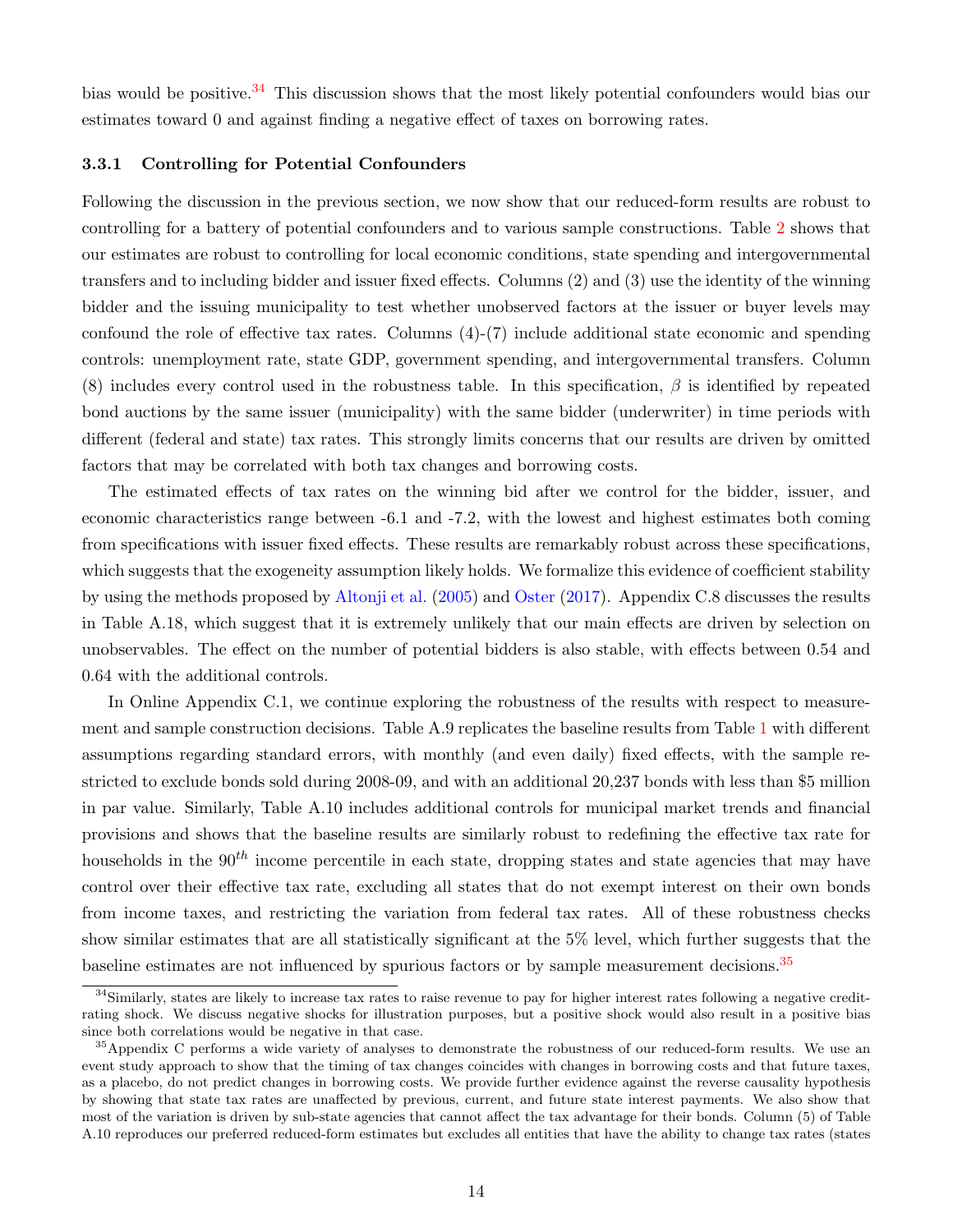<span id="page-15-0"></span>Table 2: Reduced-Form Effects of the Effective Rate on the Winning Bid and Number of Potential Bidders: Extended Controls

|                                                      | $\left(1\right)$        | $\left( 2\right)$ | (3)            | $\left( 4\right)$ | (5)            | (6)                     | (7)            | (8)            |  |
|------------------------------------------------------|-------------------------|-------------------|----------------|-------------------|----------------|-------------------------|----------------|----------------|--|
| <b>Unconditional Effect of Effective Rate on Bid</b> |                         |                   |                |                   |                |                         |                |                |  |
| Effective Rate                                       | $-6.531$                | $-6.686$          | $-6.169$       | $-6.572$          | $-6.709$       | $-6.708$                | $-6.531$       | $-7.159$       |  |
|                                                      | (2.527)                 | (2.361)           | (2.440)        | (2.484)           | (2.560)        | (2.577)                 | (2.574)        | (2.249)        |  |
|                                                      | 0.010                   | 0.005             | 0.012          | 0.009             | 0.009          | 0.010                   | 0.012          | 0.002          |  |
| Effect of Effective Rate on N                        |                         |                   |                |                   |                |                         |                |                |  |
| Effective Rate                                       | 0.584                   | 0.560             | 0.648          | 0.583             | 0.576          | 0.587                   | 0.569          | 0.546          |  |
|                                                      | (0.124)                 | (0.113)           | (0.162)        | (0.124)           | (0.109)        | (0.123)                 | (0.114)        | (0.129)        |  |
|                                                      | 0.000                   | 0.000             | 0.000          | 0.000             | 0.000          | 0.000                   | 0.000          | 0.000          |  |
| Conditional Effect of Effective Rate on Bid          |                         |                   |                |                   |                |                         |                |                |  |
| Effective Rate                                       | $-4.489$                | $-4.777$          | $-4.370$       | $-4.516$          | $-4.645$       | $-4.626$                | $-4.540$       | $-5.873$       |  |
|                                                      | (2.517)                 | (2.351)           | (2.423)        | (2.477)           | (2.463)        | (2.568)                 | (2.551)        | (2.314)        |  |
|                                                      | 0.075                   | 0.043             | 0.072          | 0.069             | 0.060          | 0.072                   | 0.076          | 0.012          |  |
| Observations                                         | 14,631                  | 14,631            | 14,631         | 14,631            | 14,631         | 14,631                  | 14,631         | 14,631         |  |
| Median Bid                                           | 221.2                   | $221.2\,$         | 221.2          | 221.2             | 221.2          | 221.2                   | 221.2          | 221.2          |  |
| Median Effective Tax                                 | 40.79                   | 40.79             | 40.79          | 40.79             | 40.79          | 40.79                   | 40.79          | 40.79          |  |
| Elasticity (Median)                                  | 1.748                   | 1.790             | 1.651          | 1.759             | 1.796          | 1.796                   | 1.748          | 1.916          |  |
|                                                      | (0.677)                 | (0.632)           | (0.653)        | (0.665)           | (0.685)        | (0.690)                 | (0.689)        | (0.602)        |  |
|                                                      | $0.010\,$               | 0.005             | 0.011          | 0.008             | $0.009\,$      | 0.009                   | $0.011\,$      | $0.001\,$      |  |
| <b>Base Controls</b>                                 | $\overline{\mathrm{Y}}$ | $\overline{Y}$    | $\overline{Y}$ | $\overline{Y}$    | $\overline{Y}$ | $\overline{\mathrm{Y}}$ | $\overline{Y}$ | $\overline{Y}$ |  |
| <b>Bidder Fixed Effects</b>                          |                         | $\mathbf Y$       |                |                   |                |                         |                | $\mathbf Y$    |  |
| <b>Issuer Fixed Effects</b>                          |                         |                   | $\mathbf Y$    |                   |                |                         |                | $\mathbf Y$    |  |
| Unemployment Rate                                    |                         |                   |                | Y                 |                |                         |                | $\mathbf Y$    |  |
| Gross Domestic Product (log)                         |                         |                   |                |                   | Y              |                         |                | $\mathbf Y$    |  |
| State Government Spending (log)                      |                         |                   |                |                   |                | Y                       |                | $\mathbf Y$    |  |
| State Intergov Spending (log)                        |                         |                   |                |                   |                |                         | $\mathbf Y$    | $\mathbf Y$    |  |
| Political Party Controls                             |                         |                   |                |                   |                |                         |                | $\mathbf Y$    |  |
| Personal, Business, and Prop Tax                     |                         |                   |                |                   |                |                         |                | $\mathbf Y$    |  |
| Sales Tax Controls                                   |                         |                   |                |                   |                |                         |                | Y              |  |
| Size of Bond Package Controls                        |                         |                   |                |                   |                |                         |                | $\mathbf Y$    |  |

Notes: This table presents more estimates corresponding to Table [1](#page-11-0) with regressions showing the effect of effective marginal tax rates, in percentage points, on the winning bids, in basis points. The base controls include state, year, maturity, quality, and refund status fixed effects in addition to the effective rate, as in Column (1) in Table [1.](#page-11-0) See Section [3.3.1](#page-14-0) and Appendix C for details and Appendix A for variable definitions. Standard errors clustered at the state-year level are shown in parentheses, and p-values for each estimate are displayed below the standard errors.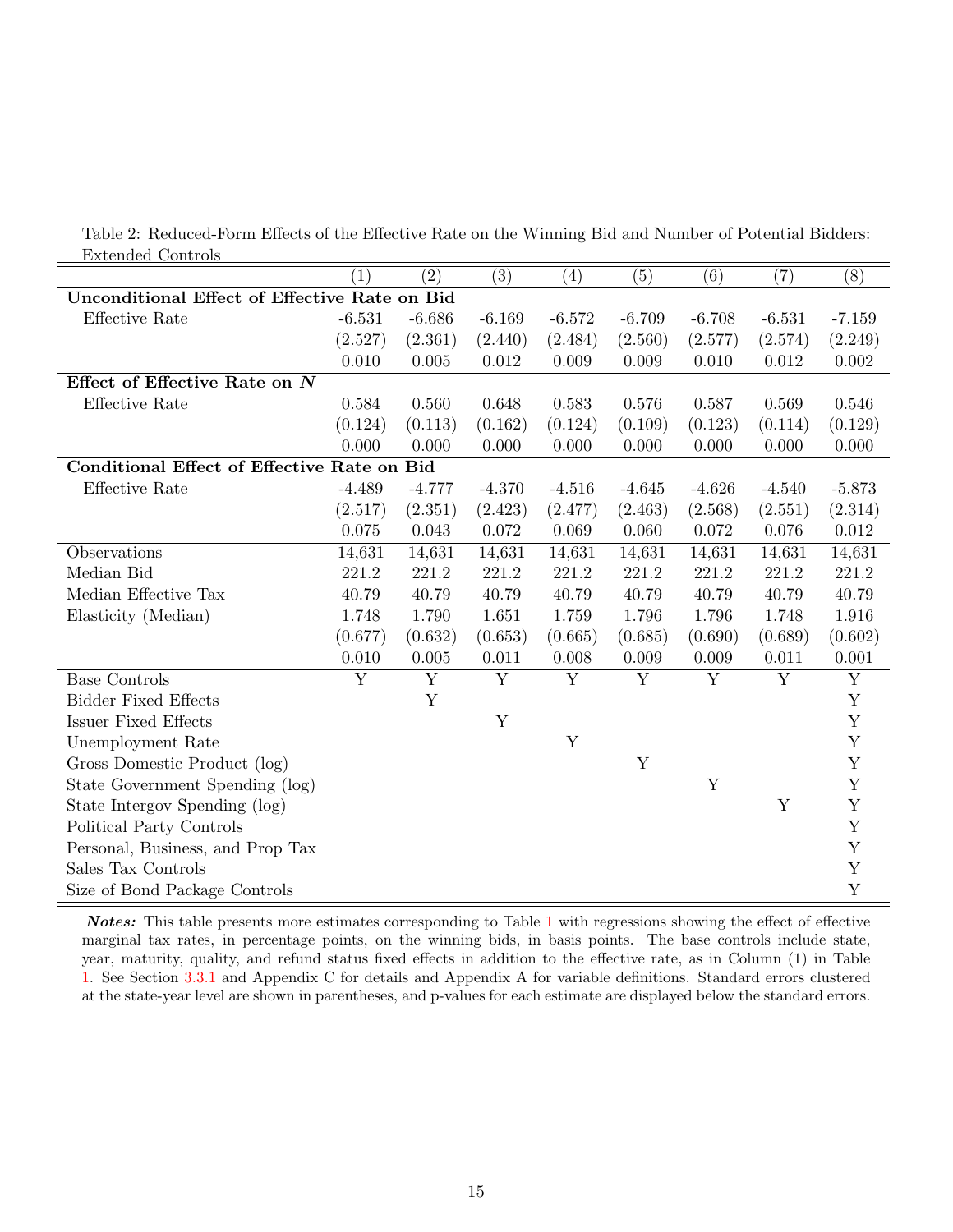# <span id="page-16-3"></span><span id="page-16-0"></span>3.4 Lack of Supply-Side Response

Our results so far show that increasing the effective rate reduces borrowing costs for municipalities and increases the number of potential bidders in municipal bond auctions. To properly model how taxes impact participation and bidding in municipal bond auctions, we have to consider whether municipalities adjust their supply of bonds to changes in the effective tax rate. We investigate this possibility along a number of dimensions. Table A.12 shows that the effective rate does not affect the total number of bonds that are issued. Additionally, Tables A.13–A.15 show that the effective rate does not impact the mechanism used to sell a given bond. Finally, Table A.16 shows that the effective rate does not impact the size of bond issues or other bond characteristics including the maturity, callability, rating, or bank-qualified status. See Appendices C.5–C.6 for additional discussion. Overall, we find that municipalities do not respond to changes in the effective rate by supplying more, larger, or differently structured bonds.<sup>[36](#page-16-2)</sup> Based on these facts, our model in the next section focuses on how tax advantages impact the participation and bidding strategies of potential underwriters.

The reduced-form results presented in this section have some immediate implications. First, the results on borrowing costs suggest that the tax advantage plays a major role in determining municipalities' borrowing costs and that removing the exclusion of municipal bond income from taxation may significantly affect this market. Second, understanding how tax advantages interact with entry into auctions is crucial to a full understanding of the passthrough of tax advantages into borrowing costs. Nonetheless, reduced-form analyses are unable to address important issues in this market, including how markups impact municipal borrowing costs, how changes in tax rates interact with imperfect competition in these auctions, and how regulations that depend on the degree of auction competition impact auction outcomes.

# <span id="page-16-1"></span>4 Model of Participation and Bidding in Municipal Bond Auctions

In this section, we present a model of participation and bidding in municipal bond auctions. Motivated by the reduced-form results in the previous section, the model is designed to capture how taxes affect the valuations of bonds, how agents adjust their participation decisions, and how the resulting competitive pressure affects the ability of bidders to extract information rents by shading their bids relative to their valuations. Capturing these margins is important for measuring equilibrium markups in each auction (Section [5\)](#page-20-0), understanding how the effects of taxes on winning bids depend on changes in markups (Section [6\)](#page-24-0), and analyzing counterfactual changes to tax policy (Sections [7.1](#page-29-0) and [7.2\)](#page-32-0). Our modeling approach most

and state agencies) from the sample. The resulting estimates are nearly identical to those from the regression including entities that have control over their own tax rates. This result shows that our main estimate is not driven by reverse causality, that is, by states changing their tax rates to influence their borrowing costs.

<span id="page-16-2"></span> $36$ These results are consistent with findings from the literature. For instance, [Adelino et al.](#page-37-1) [\(2017\)](#page-37-1) find that municipalities do not react to rating changes by borrowing more often, and [Gordon and Metcalf](#page-38-17) [\(1991\)](#page-38-17) discuss that municipalities do not invest more in the presence of lower interest rates caused by the tax exemption in part due to caps on tax-exempt borrowing. [Cestau](#page-37-18) [et al.](#page-37-18) [\(2020\)](#page-37-18) document how state and local regulations restrict the ability of many municipalities to choose their method of sale. Recently, researchers have also found that the supply of bonds by municipalities is not responsive to changes in risk due to climate change or to regulations that affect borrowing costs (e.g., [Goldsmith-Pinkham et al.,](#page-38-18) [2019;](#page-38-18) [Garrett,](#page-38-19) [2020\)](#page-38-19). These results are also consistent with the institutional setting, since many of these bonds are authorized by popular referenda or by public budgeting processes that limit municipalities' ability to respond by changing the size of the issuance or by issuing additional bonds.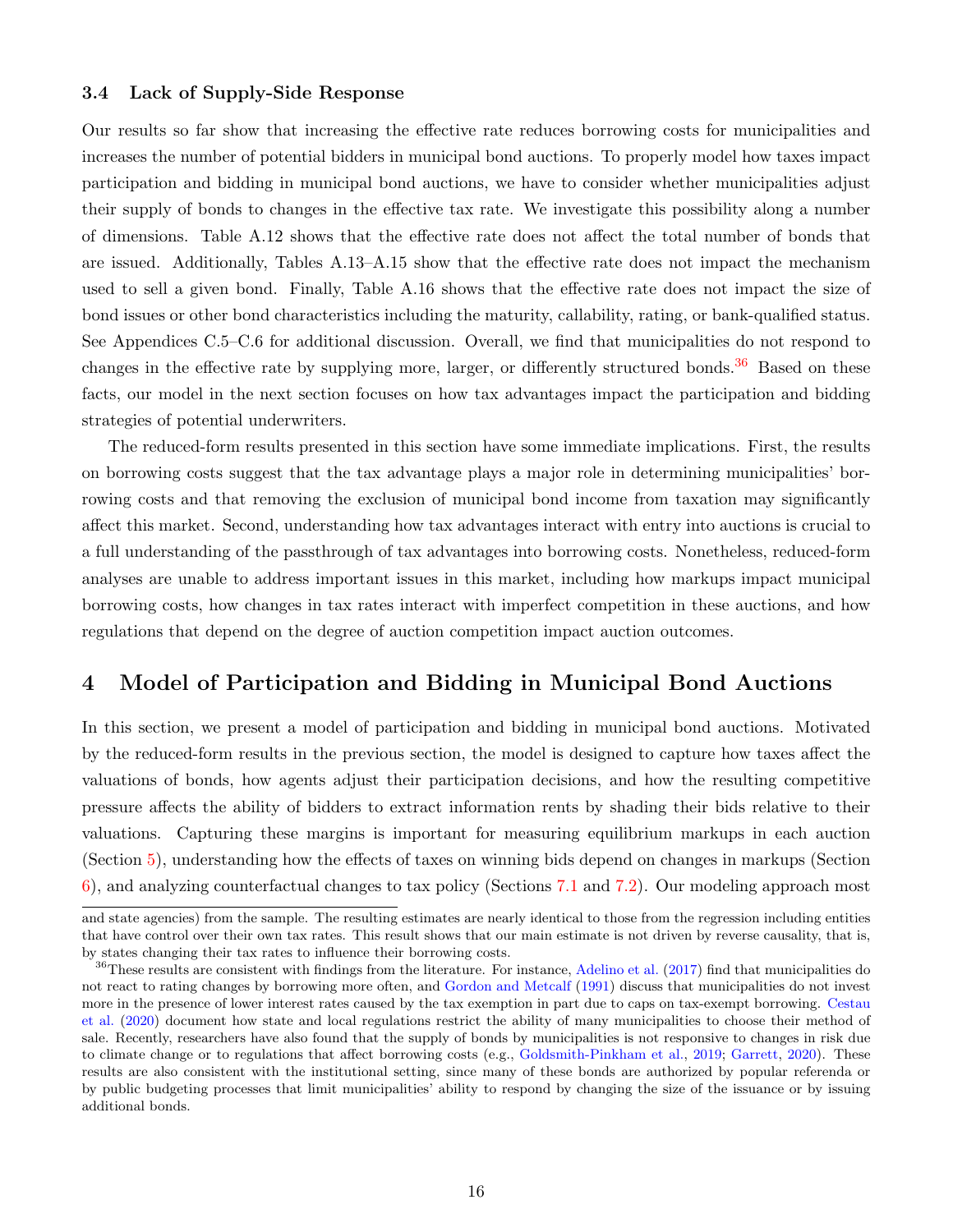closely resembles that of [Li and Zheng](#page-39-3) [\(2009\)](#page-39-3).[37](#page-17-0)

Consider an auction for a municipal bond by some municipality or state. There are N potential riskneutral bidders for this bond offering. The bond will be awarded to the bidder who submits the lowest bid b. Each bidder i has a private value  $v_i$  for the bond. The values have a linear structure of the form  $v_i = \tilde{v}_i + u$ , where  $\tilde{v}_i$  are independent components and u is the bond-specific unobservable. The unobservable is assumed to be independent of the private components  $\tilde{v}_i$  along with all auction-level observables, including N. The components  $\tilde{v}_i$  are drawn independently from a twice continuously differentiable distribution  $F(\cdot)$ , with density  $f(\cdot)$  that is strictly positive over the support  $[\underline{v}, \overline{v}]$ . We interpret bidder's value  $v_i$  as the net value of selling the bond in the secondary market, which may vary across bidders due to different bond-buying clientele networks and costs of marketing. To participate in the auction, each bidder must pay a private entry cost  $d_i$ , which is drawn from a twice continuously differentiable distribution  $H(\cdot)$ , with density  $h(\cdot)$ that is strictly positive over the support  $[\underline{d}, \overline{d}]$ . Entry costs are assumed to be independent of bidder values as well as the number of potential bidders. We interpret these costs as including the cost of researching the bond for sale as well as the potential for resale opportunities in the secondary market, which can reasonably vary across bidders. Section [5](#page-20-0) describes how we take this model to the data, where we allow the model primitives to depend on bond characteristics, including  $\tau$ . For simplicity, we omit this dependence in the description of the model in this section.

The informational assumptions of the model are as follows. First, the number of potential bidders N is set possibly depending on the effective tax rate. At the entry stage, each of the N potential bidders knows his own entry cost  $d_i$ , the number of potential bidders N, the bond-specific unobservable u, and the distributions  $F(\cdot)$  and  $H(\cdot)$ . If a bidder chooses to participate in the auction by paying  $d_i$ , the bidder learns his value  $v_i$  but not the total number of actual entrants, which we denote  $n^{.38}$  $n^{.38}$  $n^{.38}$  As in other recent work on auctions for financial products (e.g., Hortaçsu et al., [2018\)](#page-38-2), under the structure that we assume, bidders have private values that are independent conditional on the auction observables as well as the unobservable component  $u.$ <sup>[39](#page-17-2)</sup>

We follow [Li and Zheng](#page-39-3) [\(2009\)](#page-39-3) in assuming that each potential bidder holds the belief that if he is the only entrant in the auction, then the seller will also submit a competing bid based on its own draw from the distribution  $F(\cdot)$ , and that if there is more than one entrant, then the seller will not submit a bid.<sup>[40](#page-17-3)</sup>

<span id="page-17-1"></span><span id="page-17-0"></span><sup>37</sup>Appendix D provides additional details on the model derivation.

 $38$ Because the bidding platform does not allow bidders to observe the number of other participants, we assume n is not observed by bidders. However, the set of firms that bid in municipal bond auctions is relatively stable over time. For this reason, we assume that bidders know the number of potential bidders, N.

<span id="page-17-2"></span><sup>&</sup>lt;sup>39</sup>When a bank wins an auction to be the underwriter of a municipal bond issue, it can hold some of the debt and sell the rest of the bond package to other institutional and individual investors. Bidders' values depend on their own demand for the bond and on the demand of the clientele with whom they deal. The networks through which different underwriters place bonds vary geographically and along other margins. For instance, [Babina et al.](#page-37-19) [\(2015\)](#page-37-19) show that tax exemptions for municipal debt create ownership segmentation by state because the interest is exempt in the issuing state and not other states. Similarly, [Green et al.](#page-38-9) [\(2007\)](#page-38-9) present evidence that individual investors have different levels of information, so different investors pay different prices for the same bond. [Green et al.](#page-38-9) [\(2007\)](#page-38-9) also present an overview of the process by which municipal bonds reach the secondary market and why underwriters may have idiosyncratic considerations. Given that banks do not have identical clienteles, in geographical terms or otherwise, banks' values would not be changed by knowing the values of other potential bidders in a given auction. [Tang](#page-39-4) [\(2011\)](#page-39-4) and [Shneyerov](#page-39-5) [\(2006\)](#page-39-5) use a set of municipal bond auctions from before the start of our sample to analyze questions of mechanism design without imposing informational assumptions on the bidders. Interestingly, [Tang](#page-39-4) [\(2011\)](#page-39-4) shows that making incorrect assumptions about bidder values has negligible impacts on expected revenue.

<span id="page-17-3"></span> $^{40}$ This allows us to rationalize instances in our data where there is one participating bidder who submits a finite bid. Such an assumption is necessary since there is no Bayesian-Nash equilibrium bidding strategy with finite bids in low-bid auctions with an unknown number of competitors. This is due to the fact that, since there is always a chance that an entrant faces no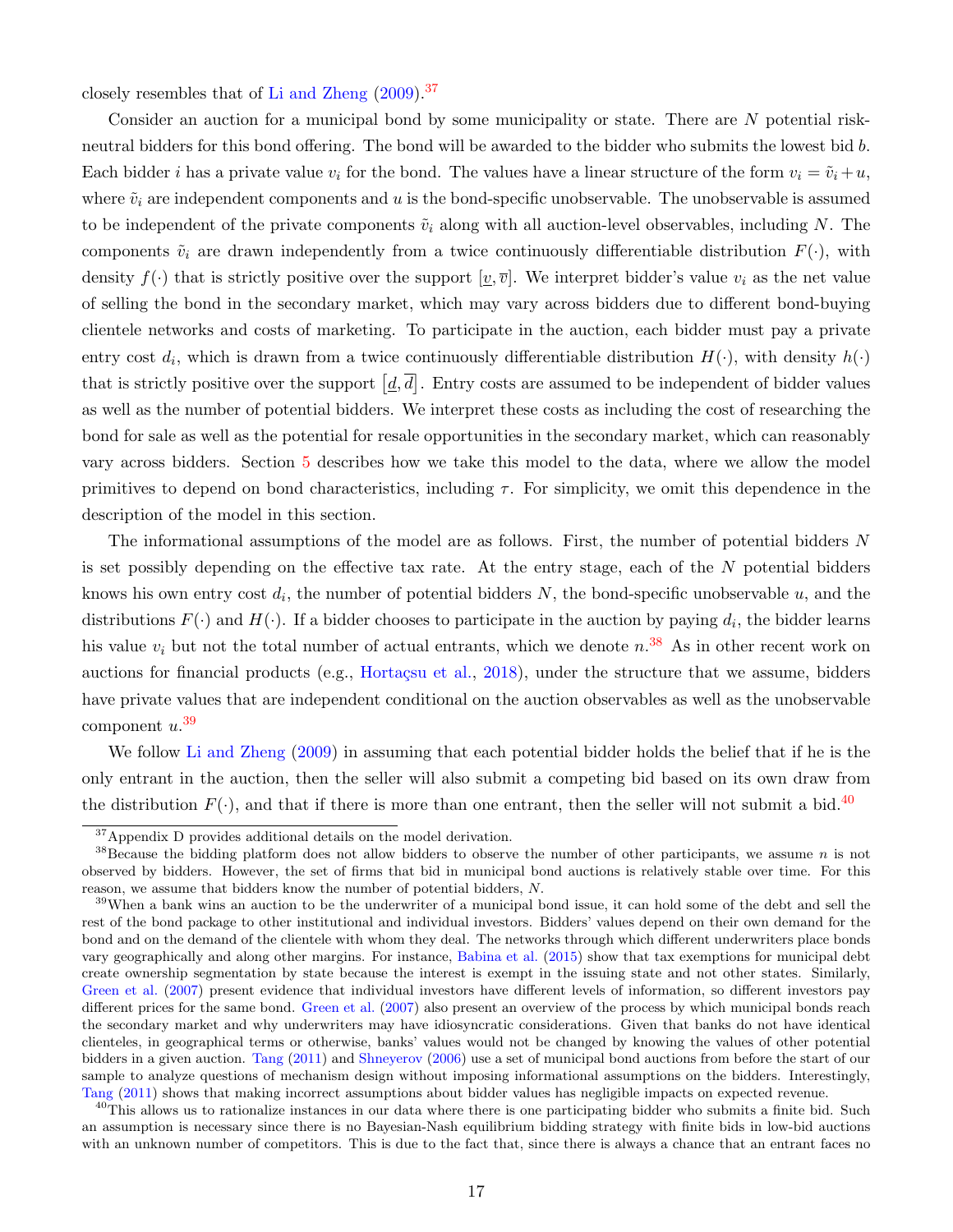# Stage 3: Bidding

We begin with the bidding stage of the model. Upon entry, a participating bidder faces an uncertain number of competing bidders. The bidder maximizes his expected profits by choosing his optimal bid  $b_i$  according to the strictly increasing equilibrium bidding strategy  $\beta(\cdot)$ , which depends on the bidder's expectation of the number of competitors he will face:

$$
\pi(v_i|p^*) = \sum_{k=2}^{N} Pr^* \left[ n = k \right] (b_i - v_i) Pr(b_i < b_j, j = 1, \dots, n, j \neq i) + Pr^* \left[ n = 1 \right] (b_i - v_i) Pr(b_i < b_s). \tag{3}
$$

Here,  $Pr^*(n = k)$  is the equilibrium probability that k bidders participate in the auction in which i has already decided to participate. It is given by:

$$
Pr^*[n=k] = C_{N-1}^{k-1}(p^*)^{k-1}(1-p^*)^{N-k},\tag{4}
$$

which depends on an equilibrium entry probability  $p^*$  (defined below), and where  $C_{N-1}^{k-1}$  $N-1$  denote binomial coefficients. In the event that there is only one active participant, i.e.,  $n = 1$ , we assume that this participant competes against the seller. In the equation for profits above, bid  $b_s$  represents a virtual bid by the seller, and it is assumed to have the same distribution as the bid of a randomly chosen participant.

To derive the bidding strategy in the auction, it is useful to express the probability of winning  $Pr(b_i \leq$  $b_j$ ,  $j = 1, ..., n, j \neq i$ ) in terms of the bidders' valuations. In equilibrium with symmetric bidders, the probability of winning coincides with the probability of having the lowest private valuation, so:

$$
Pr(b_i < b_j, j = 1, \dots, n, j \neq i) = Pr(\tilde{v}_i < \tilde{v}_j, j = 1, \dots, n, j \neq i) = (1 - F(\tilde{v}_i))^{n-1}.
$$
\n<sup>(5)</sup>

The first order condition for the profit maximization problem is:

$$
\frac{1}{b_i - v_i} = \frac{\partial \beta^{-1}(b_i)}{\partial b_i} \frac{\sum_{k=1}^N Pr^* \left[ n = k \right] f(\tilde{v}_i) \left( 1 - F(\tilde{v}_i) \right)^{\max(k-2,0)} \max(k-1,1)}{\sum_{k=1}^N Pr^* \left[ n = k \right] \left( 1 - F(\tilde{v}_i) \right)^{\max(k-1,1)}}.
$$
(6)

The equilibrium bidding function  $\beta(\cdot,\cdot)$ , where the two arguments correspond to the private component  $\tilde{v}$ and the unobservable  $u$ , is characterized by the solution to this first order condition, subject to the upper boundary condition  $\beta(\overline{v}, u) = \overline{v} + u$ , and is given by:

<span id="page-18-0"></span>
$$
\beta(\tilde{v}, u) = \tilde{v} + u + \frac{\sum_{k=1}^{N} Pr^* [n = k] \int_{v-u}^{\overline{v}} (1 - F(q)))^{\max(k-1,1)} dq}{\sum_{k=1}^{N} Pr^* [n = k] (1 - F(v-u))^{\max(k-1,1)}}
$$
\n
$$
\equiv \tilde{v} + u + \mu(v - u) = \tilde{v} + u + \mu(\tilde{v}), \tag{7}
$$

where  $\mu(\tilde{v})$  is the bidder's markup.

#### Stage 2: Entry

At the entry stage, bidders will decide to enter based on whether the expected payoff from participating (and bidding optimally thereafter) exceeds their realized entry cost  $d_i$ . The Bayesian-Nash equilibrium entry strategy is defined by a cutoff value  $d^*$ , such that bidders will enter if and only if  $d_i < d^*$ , which

competition, there is always an incentive to bid infinity. As in [Li and Zheng](#page-39-3) [\(2009\)](#page-39-3), the model can be altered to incorporate reserve prices, but like them, we focus on auctions without reserve prices to be consistent with the data.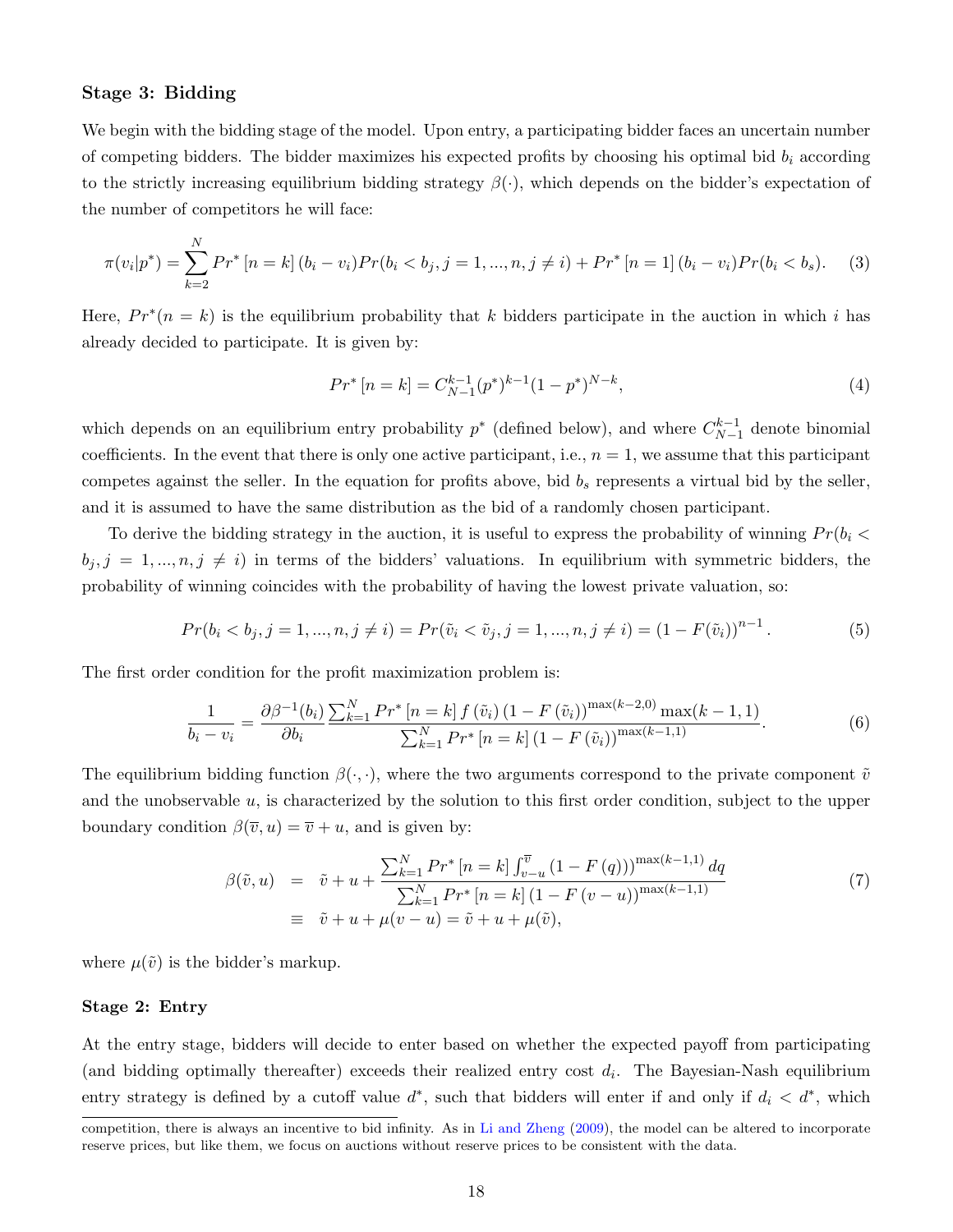implies that  $p^* = H(d^*)$ . Note that this cutoff is the same for all bidders, as, prior to entry, they have no information about their values. The equilibrium cutoff is determined by a zero profit condition for the potential entrant for whom  $d_i = d^*$ :

<span id="page-19-1"></span>
$$
\mathbb{E}_{v_i} \pi(v_i|p^*(d^*)) = d^*,\tag{8}
$$

where the dependence of  $p^*$  on  $d^*$  is explicitly denoted and the expectation is taken over the value  $v_i$ , which is realized upon entry.

## Stage 1: Potential Entrants

While we find no supply-side response to changes in  $\tau$  (i.e., no change in bond characteristics or issuance patterns; see Section [3.4\)](#page-16-0), we document that shifts in effective tax rates can impact equilibrium outcomes by expanding or contracting the set of potential bidders (Section [3.2\)](#page-12-0). To account for this effect, we let the counterfactual number of potential bidders be set according to:

<span id="page-19-2"></span>
$$
N_j(\tau) = N_j + \phi(\tau - \tau_j),\tag{9}
$$

where  $N_j$  and  $\tau_j$  are the number of potential bidders and effective rate corresponding to auction j in the data.  $N_j(\tau)$  represents the number of potential bidders that we would have observed in auction j had the effective rate been  $\tau$  instead of  $\tau_j$ .<sup>[41](#page-19-0)</sup> When  $\phi$  is not 0, changes in the tax advantage affect the number of potential competitors for each auction, which in turn affects the equilibrium markups, the equilibrium entry level, and, ultimately, the equilibrium auction-clearing bid. All of these effects arise in addition to the immediate impact of  $\tau$  on the values described above.

Throughout the paper, we distinguish between two cases. First, in the case of  $\phi = 0$ , the number of potential bidders does not change in response to tax shifts. When  $\phi = 0$ , we refer to the effects of changes in  $\tau$  on the outcomes of interest as *partial* effects. On the other hand, when  $\phi$  is not zero, we refer to these results as full effects.

#### Tax Advantage Elasticity

In our empirical application, the distribution of values and, consequently, markups and bids depends on the tax rate  $\tau$ . Noting the dependence on  $\tau$  and assuming all other features of the bond and the auction to be fixed, Equation [7](#page-18-0) implies:

$$
\mathbb{E}_{\tau}b = \mathbb{E}_{\tau}v + \mathbb{E}_{\tau}\mu\tag{10}
$$

where  $\mathbb{E}_{\tau}$  stresses the dependence of the expectation on the value of  $\tau$ . For instance, a change in the tax advantage  $(1 - \tau)$  could signal to a bank that individual investors' demand for the bond will change, so that  $\mathbb{E}_{\tau}v$  may be affected. Moreover, the strategic considerations in the optimal bidding function and zero profit conditions (Equations [7](#page-18-0) and [8\)](#page-19-1) may also impact equilibrium information rents, leading to changes in  $\mathbb{E}_{\tau}\mu$  and  $\mathbb{E}_{\tau}v$ .

The expression above provides a simple way to decompose the change in a bidder's bid with respect to the tax advantage,  $1 - \tau$ . Suppose the effective rates change from their original level  $\tau$  to some level  $\tau'$  and

<span id="page-19-0"></span><sup>&</sup>lt;sup>41</sup>In practice, we round up the right-hand side of Equation [9](#page-19-2) to the nearest integer, and we set  $N_i(\tau)$  to 2 whenever it is predicted to be less than 2.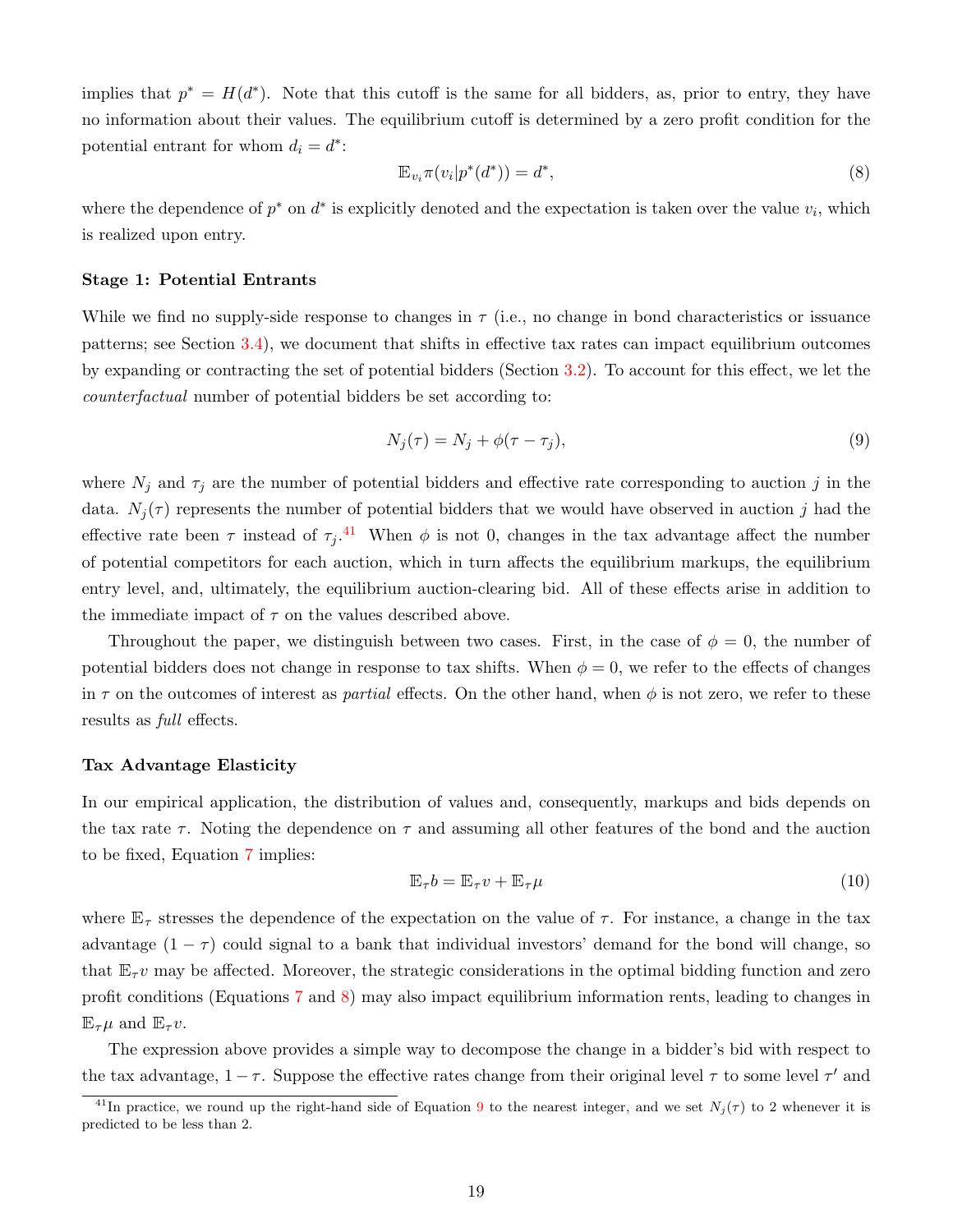denote  $\Delta y(\tau)$  the corresponding change in the outcome  $y(\tau') - y(\tau)$ . We have:

$$
\frac{\Delta \mathbb{E}_{\tau} b}{\Delta (1-\tau)} \frac{(1-\tau)}{\mathbb{E}_{\tau} b} = \frac{\Delta \mathbb{E}_{\tau} v}{\Delta (1-\tau)} \frac{(1-\tau)}{\mathbb{E}_{\tau} b} + \frac{\Delta \mathbb{E}_{\tau} \mu}{\Delta (1-\tau)} \frac{(1-\tau)}{\mathbb{E}_{\tau} b}.
$$
(11)

Taking the limit  $\Delta(1-\tau) \to 0$ , we can rewrite this as

<span id="page-20-3"></span>
$$
\varepsilon_{1-\tau}^b = (1-m)\varepsilon_{1-\tau}^v + m\varepsilon_{1-\tau}^\mu,\tag{12}
$$

where m is the markup rate  $\mu/b$  and  $\varepsilon$  are elasticities of the expectations of the model variables in  $1-\tau$ . This expression allows us to relate the model to the reduced-form results in Section [3](#page-10-0) and to decompose the tax advantage elasticity of bids into the effects on values and markups, which we do in Section [6.](#page-24-0) In these calculations, we refer to  $\varepsilon_{1-\tau}^b$  as the partial elasticity when  $\phi = 0$ , such that there is no impact of  $\tau$  on N, and as the full elasticity when we account for the effect of tax changes on the set of potential bidders.

# <span id="page-20-0"></span>5 Structural Estimation and Implied Markups

We now outline the estimation of the model, discuss the estimation results, and describe the estimated equilibrium markups.

# 5.1 Parameterization

Consider an auction for municipal bond j with characteristics  $(X_j, Z_j)$  that are observable to the econometrician as well as the bidders. We parameterize the model as follows:

Value Distribution: 
$$
f(\tilde{v}) = \mathcal{N}(X_j \beta + Z_j \delta, e^{X_j \gamma})
$$
  
Entry Cost Distribution:  $h(d_j) = ln \mathcal{N}(\kappa_1, \kappa_2)$   
Unobservable Heterogeneity Distribution:  $f_U(u) = \mathcal{N}(0, \sigma_U)$ 

where  $\mathcal{N}(\mu,\sigma)$  is a normal distribution with mean  $\mu$  and standard deviation  $\sigma$  and  $ln \mathcal{N}(c, d)$  is a log-normal distribution with location parameter c and scale parameter  $d<sup>42</sup>$  $d<sup>42</sup>$  $d<sup>42</sup>$  Under our assumptions, the bidders' private valuations are independent conditionally on  $X_j, Z_j$ , and  $u_j$ .

# 5.2 Estimation: First Step

We first note that the value of  $\phi$  from Equation [9](#page-19-2) is set to the estimate derived in our reduced-form regression in Column (4) for Panel B of Table [1.](#page-11-0)<sup>[43](#page-20-2)</sup> Under our parameterization, bond characteristics in  $X_j$ impact the mean and variance of the value distribution.  $X_j$  includes bond maturities as well as the effective tax rate, as these are main features of our analysis. In contrast, we assume that factors  $Z_i$  only shift the mean of the value distribution and do not affect markups. As we describe below,  $Z_j$  includes state and year

<span id="page-20-1"></span><sup>&</sup>lt;sup>42</sup>We model values and unobservable heterogeneity as having unconstrained support. While this choice departs from the assumption of constrained support in Section [4,](#page-16-1) it is convenient for MLE and is unlikely to matter in practice. For instance, while this choice does allow the possibility of negative bids, our estimates suggest that they are very unlikely (with about a 0.04 probability that the winning bid, which is the lowest bid in each auction, is negative across our sample). For this reason, we are comfortable with this parameterization, since it is unlikely that truncating  $f_U(u)$  or  $f(\tilde{v})$  would materially impact our results.

<span id="page-20-2"></span><sup>&</sup>lt;sup>43</sup>Since our measure of  $N_j$  is derived from participation data, one concern is that our estimate of  $\phi$  captures the impact of  $\tau$  on the participation margin. As we show in Table A.11, increasing  $\tau$  has a negative effect on the likelihood of participation. Since this effect is small in magnitude, it is unlikely that it significantly biases our estimate of  $\phi$ .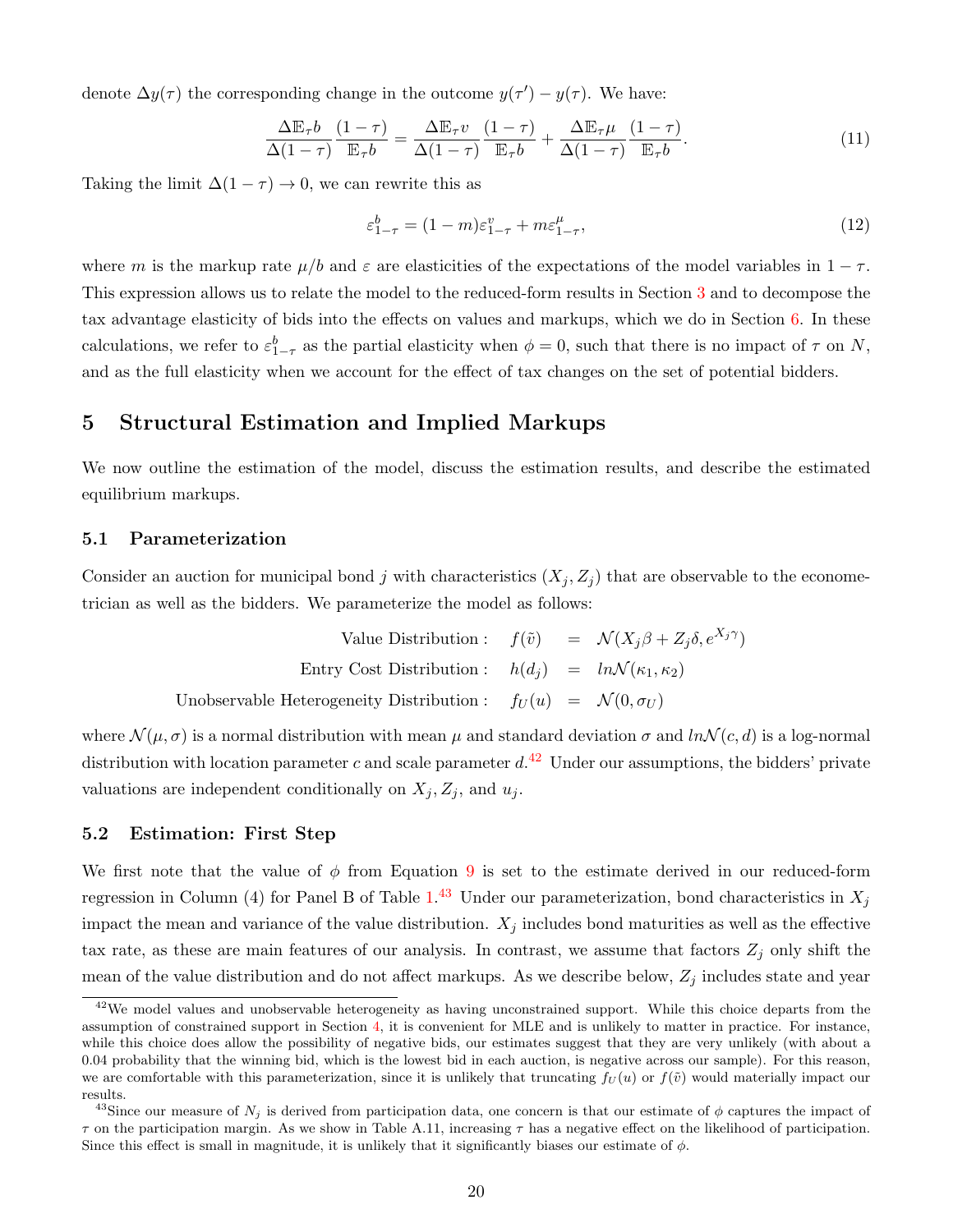fixed effects as well as other controls used in our reduced-form analysis. For computational tractability, we follow [Shneyerov](#page-39-5) [\(2006\)](#page-39-5) by parameterizing bids as follows:

<span id="page-21-4"></span>
$$
b_{ij} = \delta Z_j + G(X_j, N_j) + u_j + \varepsilon_{ij},\tag{13}
$$

where  $b_{ij}$  is the bid of the i<sup>th</sup> bidder in auction j and  $G(X, N)$  is a flexible function of auction-level observables.<sup>[44](#page-21-0)</sup> In our preferred specification, function G is cubic in effective rates, quadratic in maturities, and fully flexible in the number of potential bidders.<sup>[45](#page-21-1)</sup> A sufficient identifying assumption here is that  $\mathbb{E}[u_i + \varepsilon_{ij} | Z_i, X_j, N_j] = 0^{46}$  $\mathbb{E}[u_i + \varepsilon_{ij} | Z_i, X_j, N_j] = 0^{46}$  $\mathbb{E}[u_i + \varepsilon_{ij} | Z_i, X_j, N_j] = 0^{46}$  We first estimate this regression using all bids in all auctions, which yields estimates of the  $\delta$  coefficients. This approach greatly reduces the complexity of the model for entry and bidding, which we estimate below.

# 5.3 Estimation: Second Step

Having fixed  $\delta$  in the first step above, we then estimate the rest of the parameters  $\theta = {\beta, \gamma, \kappa_1, \kappa_2, \sigma_U}$ using maximum likelihood. For a candidate  $\theta$ , the likelihood of observing the set of entry and bidding decisions in auction  $j$  is:

<span id="page-21-3"></span>
$$
\mathcal{L}(\theta) = \prod_{j=1}^{J} C_{N_j}^{n_j} \hat{p}_j(\theta)^{n_j} (1 - \hat{p}_j(\theta))^{N_j - n_j} g(b_1, \dots, b_{n_j}; \theta)
$$
\n
$$
= \prod_{j=1}^{J} C_{N_j}^{n_j} \hat{p}_j(\theta)^{n_j} (1 - \hat{p}_j(\theta))^{N_j - n_j} \int_{-\infty}^{\infty} \frac{f_U(u) \prod_{i=1}^{n} f(\beta^{-1}(b_i - u, 0))}{\prod_{i=1}^{n} \beta'(\beta^{-1}(b_i - u, 0), 0)} du
$$
\ns.t.  $\mathbb{E}_{v_i} \pi(v_i | \hat{p}_j) = H^{-1}(\hat{p}_j; \theta) \quad \forall j = 1, \dots, J$ \n
$$
(14)
$$

where  $g(b_1,\ldots,b_{n_j};\theta)$  is the joint density of bids in auction j,  $\hat{p}_j(\theta)$  is the equilibrium entry probability associated with parameters  $\theta$ ,  $\beta'$  is the derivative of the bidding function in the first argument, and  $H^{-1}$ is the inverse of the cumulative distribution function of the entry costs. Given a guess of parameters, we derive the probability of entry along with the bidding function so as to simultaneously satisfy Equation [8](#page-19-1) and Equation [7.](#page-18-0) The estimates  $\hat{\theta}$  are then recovered by maximizing the right-hand side in Equation [14.](#page-21-3)

We note that our model is close to the framework discussed by [Gentry and Li](#page-38-20)  $(2014)$ , who study non-parametric identification in auction models where potential bidders can observe a noisy and possibly independent signal of their value prior to entry. While our case differs in that we model entry costs as random with bidder-specific realization, the identification argument for our setup follows similar steps. Additionally, to identify the distribution of entry costs, we rely on variation in the number of potential bidders conditional on other auction observables, assuming this variation to be exogenous. To credibly study the impact of the effective rate and other policy tools (like the excludability of interest income from state taxation) on the issuer's total borrowing costs, we adopt a parametric estimation approach, which allows us to include an extensive set of covariates in the model.

<span id="page-21-0"></span> $44$ To see why this assumption is valid, recall that Equation [7](#page-18-0) shows that bids are the sum of markups and values. Because  $\delta Z_i$  only impacts the mean of the value distribution, it does not affect the markup. Thus,  $\delta$  in Equation [13](#page-21-4) correctly recovers the effect of  $Z_j$  on the distribution of values.

<span id="page-21-1"></span><sup>&</sup>lt;sup>45</sup>We consider a variety of functions  $G(X_i, N_i)$  in Equation [13,](#page-21-4) estimating the entire structural model separately for each specification. As we discuss in Appendix E, our results remain largely robust to various choices of  $G(X_i, N_i)$ .

<span id="page-21-2"></span><sup>&</sup>lt;sup>46</sup>As is standard (e.g., [Krasnokutskaya and Seim](#page-38-13) [\(2011\)](#page-38-13)), we assume that  $u_j$  is independent of  $X_j$  and the number of potential bidders  $N_j$ .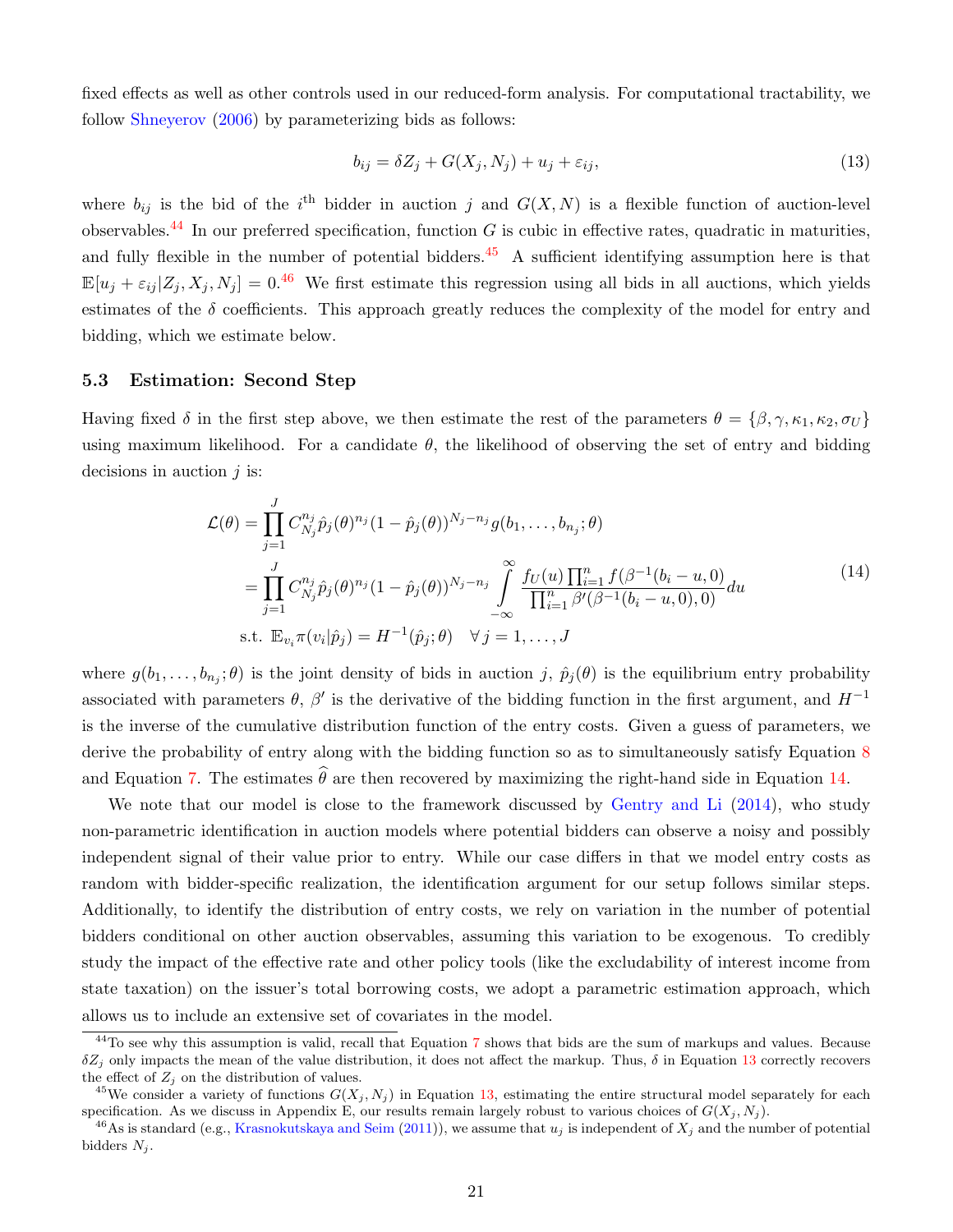<span id="page-22-0"></span>

|                        | Values $(\theta_{\tilde{v}})$ |                    | Entry Costs $(\theta_d)$ |                      | Unobs. Hetero.<br>$(\theta_U)$ |
|------------------------|-------------------------------|--------------------|--------------------------|----------------------|--------------------------------|
|                        | $\left(1\right)$              | $\left( 2\right)$  | $\left( 3\right)$        | (4)                  | (5)                            |
|                        | $\widehat{\beta}$             | $\widehat{\gamma}$ | $\widehat{\kappa}_1$     | $\widehat{\kappa}_2$ | $\widehat{\sigma}_U$           |
| Variable               | Mean                          | StDev              | Mean                     | StDev                | StDev                          |
| Const                  | 3.551                         | 1.471              | $-16.053$                | 20.589               | 0.449                          |
|                        | (0.028)                       | (0.008)            | (0.730)                  | (1.108)              | (0.002)                        |
| Maturity               | 0.131                         | $-0.031$           |                          |                      |                                |
|                        | (0.0004)                      | (0.0002)           |                          |                      |                                |
| Effective Rate: $\tau$ | $-4.471$                      | $-5.046$           |                          |                      |                                |
|                        | (0.067)                       | (0.017)            |                          |                      |                                |

Table 3: MLE Coefficients for the Distributions of Values  $\tilde{v}$ , Entry Costs, and Unobservable Heterogeneity

Notes: This table presents estimates from the baseline model for bidder valuations in percentage points and effective tax rates measured as fractions as described in Section [5.](#page-20-0) The additional controls are the same as those in Column (4) of Table [1.](#page-11-0) Standard errors are in parentheses.

## <span id="page-22-3"></span>5.4 Estimation Results

Estimation results for the baseline model are reported in Table [3.](#page-22-0) The baseline model includes the same set of controls as our reduced-form analysis, specifically Column (4) in Table [1.](#page-11-0)<sup>[47](#page-22-1)</sup> The estimate for the effect of  $\tau$  on the mean of the parameterized distribution of values,  $\hat{\beta}$ , implies that a 1 pp increase in  $\tau$  leads to a 4.3 basis point decrease in values. We also find that  $\tau$  has a negative effect on the standard deviation of the parameterized distribution of values,  $\hat{\gamma}$ . This implies that the dispersion in values decreases as the tax advantage increases, which tends to reduce equilibrium markups. To show that this result is not driven by our parametric assumptions, in Section  $6$ , we follow a non-parametric approach and show that the variance of values within an auction is lower when the effective rates are high.



<span id="page-22-2"></span>

**Notes:** This figure visually displays the goodness of fit of the model relative to the observed data in the distribution of bids. See Section [4](#page-16-1) for the discussion of the model and Table [3](#page-22-0) for the associated parameter estimates.

<span id="page-22-1"></span> $47$ To be exact, mean-shifters  $Z$  include state and year fixed effects along with sales, corporate, and property tax rates, political party measurements for Senate, president, and governor support, and, finally, the major party index. The estimation excludes auctions from the state of Nebraska (18 auctions) due to missing data. Table A.8 confirms that our reduced-form results are robust to using other sets of controls. X include effective rates and maturities.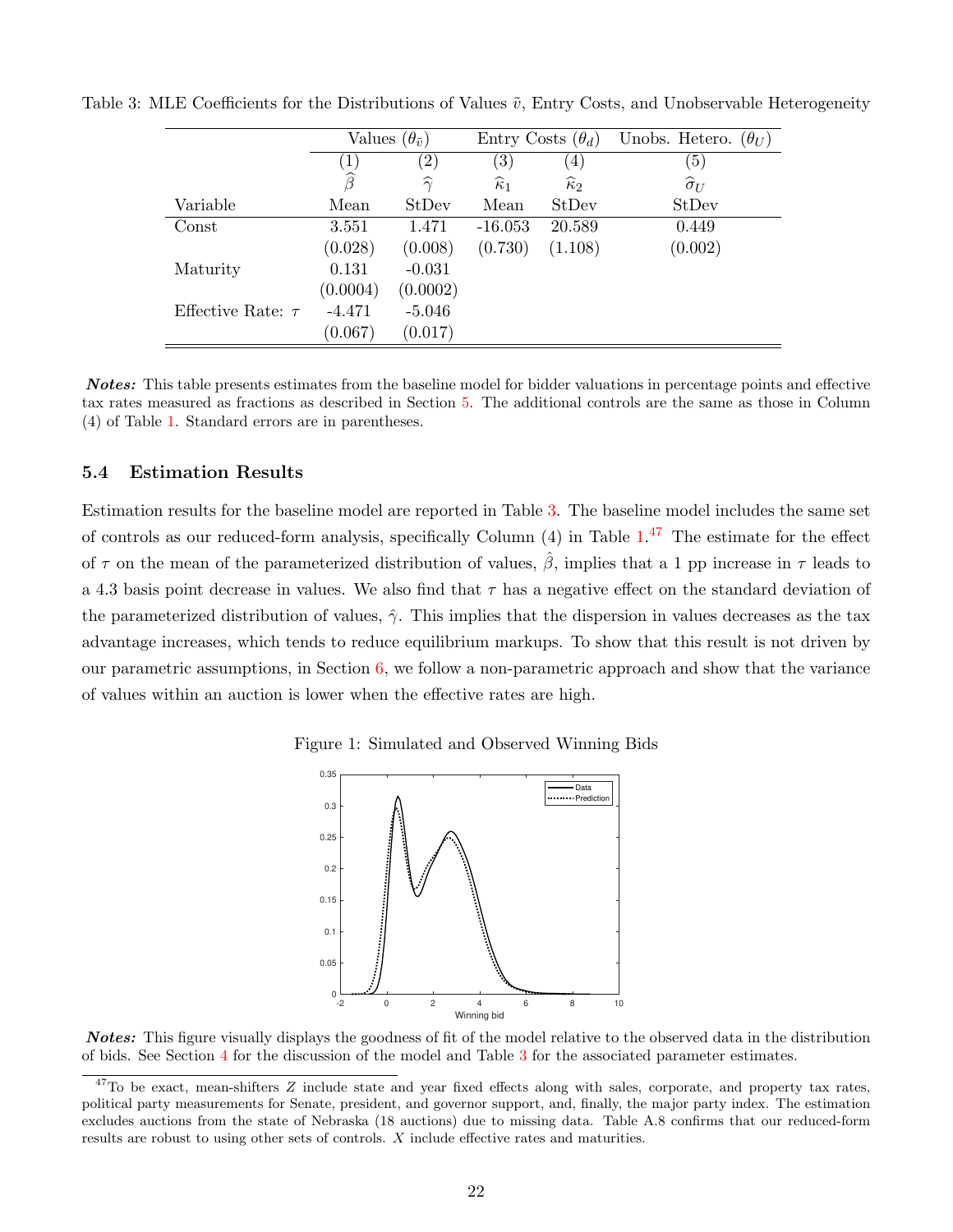The estimated model fits the data well. Figure [1](#page-22-2) shows that the model fits the entire distribution of winner's bids across the sample.<sup>[48](#page-23-0)</sup> Entry rates,  $n/N$ , are also well matched. For example, the average (median) probability of entry in the data is 0.701, and our model predicts it to be 0.736. Our estimate of the entry cost distribution implies that the average threshold entry cost in our data  $d^*$  is 0.05%.

While we believe that our model above presents a first order approximation of the economic forces in our setting, the model relies on a number of assumptions. To ensure that our results are not driven by these assumptions, we show in Appendix E that our results are robust to a number of alternative specifications of the structural model. First, we show that we obtain similar estimates with different specifications of Equation [13.](#page-21-4) Second, we extend our model by allowing the distribution of entry costs to depend on bond maturity and the effective tax rate, and we find similar results. Third, we show that we obtain similar results when we use an alternative definition of potential bidders, N, that includes all bidders in auctions held in the same state and month as potential bidders. Fourth, we obtain similar results when we follow [Athey et al.](#page-37-13) [\(2011\)](#page-37-13) by parameterizing bids rather than values. Finally, we also find similar estimates from a model that allows for heterogeneous bidder types that discriminate the top 10 most frequent bidders in the data from the rest of the bidders. Table A.21 shows that these alternative specifications yield similarly good model fits. As we show below, our estimates of markups and of the effects of policy changes are quite stable across these model specifications.

## 5.5 Estimated Markups

We now use the model estimates to construct equilibrium markups. For a given auction, our markup estimate is given by

$$
\mathbb{E}\left[m|b_1,\ldots,b_n\right] = \mathbb{E}\left[\mu\left(\beta^{-1}(b_1-u,0)\right)\Big|b_1,\ldots,b_n\right]
$$

where  $\mu$  is the function defined in Equation [7.](#page-18-0)

Table [4](#page-24-1) presents our model's estimates of bidder markups. The first row in Table [4](#page-24-1) shows that markups are 18.7 basis points, on average. Note that the ratio of the expected markup to the average number of bidders is comparable to the entry cost threshold  $d^*$ . The average markup rate over the winning bid,  $m_1/b_1$ , is 23.6%. Table [4](#page-24-1) also reports the dollar value of the markup over the life of the bond,  $m_1st$ , with an average value of \$289,967.[49](#page-23-1)

Our model predicts rich patterns of heterogeneity in markups. The remaining rows in Table [4](#page-24-1) show that auctions for state bonds result in smaller markups, both in levels and as a percent of borrowing costs. However, since state bonds are larger and have longer maturities, the dollar value over the life of the bond is greater than average. We also find that bonds for school districts and smaller jurisdictions, such as cities and counties, have significantly larger markups. In particular, bonds issued by local governments are hurt in part by lower participation. On average, about five bidders submit bids for bonds issued by cities, towns, and villages, whereas more than eight typically submit bids for bonds issued by states. This

<span id="page-23-0"></span><sup>&</sup>lt;sup>48</sup>The bi-modal distribution of winning bids evident in the figure stems from differing maturities, with the first hump being largely associated with maturities equal to one year. Thus, including maturities in our model proves crucial to matching these patterns in the data.

<span id="page-23-1"></span><sup>&</sup>lt;sup>49</sup>The markups we find are in line with estimates of ex post surplus for winners calculated in Hortacsu et al. [\(2018\)](#page-38-2) in treasury auctions. They estimate surpluses between 0.7 and 22 basis points for primary dealers on maturities ranging from 52 weeks to 10 years.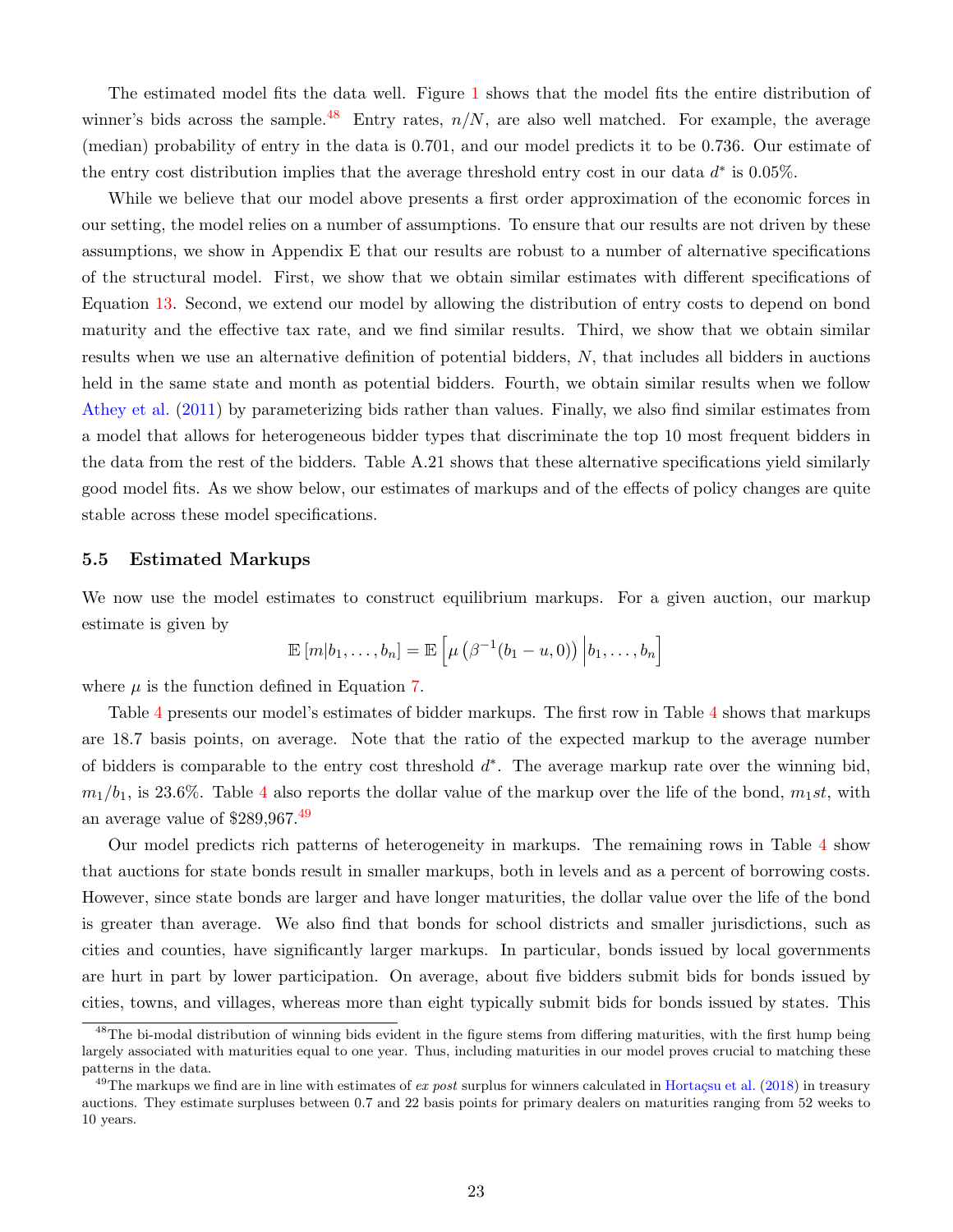|                                  | Markup $(BP)$ | Markup Rate $(\%)$ | Markup Value (\$) |
|----------------------------------|---------------|--------------------|-------------------|
| Total                            | 18.656        | 23.635             | 289,967           |
| States and State Authorities     | 13.799        | 12.589             | 2,850,750         |
| Counties, Parishes, and Colleges | 17.236        | 20.437             | 356,447           |
| School and Utility Districts     | 19.244        | 22.715             | 195,131           |
| Cities, Towns, and Villages      | 18.968        | 26.381             | 150,241           |

<span id="page-24-1"></span>Table 4: Summary of Average Estimated Markups by Issuer Type

Notes: This table showcases the average markups estimated in the structural model by issuer type. The row titled "Total" includes all issuers, including those for which an issuer type is not listed by SDC Platinum, while the other rows take the average of a subset of issuers by type. The markup is estimated directly from the model, the markup rate is the markup divided by the winning bid, and the markup value is the markup multiplied by size and maturity. The average bond issue has an estimated markup up of 18.7 basis points, which is 23.6% percent of their interest cost and adds up to \$289,967 over the lifetime of the bond. The issuer types are organized from higher to more local levels of government. States and state authorities have lower markups on average that are a smaller percent of the total interest costs. The total value of the markups for these issuers is larger because their average issue size is larger. See Section [5](#page-20-0) for more information.

suggests that there is substantial scope for lowering municipalities' borrowing costs by targeting auctions with high markup rates or with low participation.

# <span id="page-24-0"></span>6 Tax Incidence in Auctions

In this section, we explore in more depth the mechanisms by which the tax exemption for municipal debt affects bidder behavior and, consequently, borrowing costs. Our analysis characterizes the within-auction incidence. Based on the evidence in Section [3.4,](#page-16-0) we assume that the supply of bonds is not affected by changes in tax advantages. Equation [12](#page-20-3) shows the basic intuition behind the effects that tax rates have on the borrowing costs. First, if there is perfect competition,  $m = 0$  and  $\varepsilon_{1-\tau}^b = \varepsilon_{1-\tau}^v$ . Second, when  $m > 0$ ,  $\varepsilon_{1-\tau}^b$  may be greater than or less than one depending on the effect of changing taxes on markups and bidder values. For example, if  $\varepsilon_{1-\tau}^v = 1$  and  $\varepsilon_{1-\tau}^b > 1$ , it must be the case that  $\varepsilon_{1-\tau}^\mu > 1$ .<sup>[50](#page-24-2)</sup> This insight highlights the central role played by the responsiveness of markups to changes in taxes in determining how taxes pass through to borrowing costs.

The following example, shown in Table [5,](#page-25-0) decomposes this passthrough using our model and a representative auction from our data. Consider an auction with six potential bidders,  $\tau = 0.35$ , other observables set to their median realizations, and a bidder whose value is such that, according to our estimated model, he would submit a bid equal to the median bid in our data for auctions with these characteristics. At the original tax rate, the bidder has a value of 1.554 and an optimal bid of 1.886, which implies a markup rate of 18%. If  $\tau$  increases from 0.35 to 0.39, his bid will change for a combination of reasons. First, his value will change, which will lead him to submit a lower bid, even when holding constant his probability of winning and the number of potential entrants in the auction. This is illustrated in the second row of the table, which shows that the optimal bid decreases from 1.886 to 1.843 ( $\varepsilon_{1-\tau}^{b} = 0.374$ ), when the value drops from 1.554 to 1.479 ( $\varepsilon_{1-\tau}^v = 0.792$ ). Second, because other bidders' values change, the bidder's probability of winning

<span id="page-24-2"></span><sup>&</sup>lt;sup>50</sup>The case of  $\varepsilon_{1-\tau}^v = 1$  can occur if one assumes that  $v = \tilde{v}(1-\tau)$ , where  $\tilde{v}$  is the pre-tax value of a bond. However, we do not impose this restriction in our model.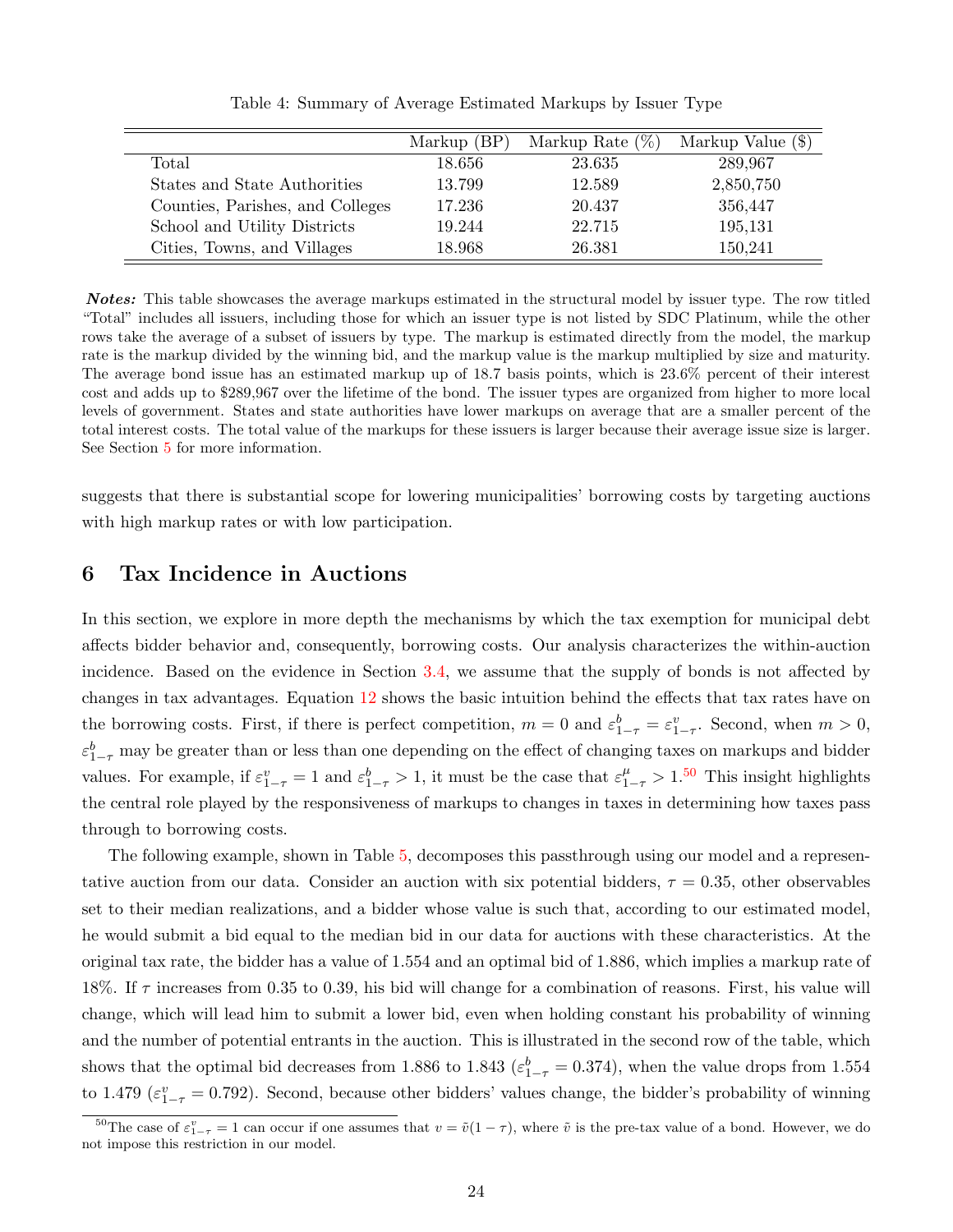|                                  | N | Value $v$       | Optimal $b$ | $\varepsilon_{1-\tau}^{\bm{\theta}}$ |       |
|----------------------------------|---|-----------------|-------------|--------------------------------------|-------|
| 1. Baseline                      | 6 | $v_0 = 1.554$   | 1.886       |                                      |       |
| 2. Own-value Changes             |   | 6 $v_1 = 1.479$ | 1.843       | 0.374                                |       |
| No Change to $Pr[win]$           |   |                 |             |                                      |       |
| 3. All-values Change             | 6 | $v_1$           | 1.750       | 1.169                                | 4.121 |
| $Pr[win]$ reflects $\tau_1, N_0$ |   |                 |             |                                      |       |
| 4. All-values $+$ Entry          |   | $v_1$           | 1.692       | 1.675                                | 6.740 |

<span id="page-25-0"></span>Table 5: Elasticity Decomposition Illustration (Tax from 35% to 39%)

Notes: This table shows an example using the case of the median winning bidder in auctions with six potential bidders. An unobservable is chosen so as to match the median bid in simulation to the median bid in the data. The columns show the number of potential bidders, the value of the bidder, the optimal bid given the value, the intermediate elasticity of the bid, and the intermediate elasticity of the markups. The rows of the table decompose the change in the optimal bid for the median winning bidder. The first row shows the optimal bid for a value of 1.563, and the second row shows how the optimal bid changes if the tax rate increases by 4 percentage points but the probability of winning is held constant. The third row allows the bidder's own value as well as other bidders' values to change. The fourth row allows own and other bidder values to change and also allows other bidders to enter into the auction where the full elasticity of the bid is 1.625 and the full elasticity of the markup is 6.668. For more information, see Section [6.](#page-24-0)

changes, which forces him to further lower his bid. This is shown in the third row of the table, where we adjust the probability of winning to reflect the model-estimated winning probability at the new tax rate and original number of potential bidders. The optimal bid falls to 1.750, which implies a bid elasticity of 1.169. Finally, the four percentage point effective tax rate increase is associated with two more underwriters joining the pool of potential bidders (see Table [1\)](#page-11-0). To capture the increased competition for the bond, we further adjust the probability of winning to reflect the model-estimated winning probability at the new tax rate and the new number of potential bidders. The last row shows that the increased competition further depresses the bidder's bid to 1.692, for a bid elasticity of 1.675.

The example in Table [5](#page-25-0) also illustrates that as the tax rate increases, bidder markups decrease, from 0.35 in row one to 0.21 in row four. The large decline in these markups contributes to the greater-than-one passthrough elasticities on borrowing rates. In row three, when all but the effect of  $\tau$  on N is allowed for,  $\varepsilon_{1-\tau}^{\mu} = 4.121$ . Once N is allowed to increase in  $\tau$ ,  $\varepsilon_{1-\tau}^{\mu} = 6.740$ .<sup>[51](#page-25-1)</sup> This calculation highlights the importance of accounting for the impact of tax changes on markups as a contributing force to the overall effect on borrowing costs.

We now further explore how taxes impact markups and provide non-parametric evidence that these mechanisms are at play in the data. As made clear in Equation [7,](#page-18-0) a bidder trades off the benefit of increasing his bid and enjoying a greater markup over his value in the event that he wins the auction against the possibility that he loses the auction with this higher bid. Denoting the dependence of values—

<span id="page-25-1"></span> $51$ This example is broadly representative of the rest of our data. For instance, the average markup rate is  $24\%$  (relative to 18% in the example). Similarly, the bid elasticity in row four of Table [5](#page-25-0) equals 1.68, which is similar to our reduced-form estimates in Table [1](#page-11-0) and to the average model-based elasticity of 2.1. Finally, similar to our example, we find large markup elasticities with respect to the take-home rate.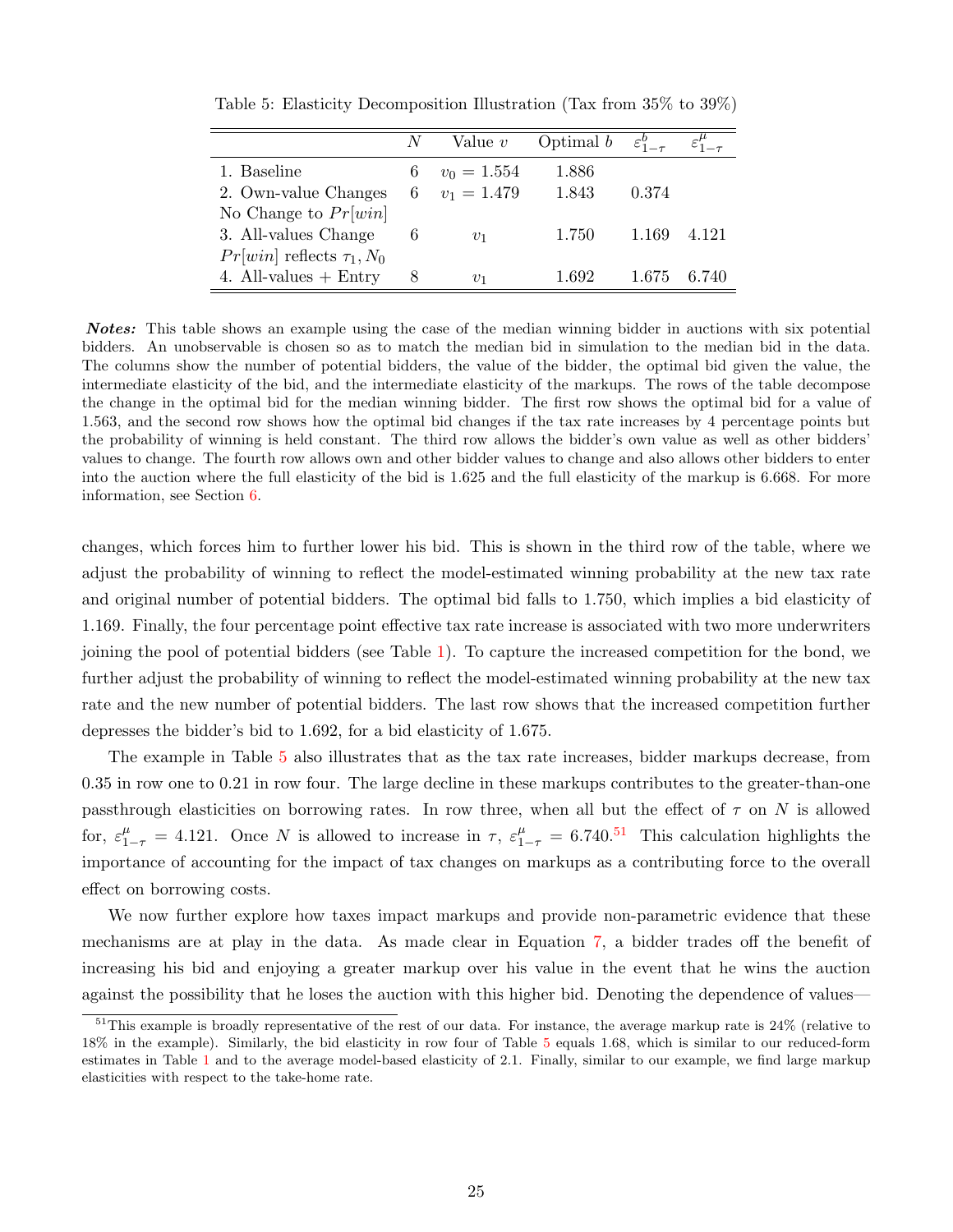and thus the probability of winning an auction—on the tax rate, it follows that:

$$
b = v + \underbrace{\frac{\mathbb{P}r(v; \tau)}{-\frac{\partial}{\partial b}\mathbb{P}r(v; \tau)}}_{\text{Markup}},
$$

where  $\mathbb{P}r(v;\tau)$  is the equilibrium probability of winning the auction when a bidder's value is v and the tax rate is  $\tau$ . The markup, or difference between a bidder's bid and the value, depends on the expected market share, given by  $\mathbb{P}r$ , and the slope of the inverse supply, given by  $-\frac{\partial}{\partial b}\mathbb{P}r$ . In a perfectly competitive auction, characterized by many bidders or by a lack of heterogeneity in bidder valuations, the expected market share for a given bidder who bids above his valuation is 0, and the inverse supply is vertical at this valuation. These forces eliminate the possibility for markups. As in monopsonistic settings, bidders in auctions with imperfect competition may shade their bids to manipulate the expected market share.<sup>[52](#page-26-0)</sup> The fundamental expression of market power in this case is the ability of bidders to improve their expected surplus by shading their bid, which is controlled by the slope of the inverse supply.

Therefore, the question of how taxes affect markups—and, consequently, the cost of borrowing via Equation [12—](#page-20-3)hinges on how taxes affect the probability associated with a bidder winning an auction at any particular submitted bid. Specifically, the elasticity of markups with respect to taxes can be decomposed as follows:

$$
\varepsilon_{1-\tau}^{\mu} = \underbrace{\varepsilon_{1-\tau}^{\mathbb{P}r}}_{\text{change in own market share}} + \underbrace{\varepsilon_{1-\tau}^{-1/\frac{\partial}{\partial b}\mathbb{P}r}}_{\text{change in inverse supply slope}}.
$$
(15)

An increase in the tax advantage may decrease markups (and borrowing rates) by decreasing the market share for a given bidder and by increasing the slope of the inverse supply. Intuitively, if greater tax advantages increase the number of actual bidders, the expected market share will decrease. To interpret  $\varepsilon_{1-\tau}^{-1/\frac{\partial}{\partial b}\mathbb{P}r}$ , consider that the slope in the inverse supply is driven by heterogeneity in the valuations for bonds. If larger tax advantages lead to a selection of bidders with less heterogeneous valuations for the bond, this will lead to a positive value of  $\varepsilon_{1-\tau}^{-1/\frac{\partial}{\partial b}\mathbb{P}r}$ . This is consistent with results from [Babina et al.](#page-37-19) [\(2015\)](#page-37-19), who show that there is a higher degree of tax-induced ownership segmentation in states with a larger tax advantage for municipal bonds. Intuitively, since only residents of the issuing state receive the full tax benefit, as the state tax rate increases, it is more likely that residents of the state own the bonds and that the distribution of their valuations is more compressed. This is also consistent with our structural estimates in Section [5.4,](#page-22-3) where we find that an increase in  $\tau$  is associated with a smaller variance of the distribution of bids.

While the model imposes a parametric structure to incorporate a rich set of observables, we now show that the key interactions between taxes and the probability of winning an auction are evident in the raw data. Specifically, we show how changes in  $\tau$  affect non-parametric estimates of the probability of winning. We begin by estimating the probability of winning an auction using the kernel estimator:

$$
\mathbb{P}r\widehat{[b_{-i} > b]}N, \tau] = \frac{\sum_{j} \frac{1}{n} \mathbb{1}(b_j > b) K\left(\frac{\tau_j - \tau}{h_{\tau}}\right)}{\sum_{j} K\left(\frac{\tau_j - \tau}{h_{\tau}}\right)},
$$

where j is an indicator for each auction and  $\mathbb{1}(b_i > b)$  is an indicator that b is below all bids in auction j.  $K(\cdot)$  is a kernel that assigns weights to the auctions based on observable characteristics, in this case

<span id="page-26-0"></span> $52$ We use the phrase "shade" as it is common in the literature on first-price auctions, even though in this low-bid setting, bidders seek to inflate their bid above their value.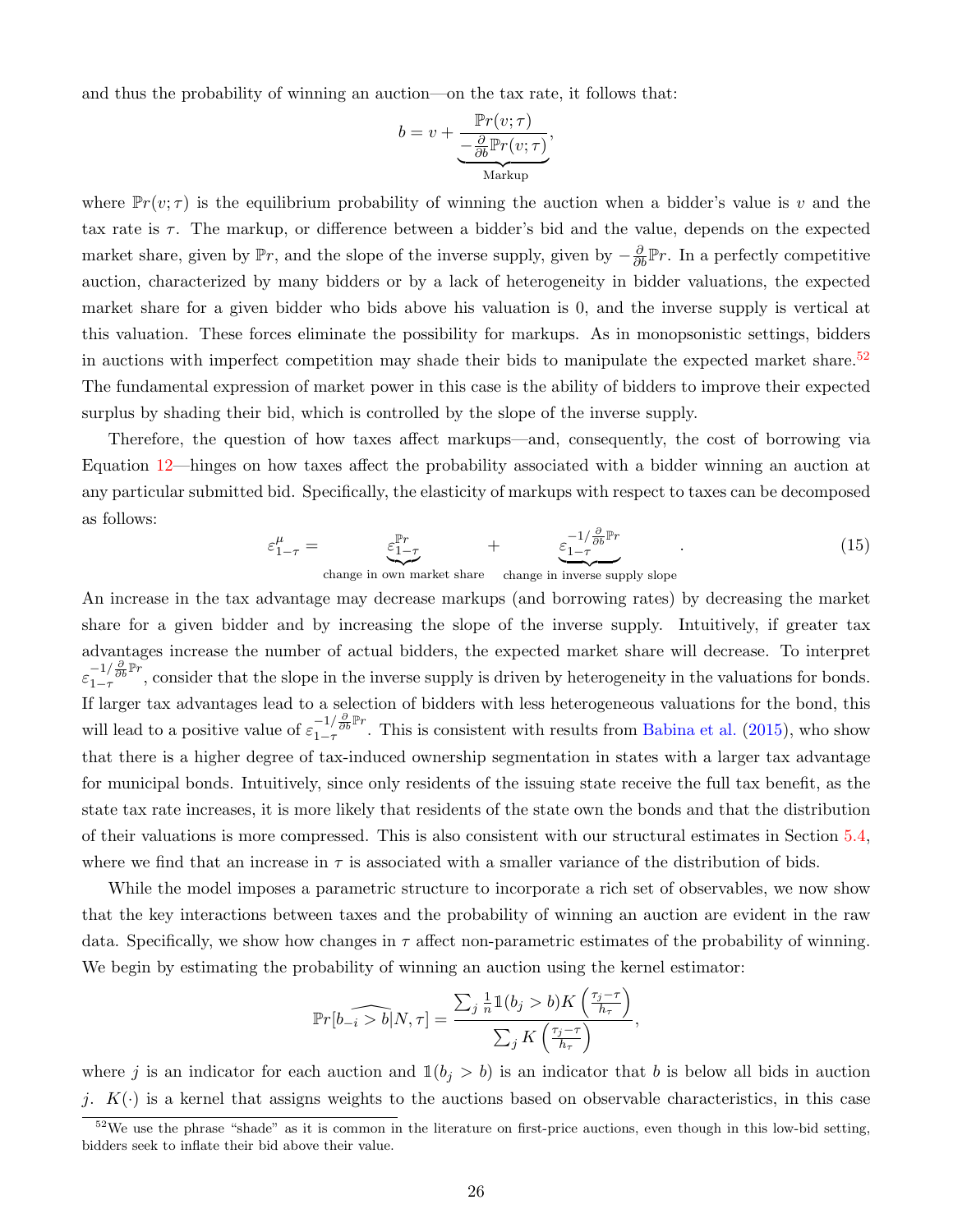

<span id="page-27-0"></span>Figure 2: Non-Parametric Estimates of the Probability of Winning

Notes: These figures show the non-parametric estimates of the winning probability for a given bid conditional on a bond maturity of between 13 and 26 years, which corresponds to approximately 40% of the data and nearly half the total par value of the issued bonds. The non-parametric estimates here are also used to estimate optimal bids and elasticities for a given value. Figure A.20 shows that these estimates are robust to regressing out all controls from column (4) of Table [1.](#page-11-0) See Section [6](#page-24-0) for more information about these estimates and the discussion of optimal bid responses.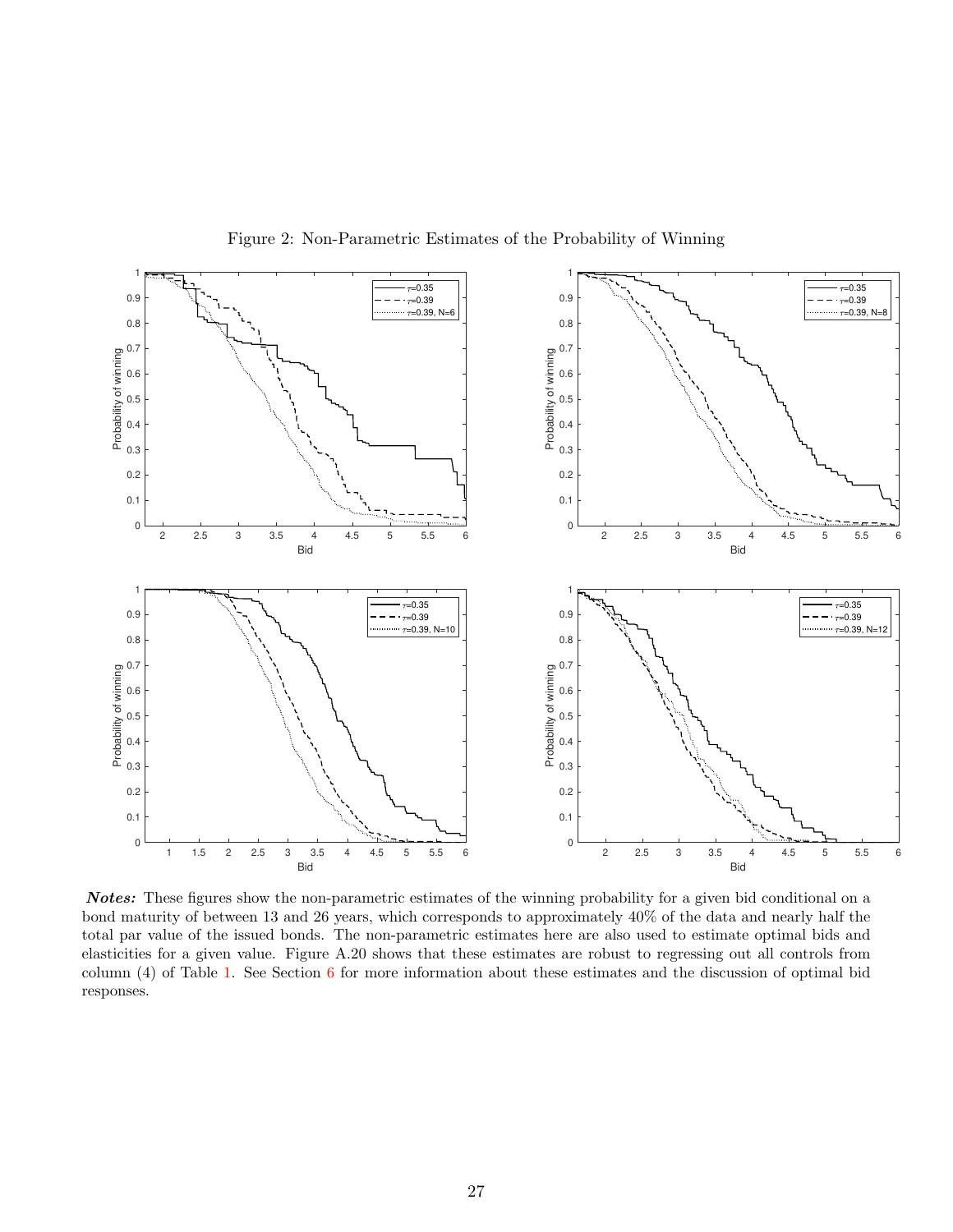$\tau_j$ . Following [Li et al.](#page-39-16) [\(2000\)](#page-39-16), we use triweight kernels with bandwidth  $h_{\tau} = c \cdot std(\tau) \cdot (J)^{-1/5}$ , where J denotes the number of auctions,  $std(\tau)$  measures the standard deviation of  $\tau$ , and  $c \approx 3$  is the kernel-specific constant.

Figure [2](#page-27-0) plots this estimated probability for different values of N and  $\tau$ . The fundamental expression of market power in our setting is the ability of bidders to trade off higher surplus for a smaller expected market share. The data reveal whether bidders may profit from such strategic bidding by showing that the probability of winning has a finite slope around the winning bid. The solid blue lines correspond to estimated probabilities of winning for the mean value of  $\tau = 0.35$  and for  $N = 4, 6, 8, 10$ . These lines show that auctions for municipal bonds are far from the ideal of perfect competition, as the finite slope allows bidders to strategically shade their bids. As one would expect, the probability of winning has a steeper slope when bonds have a larger number of potential bidders.

The green dotted and red dashed lines in Figure [2](#page-27-0) show that the intuition from the example in Table [5](#page-25-0) is apparent in the raw bidding data. For each value of  $N$ , the red dashed line plots the estimated probability of winning with a higher  $\tau = 0.39$ . These plots show that auctions with larger tax advantages have reduced scope for markups since both the probability of winning decreases and the slope of this probability becomes steeper along most of its domain. As discussed above, higher effective rates also lead to increases in N. In particular, a reform that increases  $\tau$  from 0.35 to 0.39 would also lead the average N to increase by about two additional potential bidders. The green dotted lines plot the probability of winning with a higher rate and the accompanying increase in  $N$ . Highlighting the intuition from the representative bidder above, these graphs show that the scope for markups is further reduced by the indirect effect of the tax advantage on the level of competition.<sup>[53](#page-28-0)</sup>

The results from this section highlight the value of measuring markups with our auction model, as this allows us to show that the effect of the tax advantage on the winning bids is driven by a large effect on equilibrium markups. Moreover, this mechanism is not dependent on the parametric structure that we use in the estimation, as the non-parametric estimates of the probability of winning show that the interaction between taxes and imperfect competition is visible in the raw data.

# 7 Counterfactual Policy Analysis

We now use our structural model to improve our understanding of the effects of tax policies and regulations on municipal bond auctions. Section [7.1](#page-29-0) highlights the benefits of our structural model by quantifying how different policies that impact the tax advantage—e.g., state taxes, federal taxes, the SALT deduction—help determine borrowing rates and markups in municipal bond auctions. Section [7.2](#page-32-0) further showcases the value of our model by studying the effects of regulations that condition the value of the tax advantage on the number of bidders in municipal bond auctions.

<span id="page-28-0"></span> $53$ The non-parametric approach that we follow in this exercise has a number of limitations. First, the curse of dimensionality prevents us from non-parametrically controlling for most of the observables. Figure A.20 shows that these estimates are robust to regressing out all controls from column (4) of Table [1.](#page-11-0) Second, in contrast to our structural model, this approach does not control for unobserved auction-specific heterogeneity. Nonetheless, we stress that the key feature of the data that the distribution of bids in the auction tends to shrink when  $\tau$  increases is confirmed by our structural model results, by this exercise, and by all the robustness checks that we perform as described in Appendix E.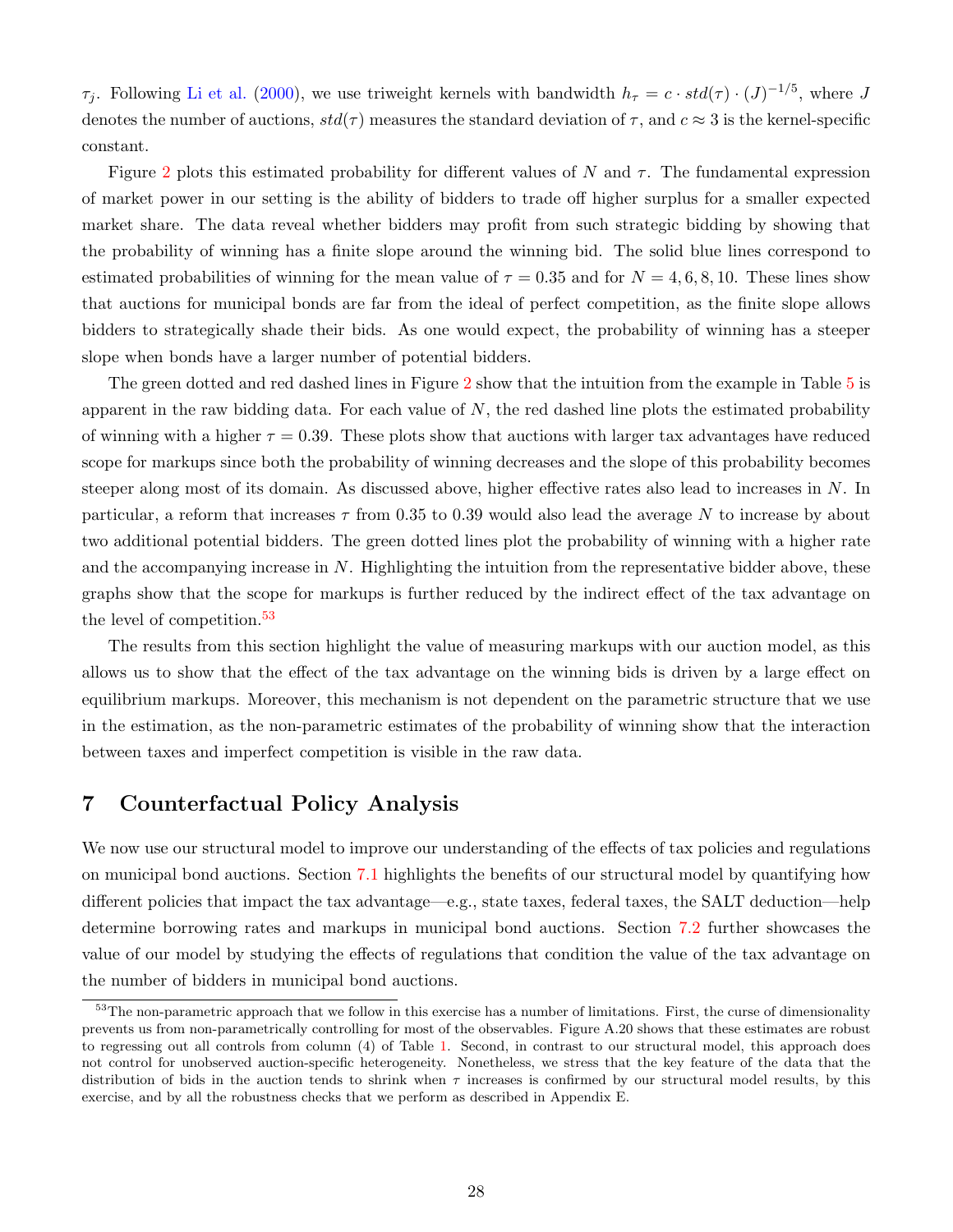Figure 3:  $\alpha$ -Policy Outcomes for Borrowing Rates and Markups

<span id="page-29-3"></span><span id="page-29-2"></span>

**Notes:** This figure shows counterfactual bids for different ratios of the current federal exemption.  $\alpha = 0.5$  is equivalent to cutting the exemption in half, and  $\alpha = 2$  would double the exemption by subsidizing municipal bond interest income by an amount equal to the federal tax rate in addition to the exemption. See Section [7.1](#page-29-0) for additional discussion and Figures A.8 and A.9 for the spatial distribution of counterfactual changes associated with  $\alpha = 0.73$ .

## <span id="page-29-0"></span>7.1 Tax Policies and Borrowing Rates

The tax advantages enjoyed by the holders of municipal bonds are the subject of intense debate. Several federal reforms have been proposed that directly or indirectly deal with the growing tax expenditure from the exemption of municipal bond interest. We provide a survey of the proposed reforms in Appendix G. In this section, we evaluate reforms that modify the tax advantage by changing the effective rate used in our analysis. Examples of reforms include the repeated proposals by the Obama administration to limit the exemption to 28% and the Tax Cut and Jobs Act of 2017 (TCJA17), which lowered the top federal rate to 37% and limited the state and local tax (SALT) deduction. We fit these reforms into a general approach that evaluates the consequences of a change in federal tax rates by parameterizing the effective tax rate as follows:[54](#page-29-1)

$$
\tau(\alpha t_f, t_s) = \alpha t_f (1 - t_s) + t_s \times \mathbb{1} (Tax\ Exempt)^{State}.
$$

Relative to the average federal rate from 2011 to 2015, the Obama proposal corresponds to  $\alpha = 0.73 \approx$ 0.28/0.386, and the TCJA17 sets  $\alpha = 0.96 \approx 0.37/0.386$ . We can also consider the effect of a superexemption of municipal bond interest by evaluating reforms that set  $\alpha > 1$ . Additionally, we use the model to evaluate the impact of other policies such as removing the exemption of municipal bond interest income from state taxation (for those states that currently have such an exemption) and to consider the elimination of the SALT deduction. Finally, we study the total effect of the TCJA17, as the decrease in marginal rates and limiting of SALT affect borrowing costs in opposite directions.

<span id="page-29-1"></span><sup>&</sup>lt;sup>54</sup>This formula is exact whenever states do not allow for the deductibility of federal taxes from state taxes. We modify the formula accordingly for the few states that allow this deduction. Note that state taxes are always deducted from federal taxation.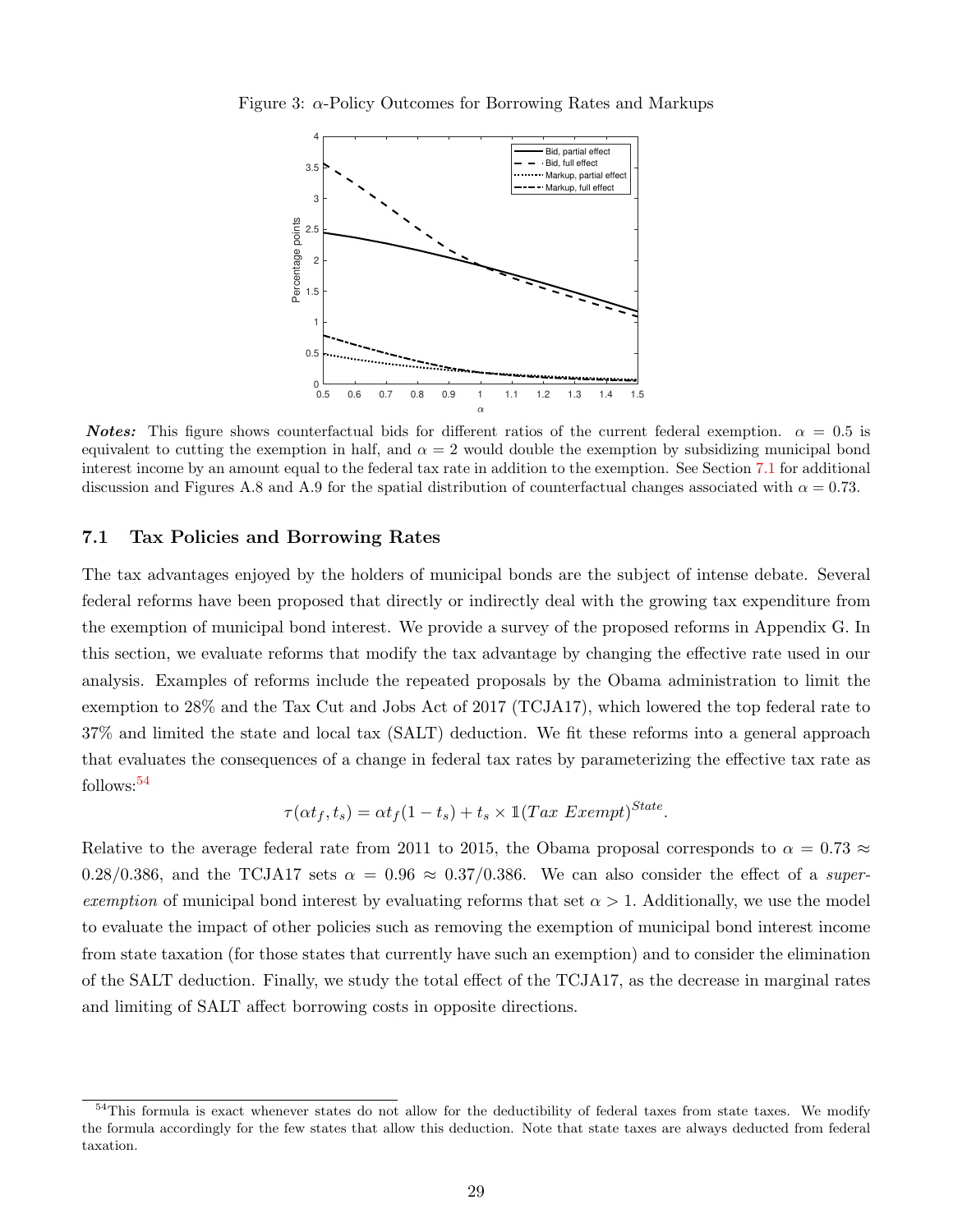| $\sqrt{2}$                   |            |                 |                                         |           |            |               |
|------------------------------|------------|-----------------|-----------------------------------------|-----------|------------|---------------|
|                              | (1)        | (2)             | (3)                                     | (4)       | (5)        | (6)           |
|                              |            | Trump Proposal  | Obama Proposal                          | No State  | No SALT    | TCJA17        |
|                              |            |                 |                                         | Exclusion |            |               |
|                              | $\alpha=1$ | $\alpha = 0.96$ | $\alpha = 0.73$                         |           |            | $\alpha=0.96$ |
| <b>Winning Bid</b>           |            |                 |                                         |           |            |               |
| Partial (No Potential Entry) | 1.91       | 1.97            | 2.24                                    | 2.09      | 1.83       | 1.89          |
| Full                         | 1.91       | 2.02            | 2.79                                    | 2.35      | 1.79       | 1.88          |
|                              |            |                 |                                         |           |            |               |
| <b>Markups</b>               |            |                 |                                         |           |            |               |
| Partial (No Potential Entry) | 0.19       | 0.20            | 0.31                                    | 0.25      | 0.17       | 0.18          |
| Full                         | 0.19       | 0.22            | 0.46                                    | 0.32      | 0.16       | 0.18          |
|                              |            |                 |                                         |           |            |               |
|                              |            |                 | (b) Percentage change from $\alpha = 1$ |           |            |               |
|                              |            | (1)             | (2)                                     | (3)       | (4)        | (5)           |
|                              |            | Trump Proposal  | Obama Proposal                          | No State  | No SALT    | TCJA17        |
|                              |            |                 |                                         | Exclusion |            |               |
|                              |            | $\alpha = 0.96$ | $\alpha = 0.73$                         |           |            | $\alpha=0.96$ |
| <b>Winning Bid</b>           |            |                 |                                         |           |            |               |
| Partial (No Potential Entry) |            | 2.77%           | 17.16\%                                 | $9.49\%$  | $-4.19\%$  | $-1.18\%$     |
| Full                         |            | 5.39%           | 46.00%                                  | 23.04\%   | $-6.32\%$  | $-1.67\%$     |
| <b>Markups</b>               |            |                 |                                         |           |            |               |
| Partial (No Potential Entry) |            | 7.94%           | 67.59%                                  | 32.09%    | $-9.98\%$  | $-2.41%$      |
| Full                         |            | 15.46%          | 148.03%                                 | 70.25%    | $-15.69\%$ | $-3.88\%$     |
|                              |            |                 |                                         |           |            |               |

<span id="page-30-0"></span>Table 6: Average Effects of Counterfactual Policy Reforms

(a) Bids and markups simulated on sample data for different policies

Notes: This table shows counterfactual bids and markups under two policy proposals: one limiting the federal exemption to 73% and the other to 96% of its current level. The last three columns represent simulations under which the state tax exemption for municipal bonds is lifted, the SALT deduction is repealed, or the SALT deduction is repealed and the exemption is limited to 96% of its current level. The linear model refers to the predictions based on the estimated reduced-form effect of tax rates on the winning bids. Section [4](#page-16-3) discusses the setup of the model, while Section [7.1](#page-29-2) discusses the counterfactual simulations. Robustness checks for four additional specifications are discussed in Appendix E, with the results presented in Tables A.27 to A.30.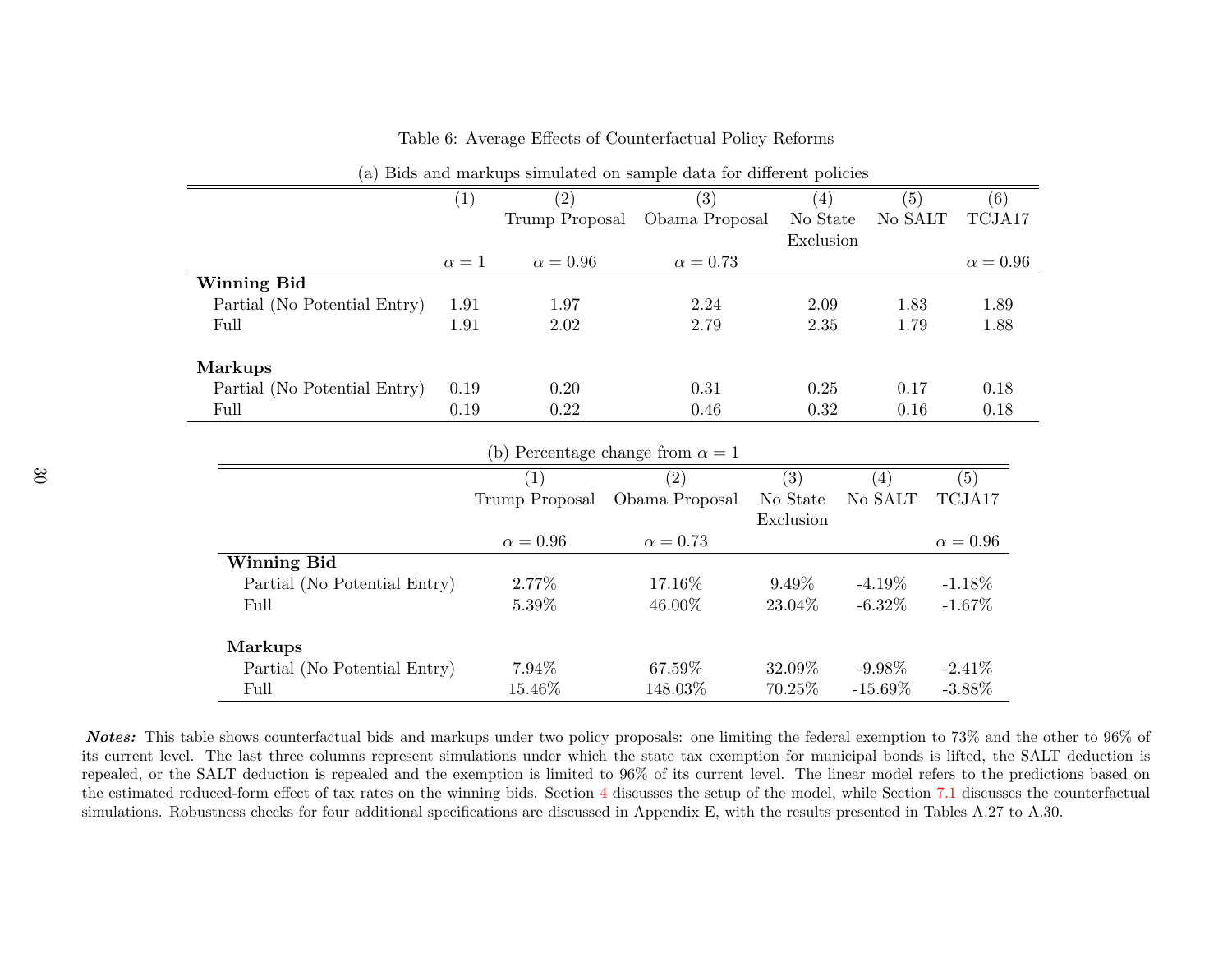We begin by focusing on changes to the federal tax code that limit or expand the exemption of municipal bond interest income from federal taxation. Specifically, we vary  $\alpha$  and simulate auction outcomes for two different cases: when shifts in  $\tau$  are assumed to have no impact on N and when they are assumed to affect N. We simulate the effect of this policy change on every auction from 2013 to 2015 and present the average of the simulated effects in Figure [3.](#page-29-3)

In this graph, values of  $\alpha < 1$  correspond to decreases in the tax advantage and values of  $\alpha > 1$  to increases in the tax advantage through increases in the tax rate or through a form of super-exemption. As the tax advantage is decreased from  $\alpha = 1$ , we see an increase in both the winning bids and the markups, with larger effects corresponding to a full reform that allows for changes in  $N$ .<sup>[55](#page-31-0)</sup> While the effects on the winning bid are close to being linear in  $\alpha$ , the full effects on markups (dashed purple line) are convex in  $\alpha$ .

Table [6](#page-30-0) presents average effects of the proposals from the Obama and Trump administrations. Cutting taxes according to the Trump proposal would lead to an increase in borrowing costs of 5.39%. Close to half of this effect would be driven by the effect of the tax change on the number of potential bidders, N. One advantage of our structural model over our reduced-form analysis is that it allows us to go beyond studying the effects on average bids to consider impacts on equilibrium markups, which are not observed in the data. Our simulations show that, if we hold the number of potential bidders constant, the Trump proposal would increase markups by 7.94%. Allowing taxes to impact the number of potential bidders would lead to an increase in markups of 15.46%.

One way to assess the effectiveness of the tax advantage of municipal bonds is to compare the change in borrowing costs for municipalities to the fiscal cost of the subsidy. Given the annual municipal interest payments in the amount of \$122 billion [\(U.S. Census Bureau,](#page-39-1) [2020\)](#page-39-1), the Trump reform would imply an additional \$6.4 billion in interest payments by state and local governments.<sup>[56](#page-31-1)</sup> Without further behavioral responses, the reduction in the tax expenditure over the next decade would be close to \$20 billion ( $\approx$  $(1-0.96) \times $500$  billion). On a yearly basis, this subsidy represents a gain of \$3.2 ( $\approx \frac{6.4}{2}$ )  $\frac{1}{2}$ ) in state and local funds for every dollar of federal funds. This subsidy would thus improve welfare as long as the marginal cost of public funds for the federal government is not 3.2 times greater than the marginal value of providing public goods from municipal bonds.<sup>[57](#page-31-2)</sup>

Our model elucidates the different economic mechanisms that contribute to this cost-effectiveness. Consider first the effect of the Trump proposal on auction competitiveness. If we remove this effect (by focusing on the partial increase in borrowing costs of 2.77%), our cost-effectiveness number decreases from \$3.2 to  $\$1.7 \approx \frac{2.77\% \times 122}{2}$  $\frac{6 \times 122}{2}$ ). Consider now the effect of the Trump proposal on markups. Continuing with the partial case, Table [6](#page-30-0) shows that markups increase 7.94%. Suppose, for illustrative purposes, that markups were not affected by the Trump proposal. Borrowing costs would then only increase by 1.98%, such that every

<span id="page-31-0"></span> $55\,\mathrm{As}$  we discuss above, we ensure that there are always at least 2 potential bidders. Figure A.19 shows that we obtain similar counterfactuals when we drop bond issues affected by this truncation.

<span id="page-31-1"></span><sup>&</sup>lt;sup>56</sup>We assume here that an effective tax reduction would have the same effect on borrowing costs for bonds sold via negotiations as it would for bonds sold via auctions.

<span id="page-31-2"></span><sup>&</sup>lt;sup>57</sup>This calculation assumes that the increase in borrowing costs does not also increase the federal tax expenditure and ignores the externality on state governments, which would also see an increased tax expenditure. Further, the federal government is not likely to recoup the full reduction in tax expenditure because of behavioral substitution away from municipal bonds toward other investment instruments, as described by [Poterba and Verdugo](#page-39-13) [\(2011\)](#page-39-13), so \$20 billion is an upper bound on the revenue cost of the tax expenditure. These forces imply that the efficiency ratio of 3.2 is a lower bound. We also assume the total value of issuances to be fixed, which is in line with the results from Section [3.4.](#page-16-0)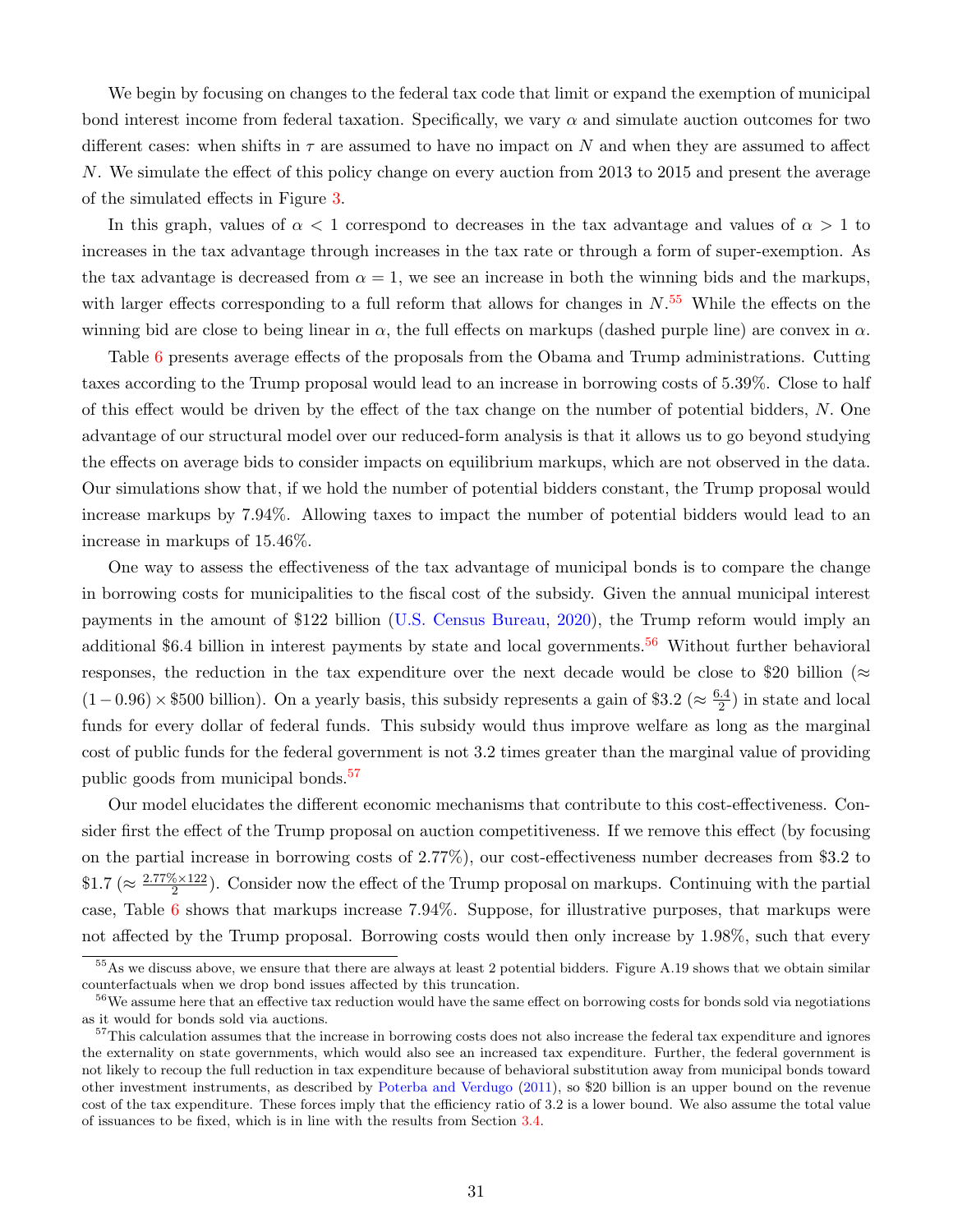dollar of tax savings would only increase municipal borrowing costs by \$1.21 ( $\approx \frac{1.98\% \times 122}{2}$  $\frac{\sqrt{6}\times122}{2}$ . These calculations show that the effects of changes to tax advantages on both auction competitiveness and markups are crucial determinants of the cost-effectiveness of these policies.<sup>[58](#page-32-1)</sup> Figures A.8-A.9 explore how these proposals would affect different states and show that the effects on borrowing costs and markups are highly heterogeneous across the states.

We perform two additional tax policy analyses. First, we consider the effects of eliminating the excludability of municipal bond interest income at the state level. As shown in Table [6,](#page-30-0) if this policy were enacted, average borrowing costs would rise by about 23% and markups by about 70%. Figures A.10-A.11 showcase the heterogeneous effects of this policy. While eliminating the state exemption leads to an increase in the importance of the federal subsidy, this potential reform results in an overall decrease in the subsidy. As expected, we find that states with higher taxes would see larger increases in borrowing costs.

Lastly, we investigate the effects of policy changes motivated by the TCJA17. We find that eliminating the SALT deduction results in higher effective rates, which are then accompanied by lower markups and borrowing rates. Table [6](#page-30-0) shows that, on average, our model predicts that borrowing costs would fall by about 6%. Figures A.12-A.13 show that this decrease would be concentrated in states with higher taxes, as these states are the biggest beneficiaries of the SALT deduction. While the lower tax rates in the TCJA17 would increase borrowing costs for municipalities, changes to the SALT deduction would dominate this effect. Overall, our model estimates suggest that the TCJA17 will lead to a 1.7% reduction in borrowing costs and a 3.9% reduction in markups.

In Tables A.37-A.30, we show that all of these counterfactual policy analyses are robust across different versions of our structural model.

## <span id="page-32-0"></span>7.2 Competition in Municipal Bond Auctions

We now use our structural model to study the effects of a real-word regulation that limits the value of the tax advantage depending on the degree of competition in bond auctions. While the tax advantage for municipal bonds depends on both state and local tax policies, the majority of the cost of the subsidy is borne by the federal government. The IRS therefore has an interest to regulate the maximum tax-exempt yield of municipal bonds. Historically, this maximum tax-exempt yield was set by underwriters based on their "reasonable expectations" of the price at which they believed they would be able to sell bonds to investors. In 2017, the IRS restricted the flexibility of underwriters to determine the maximum tax-exempt yield for bonds sold through auctions with fewer than three bidders.<sup>[59](#page-32-2)</sup> The new regulation therefore limits the tax advantage of bonds sold in auctions with fewer than three bidders.

Our model provides an ideal framework to evaluate the effects of this type of regulation. First, our model captures the institutional feature of auction participants not knowing the number of other competitors when they submit their bids. Consequently, under the three-bidder rule, they will not know their exact valuations

<span id="page-32-1"></span><sup>&</sup>lt;sup>58</sup>This calculation is in line with a linear extrapolation of the results of Table [1](#page-11-0) that imply a ratio of 3.2. Appendix H provides further details on these types of calculations including the impact of varying  $\alpha$ .

<span id="page-32-2"></span><sup>&</sup>lt;sup>59</sup>[Internal Revenue Service](#page-38-1) [\(2016\)](#page-38-1) states that "the public bidding process for pricing municipal bonds in competitive sales itself provides a sufficient basis to achieve the best pricing for issuers." The choice of 3 bidders as the threshold to determine which sales are sufficiently competitive to be eligible for the continued use of reasonable expectation prices is derived from other regulations governing guaranteed investment contracts. The rules governing the determination of issue prices are related to the arbitrage restriction for tax-exempt bonds described in Section 148 of the Internal Revenue Code. We provide further details in Appendix F.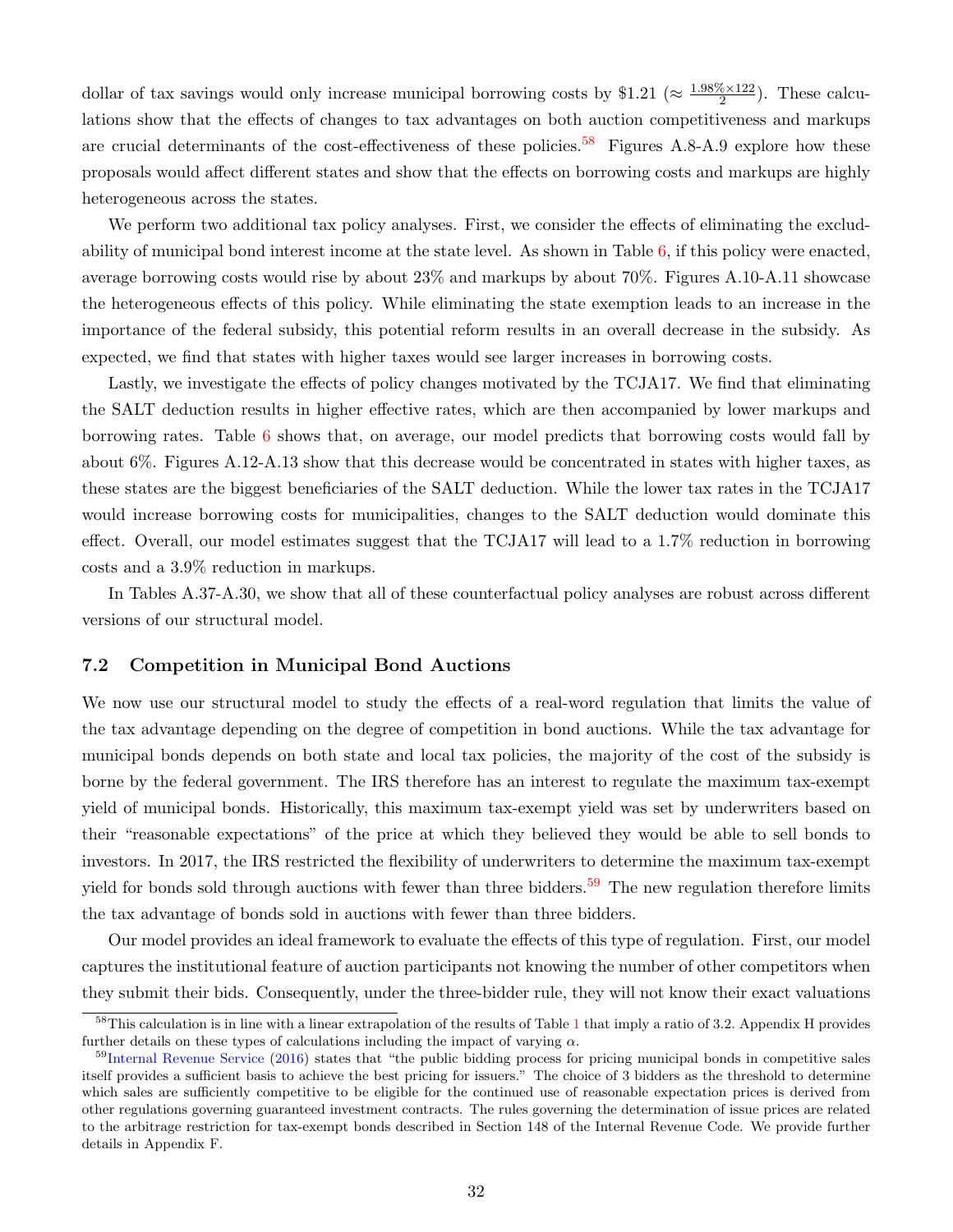#### <span id="page-33-1"></span>Figure 4: Bidding Functions under the Three-Bidder Rule



Notes: These figures show the bidding strategies in auctions with full tax advantage and auctions where the tax advantage changes from  $\tau$  to  $r\tau$  if the number of participants is less than 3. The left figure corresponds to  $r = 0.9$ , and the right figure corresponds to  $r = 0.5$ . See Section [7.2](#page-32-0) for details.

for the bond until just after the auction. Second, our model accounts for the fact that auction participants consider the profits they earn in the eventuality that they win the auction when deciding how to bid and whether to participate in the auction.

We model the effects of this regulation by letting the bond valuations vary with the number of active bidders n. When n is less than 3, the extent of the tax shield provided by the bond is reduced. We represent this change as a shift in the effective rate from  $\tau$  to  $r\tau$ , and we vary the reduced tax shield for values of  $r \in [0,1]$ , which affects how the bond is valued by underwriters. Specifically, we define the bidder's ex ante valuation as:

$$
v = \mathbb{I}(n < 3)\tilde{v}_{n < 3} + \mathbb{I}(n \ge 3)\tilde{v}_{n \ge 3} + u,
$$

where  $\mathbb{I}(n < 3)$  denotes the event that  $n < 3$ . While  $\tilde{v}_{n \geq 3} \sim F(\tilde{v}_{n \geq 3}; \tau)$ , the cumulative distribution function of its low-competition counterpart,  $F(\tilde{v}_{n<3}; r\tau)$ , depends on the reduced tax advantage  $r\tau$ . This extended version of our model captures the dependence of the tax advantage on the ex post level of competition as well as the impact of the regulation on bidding and participation strategies.  $60$ 

Consider first how this regulation impacts bidding strategies. Figure [4](#page-33-1) shows the bidding strategies  $\beta(v)$  in a representative auction for a bond with characteristics set to sample medians and  $N=4$  potential bidders. We illustrate how the equilibrium bidding strategy changes relative to our baseline model for the two values of  $r = 0.5, 0.9$ . The figure shows that, for all values, the strategy in the three-bidder rule case always lies above the baseline function, which reflects how the change in the tax advantage impacts

<span id="page-33-0"></span><sup>&</sup>lt;sup>60</sup>Upon entry, the agent learns his own v, which involves learning both  $\tilde{v}_{n<3}$  and  $\tilde{v}_{n\geq3}$ . We assume that bidders have the same competitiveness relative to other bidders in both cases, i.e., the quantiles of the two valuations are the same:  $F^{-1}(\tilde{v}_{n<3}; r\tau) = F^{-1}(\tilde{v}_{n\geq 3}; \tau)$ . The derivation of the equilibrium bidding strategy as well as the equilibrium probability of entry follows the same argument as in Section  $4$  with the distinction that the winner's valuation is a function of n. Appendix  $F$ provides additional details.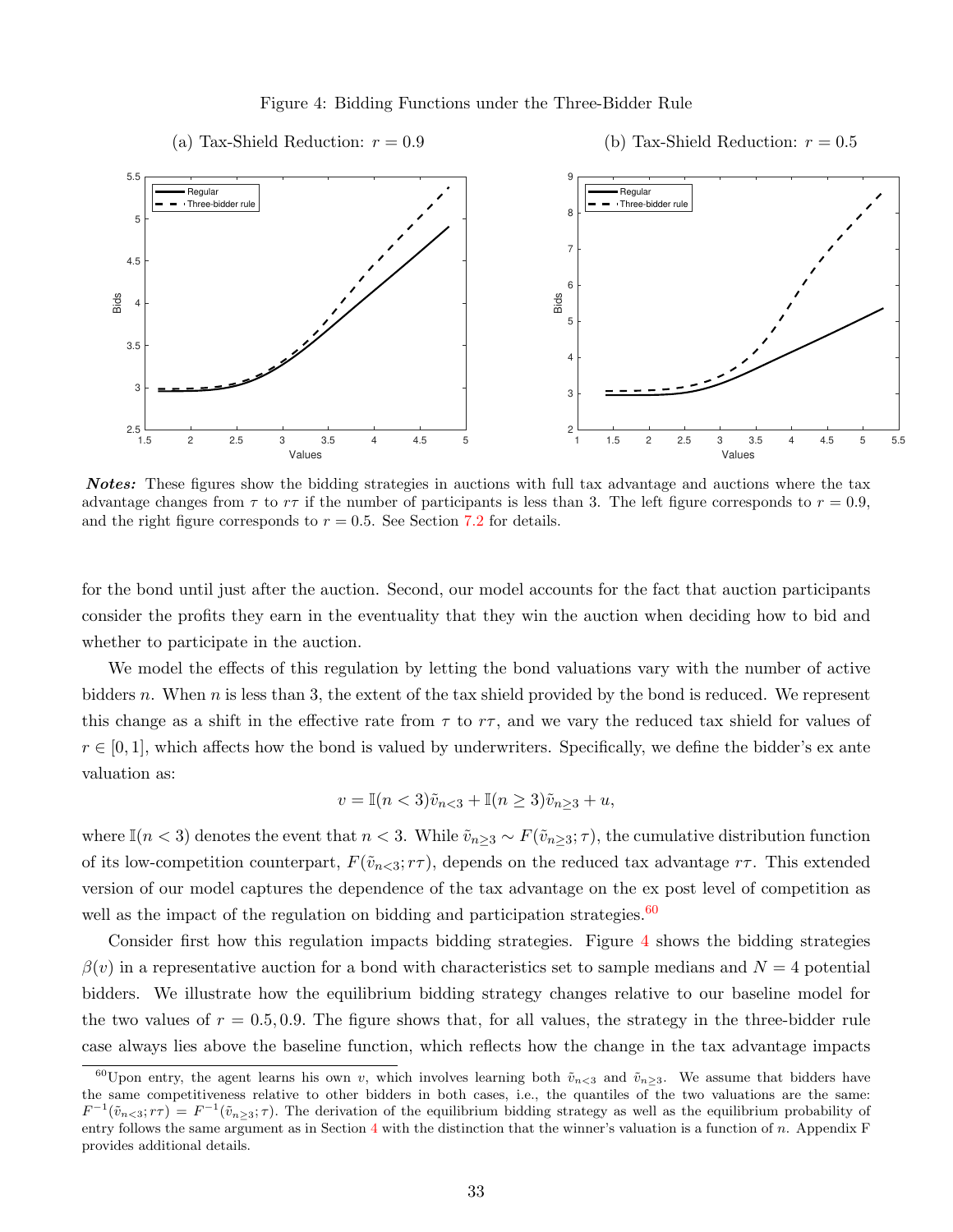<span id="page-34-1"></span>

|                                                 | Mean bid | Mean markup | Mean $Pr(entry)$ |  |  |  |  |
|-------------------------------------------------|----------|-------------|------------------|--|--|--|--|
| Tax advantage shift: $\tau \rightarrow 0.9\tau$ |          |             |                  |  |  |  |  |
| Regular                                         | 1.963    | 0.227       | 0.733            |  |  |  |  |
| Three bidder rule                               | 1.970    | 0.234       | 0.734            |  |  |  |  |
| Reduced advantage                               | 2.113    | 0.282       | 0.737            |  |  |  |  |
| Tax advantage shift: $\tau \rightarrow 0.5\tau$ |          |             |                  |  |  |  |  |
| Regular                                         | 1.963    | 0.227       | 0.733            |  |  |  |  |
| Three bidder rule                               | 2.007    | 0.271       | 0.735            |  |  |  |  |
| Reduced advantage                               | 2.565    | 0.676       | 0.750            |  |  |  |  |

Table 7: Effects of the Three-Bidder Rule on Bids, Markups, and Entry Rates

Notes: This table shows counterfactual bids, markups, and entry rates for two policies: a tax shield reduction for low-competition auctions and a universal tax shield reduction. The effective tax rate  $\tau$  changes to the level of  $r\tau$ whenever the number of bidders is less than 3 in the first case, and it changes to  $r\tau$  permanently in the second case. The regular case where the tax rate remains fixed at the level observed in the data is also included. The simulations are based on the municipal bond auctions held in 2015. For details, see Section [7.2.](#page-32-0)

a bidder's value for the bond. This figure also allows us to infer the impact of the regulation on bidder markups. For sufficiently small—i.e., competitive—values, the bidding function under the three-bidder rule is very close to the baseline bidding function where values do not depend on the number of participants. As valuations increase, however, so does the difference between the two functions. Starting from approximately  $v = 3.5$ pp, the bids under the three-bidder rule are appreciably larger than the regular bids, and this increase is driven by a rise in markups.

To clarify why the regulation can impact bidder markups, it is convenient to represent the expected equilibrium profit for a bidder with valuation  $v$  as:

$$
\pi(v) = (\beta(v) - v_{n<3})w_1(v) + (\beta(v) - v_{n\geq 3})w_2(v)
$$

where  $w_1$  and  $w_2$  are positive weights related to the probability of winning under low and high competition, respectively. When the agent has a relatively low valuation,  $w_2(v)$  is relatively large compared to  $w_1(v)$ , so the agent behaves as if he is competing against a high number of participants. Conversely, the first term matters more when the agent has a high valuation, as his chance of winning decreases quickly in the number of competitors n. For this reason, agents with high valuations behave as if the auction is guaranteed to have a very low  $n$ , which leads them to submit high markups.

The logic behind Figure [4](#page-33-1) suggests that this regulation can significantly raise borrowing costs for municipalities. However, this only happens when the auction winner has a particularly high valuation for the bond. To understand how frequently this would happen and to quantify the overall impact of the policy, we simulate counterfactual outcomes for all bond auctions held in  $2015$ .<sup>[61](#page-34-0)</sup> We consider three scenarios: the tax advantage is  $\tau$  exactly as in the data, the tax advantage is permanently reduced to  $r\tau$  for different  $r \leq 1$ , and, finally, the tax advantage is reduced when there are fewer than three bidders. Table [7](#page-34-1) reports the results. The average winning bid under the three-bidder rule always lies between the other two extremes,

<span id="page-34-0"></span> $61\text{As}$  the three-bidder rule was implemented in June 2017, the closest year to the policy change in our sample is 2015.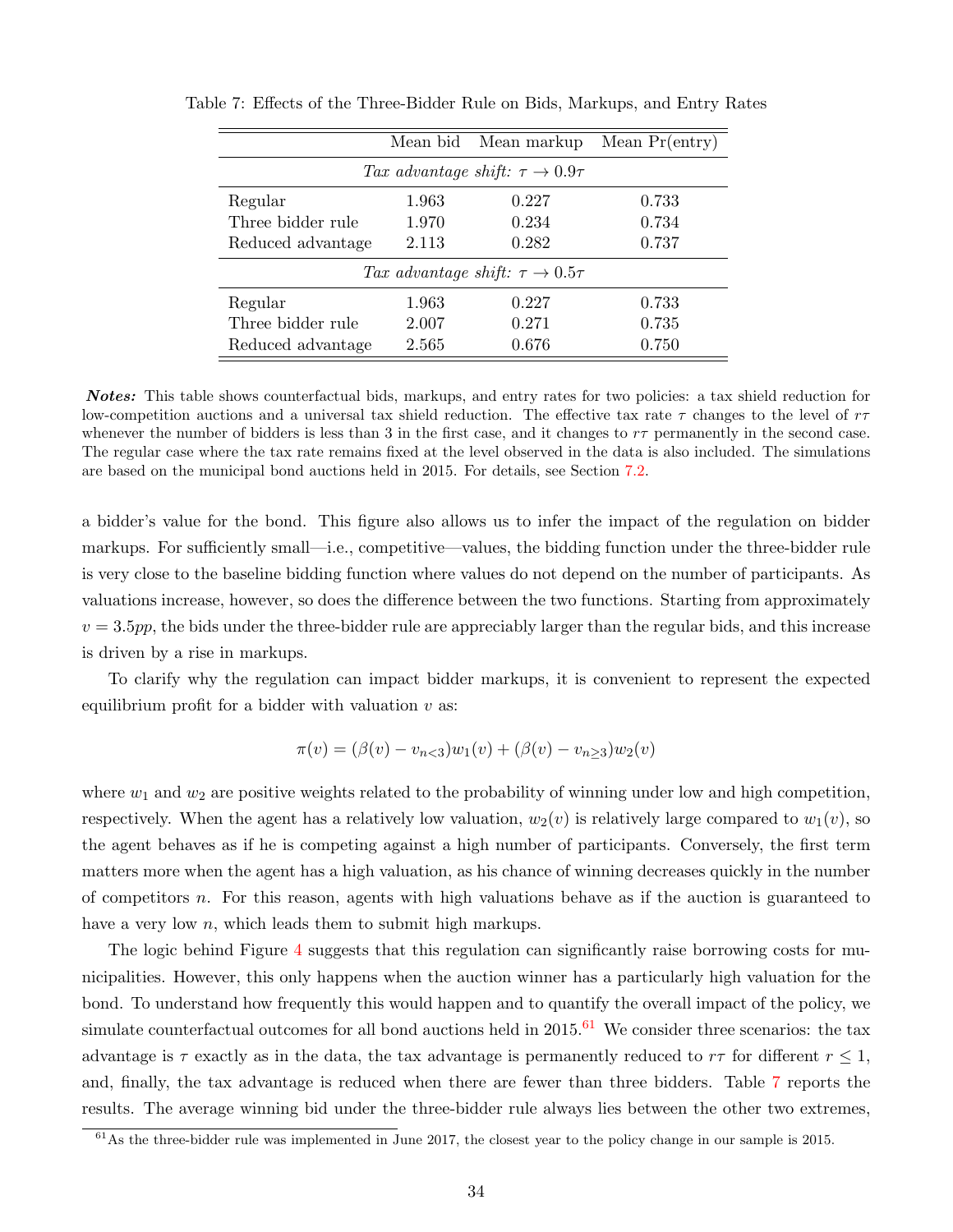though this case is much closer to the baseline scenario. The same can be said about the average markups as well as average entry probabilities. In the case where  $r = 0.5$ , the three-bidder rule raises borrowing costs by 2.2%, and this increase is driven by a 19.4% increase in bidder markups. As suggested by Figure [4,](#page-33-1) the three-bidder rule would have the strongest impact in auctions with low numbers of potential participants. Because only 7% of auctions have fewer than three bidders, this is a relatively rare occurrence. Nonetheless, while average costs are not severely affected by the policy, we find that in 7.6% of the cases, borrowing costs increase by more than 10%. The regulation therefore introduces a significant risk of increased borrowing costs for municipalities where the three-bidder rule has a high likelihood of binding.

# <span id="page-35-0"></span>8 Conclusion

The excludability of municipal interest income from taxation is one of the largest tax expenditures faced by the U.S. Treasury. Advocates of this policy argue that the tax advantage of municipal bonds is crucial to lowering the borrowing rates of municipal governments, which use these funds to finance public goods, services, and infrastructure. Critics of this policy argue that top-income individuals are its largest beneficiaries, that the cost to the U.S. Treasury is large and continues to grow, and that these subsidies do not lower borrowing costs for governments.

This paper sheds light on this important debate by analyzing municipal bond auctions and by pointing to the role of imperfect competition in determining the effects of tax subsidies on borrowing costs. Contradicting critics of the policy, our reduced-form estimates show that changes to tax policy have large effects on governments' borrowing costs, which are summarized by an average passthrough elasticity that is greater than unity.

We use an empirical auction model to provide three insights into how taxes affect auctions for municipal bonds. First, we use the model to quantify equilibrium markups. The estimated markups are larger for smaller jurisdictions and school districts and in auctions with few bidders, which suggests that there is substantial scope for reducing the borrowing costs of municipalities by targeting those with high markups. Second, we show that the passthrough of taxes to borrowing costs is driven by the interaction between tax policy and imperfect competition and, in particular, by the effects of taxes on markups. We provide non-parametric evidence that, as the tax advantage for municipal bonds increases, bidders are less able to extract information rents in the form of markups. This effect is responsible for the greater-than-unity passthrough elasticity that we find in our reduced-form analysis.

Finally, we use the model to simulate the effects of a number of policies, both proposed and implemented. First, we study the policies proposed by the Obama and Trump administrations and evaluate how different components of the Tax Cuts and Jobs Act of 2017 will affect municipal borrowing costs. We find that reductions in the tax advantage for municipal bonds translate to substantial increases in both borrowing rates and markups. The increase in borrowing costs is 3.2 times as large as the reduction in the federal tax expenditure, suggesting that the tax advantage for municipal bonds is an efficient mechanism to subsidize public good provision at the local level. While different provisions in the Tax Cuts and Jobs Act of 2017 may serve to raise or lower borrowing costs, we find that, overall, the legislation may result in small reductions in borrowing costs. Second, we investigate how a recently implemented IRS rule that reduces the tax advantage of municipal bonds sold in auctions with fewer than three bidders affects the strategies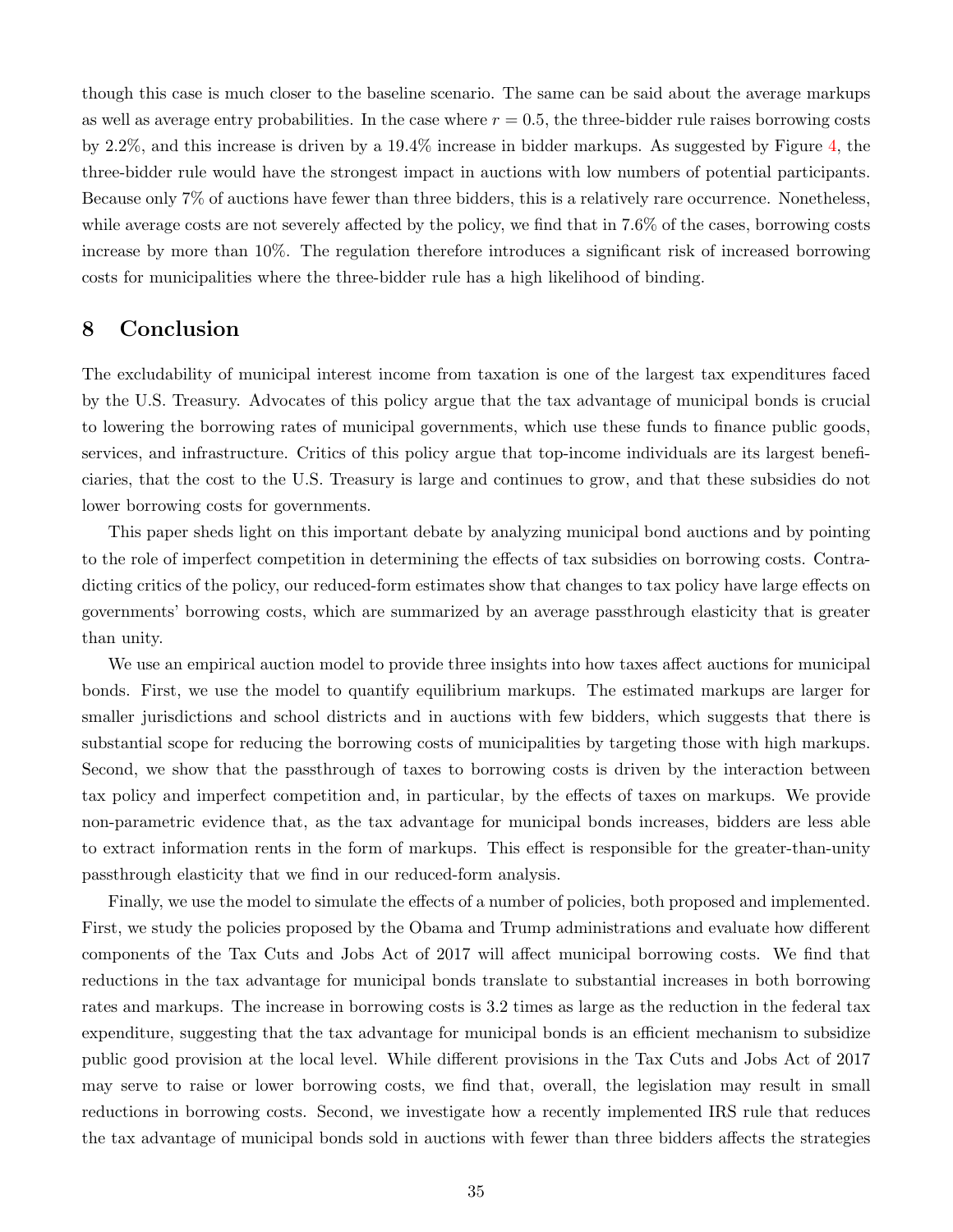of the bidders and the borrowing rates of the municipalities. We find that the rule introduces significant distortions to the bids submitted by underwriters with relatively large valuations for the bonds. While the level of competition in the auctions tends to be high enough that such underwriters rarely win, the rule can lead to significant increases in borrowing costs for municipalities where the rule is likely to bind.

Our analysis contributes to the economics literature by pointing out an important case where taxation and imperfect competition interact to generate large policy responses and by estimating a structural model linking equilibrium bidding behavior and tax policy to analyze an economically important market. Overall, this paper provides a reassessment of the reason why tax advantages for municipal bonds lower borrowing costs for state and local governments: they encourage the participation of bidders in municipal bond auctions and stimulate more competitive bidding by existing bidders, with both of these dynamics serving to lower markups and borrowing rates. This implies that, in addition to reconsidering the role of tax incentives, future policies that aim to improve the functioning of the market for municipal bonds may consider other instruments that directly deal with the limited competition for these bonds in the primary market.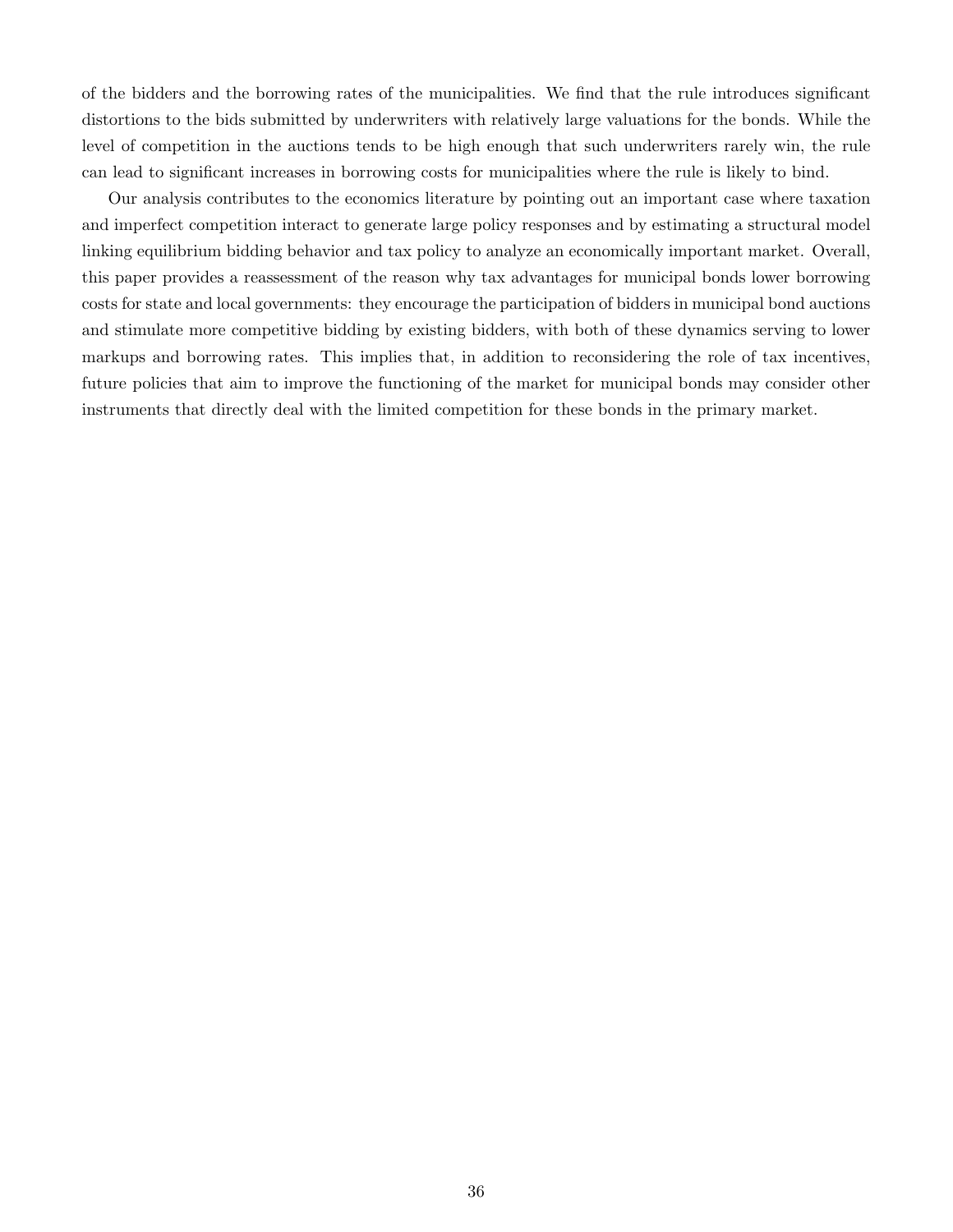# References

- <span id="page-37-11"></span>Ackerman, A. (2016). Hundreds of local officials defend municipal-bond tax exemption. The Wall Street Journal. Available at:  $\frac{http://www.wsj.com/articles/}$ tion. The Wall Street Journal. Available at: [http://www.wsj.com/articles/](http://www.wsj.com/articles/hundreds-of-local-officials-defend-municipal-bond-tax-exemption-1456830002) [hundreds-of-local-officials-defend-municipal-bond-tax-exemption-1456830002](http://www.wsj.com/articles/hundreds-of-local-officials-defend-municipal-bond-tax-exemption-1456830002) (Accessed: March 24, 2017).
- <span id="page-37-1"></span>Adelino, M., I. Cunha, and M. A. Ferreira (2017). The economic effects of public financing: Evidence from municipal bond ratings recalibration. Review of Financial Studies 9(30), 3223–3268.
- <span id="page-37-17"></span>Altonji, J. G., T. E. Elder, and C. R. Taber (2005). Selection on observed and unobserved variables: Assessing the effectiveness of catholic schools. Journal of Political Economy 113(1), 151–184.
- <span id="page-37-5"></span>Ang, A., V. Bhansali, and Y. Xing (2010a, May). Build america bonds. Working Paper 16008, National Bureau of Economic Research.
- <span id="page-37-3"></span>Ang, A., V. Bhansali, and Y. Xing (2010b). Taxes on tax-exempt bonds. The Journal of Finance 65(2), 565–601.
- <span id="page-37-9"></span>Athey, S., D. Coey, and J. Levin (2013). Set-asides and subsides in auctions. AEJ Microeconomics 5(1), 1–27.
- <span id="page-37-13"></span>Athey, S., J. Levin, and E. Seira (2011). Comparing open and sealed bid auctions: Theory and evidence from timber auctions. Quarterly Journal of Economics 126(1), 207–257.
- <span id="page-37-19"></span>Babina, T., C. Jotikasthira, C. T. Lundblad, and T. Ramadorai (2015). Heterogenous taxes and limited risk sharing: Evidence from municipal bonds. Technical report. CEPR Discussion Paper No. DP10971. Available at SSRN: <https://ssrn.com/abstract=2701245> (Accessed: April 4, 2017).
- <span id="page-37-7"></span>Bhattacharya, V. (2017). An empirical model of r&d procurement contests: An analysis of the dod sbir program. Working Paper.
- <span id="page-37-12"></span>Bhattacharya, V., J. W. Roberts, and A. Sweeting (2014). Regulating bidder participation in auctions. RAND Journal of Economics 45(4), 675–704.
- <span id="page-37-16"></span>Board of Governors of the Federal Reserve System (2018). 1-Year Swap Rate (DISCONTINUED) [DSWP1]. FRED, Federal Reserve Bank of St. Louis. Available at: <https://fred.stlouisfed.org/series/DSWP1> (Accessed: April 18, 2018).
- <span id="page-37-0"></span>Brancaccio, G., D. Li, and N. Schürhoff (2017). Learning by trading: The case of the u.s. market for municipal bonds. Working paper.
- <span id="page-37-6"></span>Bulow, J. and P. Klemperer (1996). Auctions versus negotiations. American Economic Review 86(1), 180–194.
- <span id="page-37-15"></span>Caesar, J. W. and R. P. Saldin (2006). A new measure of party strength. Political Research Quarterly 58(2), 245–256.
- <span id="page-37-14"></span>CCH (2008-2015). State Tax Handbook 2008-2015. CCH Incorporated State Tax Handbook. Toolkit Media Group.
- <span id="page-37-2"></span>Cellini, S. R., F. Ferreira, and J. Rothstein (2010). The value of school facility investments: Evidence from a dynamic regression discontinuity design. Quarterly Journal of Economics 125(1), 215–261.
- <span id="page-37-18"></span>Cestau, D., R. C. Green, B. Hollified, and N. Schürhoff (2020). Should state governments prohibit the negotiated sales of municipal bonds? Working paper.
- <span id="page-37-4"></span>Cestau, D., R. C. Green, and N. Schürhoff (2013). Tax-subsidized underpricing: the market for build america bonds. Journal of Monetary Economics 60(5), 593–608.
- <span id="page-37-8"></span>De Silva, D., T. P. Hubbard, and G. Kosmopoulou (2017). An evaluation of a bidder training program. Working Paper.
- <span id="page-37-10"></span>Fabra, N. and M. Reguant (2014). Pass-through of emissions costs in electricity markets. American Economic Review 104(9), 2872–2899.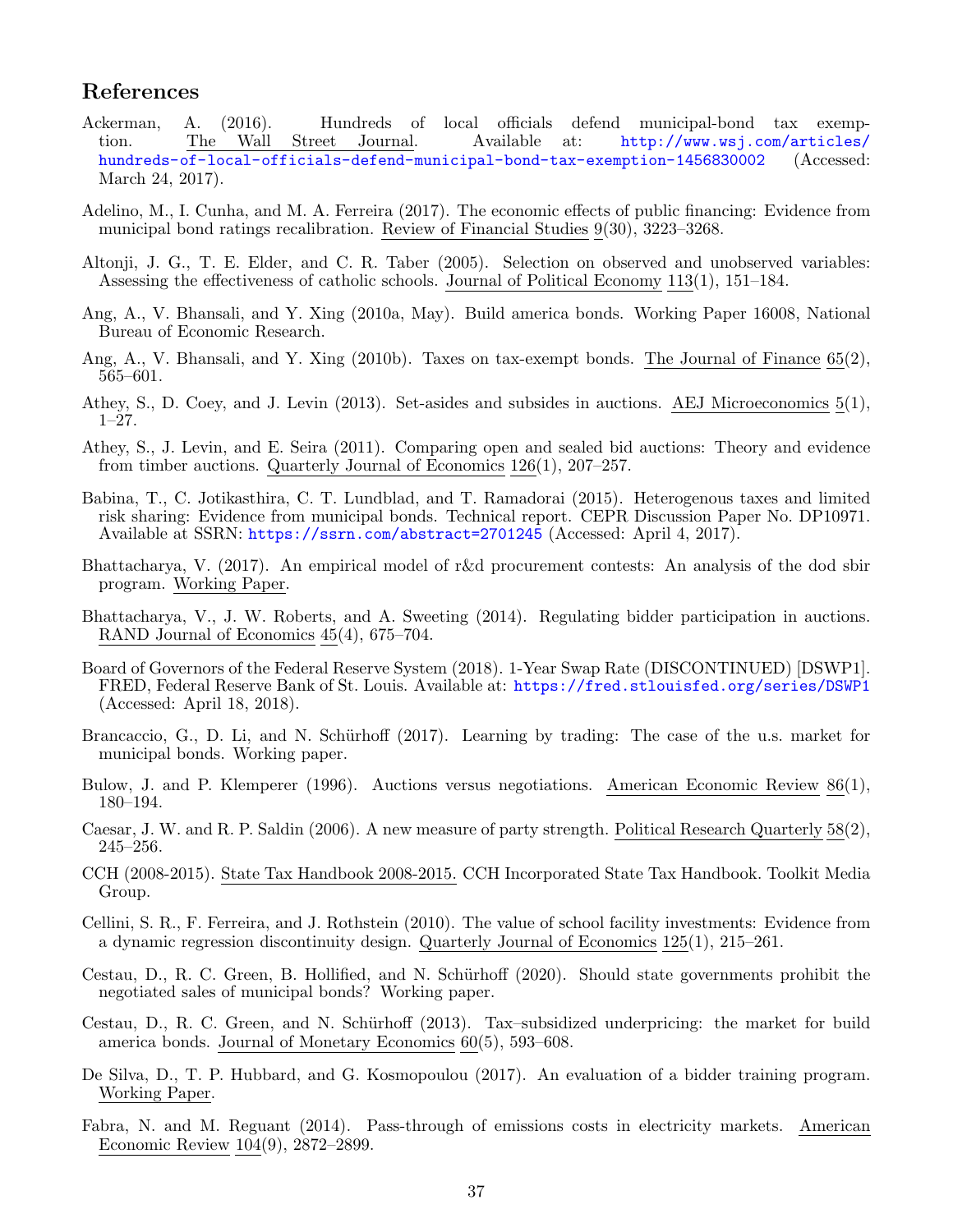- <span id="page-38-5"></span>Feenberg, D. and J. M. Poterba (1991). Which households own municipal bonds? evidence from tax returns. National Tax Journal 44(4), 93–103.
- <span id="page-38-16"></span>Feenberg, D. R. and E. Coutts (1993). An introduction to the taxsim model. Journal of Policy Analysis and Management 12(1), 189–194. <http://users.nber.org/~taxsim/state-rates/> (Data Accessed: March 21, 2017).
- <span id="page-38-15"></span>Fortune, P. (1991, September). The municipal bond market, part 1: Politics, taxes, and yields. New England Economic Review, 13–36.
- <span id="page-38-11"></span>Galper, H., K. S. Rueben, R. Auxier, and A. Eng (2014). Municipal debt: What does it buy and who benefits? National Tax Journal 67(4), 901–924.
- <span id="page-38-19"></span>Garrett, D. G. (2020). Conflicts of interest in municipal bond advising and underwriting.
- <span id="page-38-20"></span>Gentry, M. and T. Li (2014). Identification in auctions with selective entry. Econometrica 82(1), 315–344.
- <span id="page-38-14"></span>Goldberg, P. K. and R. Hellerstein (2008). A structural approach to explaining incomplete exchange-rate pass-through and pricing-to-market. American Economic Review 98(2), 423–429.
- <span id="page-38-18"></span>Goldsmith-Pinkham, P. S., M. Gustafson, R. Lewis, and M. Schwert (2019). Sea level rise and municipal bond yields. Available at SSRN.
- <span id="page-38-4"></span>Gordon, R. H. (1983). An optimal taxation approach to fiscal federalism. The Quarterly Journal of Economics 98(4), 567–586.
- <span id="page-38-17"></span>Gordon, R. H. and G. E. Metcalf (1991). Do tax-exempt bonds really subsidize municipal capital? National Tax Journal 44(4), 71–79.
- <span id="page-38-10"></span>Gordon, R. H. and J. Slemrod (1983). A general equilibrium simulation study of subsidies to municipal expenditures. Journal of Finance 38(2), 585–594.
- <span id="page-38-6"></span>Green, R. C. (1993). A simple model of the taxable and tax-exempt yield curves. The Review of Financial Studies 6(2), 233–264.
- <span id="page-38-9"></span>Green, R. C., B. Hollifield, and N. Schurhoff (2007). Dealer intermediation and price behavior in the aftermarket for new bond issues. Journal of Financial Economics 86(3), 643–682.
- <span id="page-38-0"></span>Greenberg, S. (2016). Reexamining the tax exemption of municipal bond interest. Technical report. Available at: <https://taxfoundation.org/reexamining-tax-exemption-municipal-bond-interest/> (Accessed: March 24, 2017).
- <span id="page-38-2"></span>Hortaçsu, A., J. Kastl, and A. Zhang (2018). Bid shading and bidder surplus in the u.s. treasury auction. American Economic Review 108(1), 147–169.
- <span id="page-38-1"></span>Internal Revenue Service (2016). Issue price definition for tax-exempt bonds. Federal Register. FR 81: 88,999-89,004.
- <span id="page-38-3"></span>Kang, B.-S. and S. L. Puller (2008). The effect of auction format on efficiency and revenue in divisible goods auctions: A test using korean treasury auctions. Journal of Industrial Economics 56(2), 290–332.
- <span id="page-38-8"></span>Kidwell, D. S., T. W. Koch, and D. R. Stock (1984). The impact of state income taxes on municipal borrowing costs. National Tax Journal 37(4), 551–561.
- <span id="page-38-12"></span>Klemperer, P. (2002). What really matters in auction design. Journal of Economic Perspectives 16(1), 169–189.
- <span id="page-38-13"></span>Krasnokutskaya, E. and K. Seim (2011). Bid preference programs and participation in highway procurement auctions. American Economic Review 101(6), 2653–2686.
- <span id="page-38-7"></span>Kueng, L. (2014). Tax news: The response of household spending to changes in expected taxes. Working Paper 20437, National Bureau of Economic Research.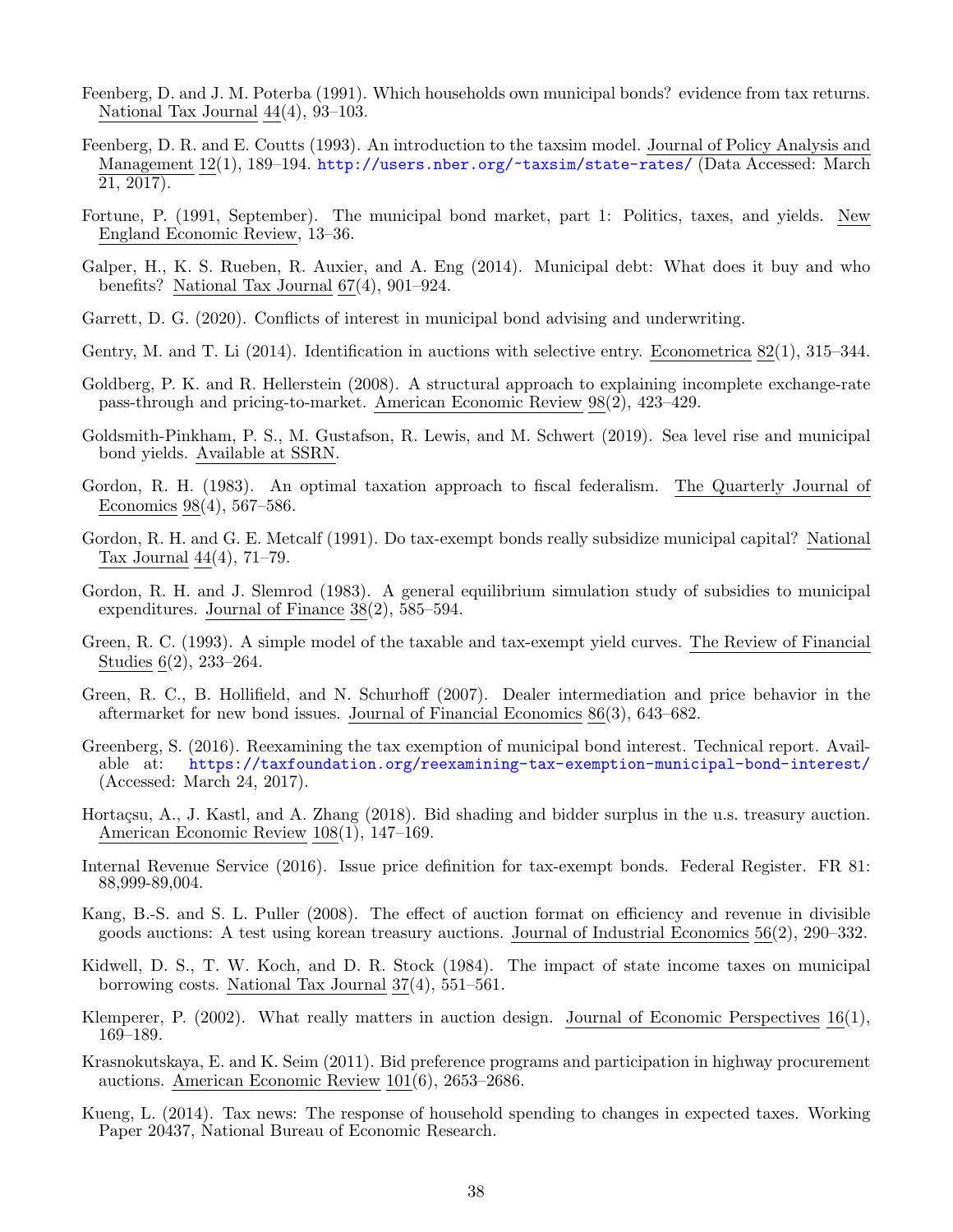- <span id="page-39-16"></span>Li, T., I. Perrigne, and Q. Vuong (2000). Conditionally independent private information in ocs wildcat auctions. Journal of Econometrics 98(1), 129–161.
- <span id="page-39-3"></span>Li, T. and X. Zheng (2009). Entry and competition effects in first-price auctions: Theory and evidence from procurement auctions. Review of Economic Studies 76(4), 1397–1429.
- <span id="page-39-11"></span>Liu, G. and D. V. Denison (2014). Indirect and direct subsidies for the cost of government capital: Comparing tax–exempt bonds and build american bonds. National Tax Journal 67(3), 569–594.
- <span id="page-39-15"></span>National Association of State Budget Officers (2008-2015). Budget processes in the states.
- <span id="page-39-20"></span>Oster, E. (2017). Unobservable selection and coefficient stability: Theory and evidence. Journal of Business Economics and Statistics, 1–17.
- <span id="page-39-9"></span>Poterba, J. M. (1986). Explaining the yield spread between taxable and tax–exempt bonds: The role of expected tax policy. In H. S. Rosen (Ed.), Studies in State and Pocal Public Finance, Chapter 2, pp.  $5 - 52$ .
- <span id="page-39-12"></span>Poterba, J. M. (1989). Tax reform and the market for tax–exempt debt. Regional Science and Urban Economics 19(3), 537–562.
- <span id="page-39-19"></span>Poterba, J. M. (1994). State responses to fiscal crises: The effects of budgetary institutions and politics. Journal of Political Economy 102(4), 799–821.
- <span id="page-39-18"></span>Poterba, J. M. and K. S. Rueben (2002). State fiscal insitutions and the u.s. municipal bond market. In J. M. Poterba and J. V. Hagen (Eds.), Fiscal Institutions and Fiscal Performance, Chapter 8, pp. 1109–1171.
- <span id="page-39-13"></span>Poterba, J. M. and A. R. Verdugo (2011). Portfolio substitution and the revenue cost of the federal income tax exemption for state and local government bonds. National Tax Journal 64(2), 591–614.
- <span id="page-39-7"></span>Roberts, J. W. and A. Sweeting (2013). When should sellers use auctions? American Economic Review 103(5), 1830–1861.
- <span id="page-39-14"></span>Roberts, J. W. and A. Sweeting (2016). Bailouts and the preservation of competition: The case of the federal timber contract payment modification act. AEJ Microeconomics 8(3), 257–288.
- <span id="page-39-8"></span>Saez, E. (2004). The optimal treatment of tax expenditures. Journal of Public Economics 88(12), 2657–2684.
- <span id="page-39-10"></span>Schultz, P. (2012). The market for new issues of municipal bonds: the roles of transparency and limited access to retail investors. Journal of Financial Economics 106(3), 492–512.
- <span id="page-39-5"></span>Shneyerov, A. (2006). An empirical study of auction revenue rankings: the case of municipal bonds. RAND Journal of Economics 37(4), 1005–1022.
- <span id="page-39-0"></span>SIFMA (2020). Statistics. Securities Industry and Financial Markets Association. Available at: [https:](https://www.sifma.org/resources/archive/research/statistics/) [//www.sifma.org/resources/archive/research/statistics/](https://www.sifma.org/resources/archive/research/statistics/) (Accessed: August 12, 2020).
- <span id="page-39-6"></span>Sogo, T., D. Bernhardt, and T. Liu (2016). Endogenous entry to security-bid auctions. American Economic Review 106(11), 3577–3589.
- <span id="page-39-17"></span>Suárez Serrato, J. C. and O. Zidar (2016). Who benefits from state corporate tax cuts? a local labor markets approach with heterogeneous firms. American Economic Review 106(9), 2582–2624.
- <span id="page-39-4"></span>Tang, X. (2011). Bounds on revenue distributions in counterfactual auctions with reserve prices. RAND Journal of Economics 42(1), 175–203.
- <span id="page-39-2"></span>Tax Policy Center (2015). What are municipal bonds and how are they used? Urban Institute and Brookings Institution. Available at: [http://www.taxpolicycenter.org/briefing-book/](http://www.taxpolicycenter.org/briefing-book/what-are-municipal-bonds-and-how-are-they-used) [what-are-municipal-bonds-and-how-are-they-used](http://www.taxpolicycenter.org/briefing-book/what-are-municipal-bonds-and-how-are-they-used) (Accessed: March 23, 2017).
- <span id="page-39-1"></span>U.S. Census Bureau (2020). State and local government finances by level of government and by state: 2017. Census of Governments. Available at: [https://www.census.gov/data/tables/2017/econ/](https://www.census.gov/data/tables/2017/econ/gov-finances/summary-tables.html) [gov-finances/summary-tables.html](https://www.census.gov/data/tables/2017/econ/gov-finances/summary-tables.html) (Accessed: August 12, 2020).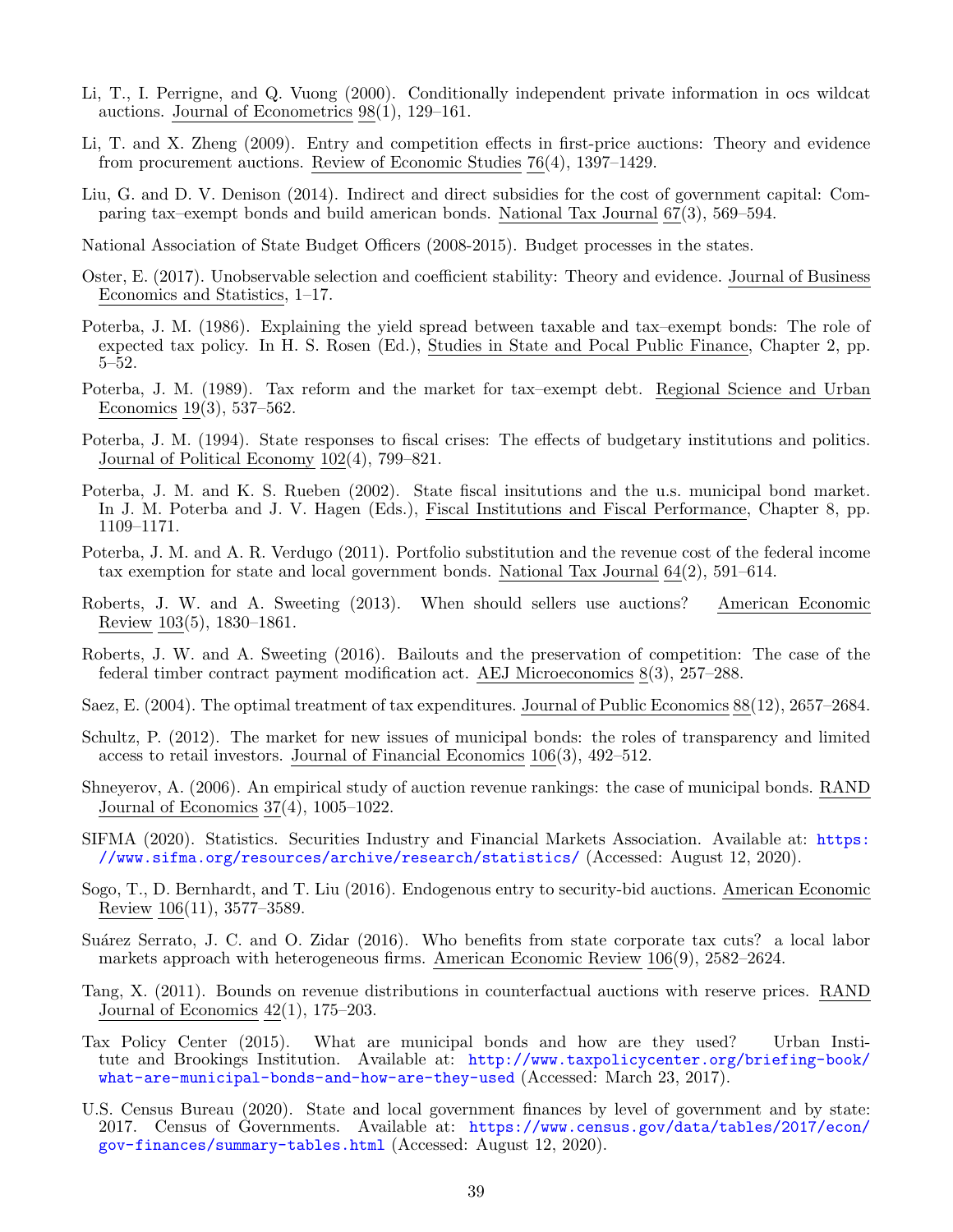<span id="page-40-0"></span>U.S. Treasury (2016). Tax expenditures fy2017. Available at: [https://www.treasury.gov/](https://www.treasury.gov/resource-center/tax-policy/Documents/Tax-Expenditures-FY2017.pdf) [resource-center/tax-policy/Documents/Tax-Expenditures-FY2017.pdf](https://www.treasury.gov/resource-center/tax-policy/Documents/Tax-Expenditures-FY2017.pdf) (Accessed: March 23, 2017).

<span id="page-40-2"></span>Walsh, M. W. (2012, Dec. 19). Municipalities fight a proposal to tax muni bond interest. New York Times.

<span id="page-40-1"></span>Zweig, J. (2011). Trump unveils broad tax-cut plan. Available at: [https://www.wsj.com/articles/](https://www.wsj.com/articles/SB10001424052748704810504576307233579693982) [SB10001424052748704810504576307233579693982](https://www.wsj.com/articles/SB10001424052748704810504576307233579693982) (Accessed: March 26, 2017).